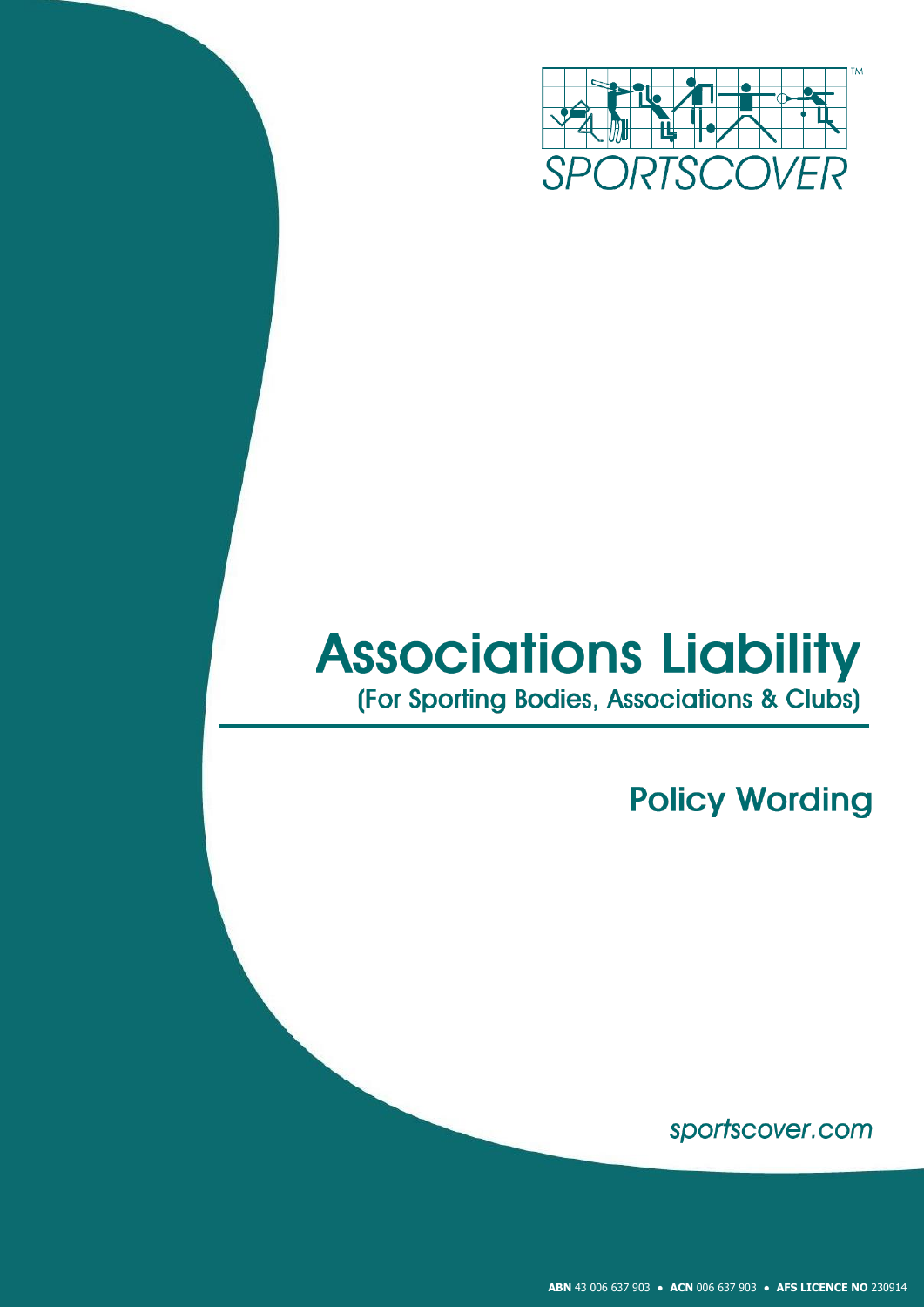# **Table of Contents**

| <b>Policy Information</b>                                | 4  |
|----------------------------------------------------------|----|
| <b>Policy Terms and Conditions</b>                       | 4  |
| Your Duty of Disclosure - The Things You Need to Tell Us | 4  |
| <b>Code of Practice</b>                                  | 5  |
| Complaints & Dispute Resolution                          | 5  |
| Privacy                                                  | 6  |
| How to make a Claim                                      | 6  |
| Insurer                                                  | 7  |
| Our Agreement with You                                   | 7  |
| <b>Other Interested Parties</b>                          | 7  |
| Paying Your Premium                                      | 7  |
| Preventing Our Right of Recovery                         | 7  |
| <b>Fraudulent Claim</b>                                  | 7  |
| Subrogation                                              | 8  |
| Other Insurance                                          | 8  |
| Currency                                                 | 8  |
| Proper Law of the Policy                                 | 8  |
| Cancellation                                             | 8  |
| Deductible                                               | 9  |
| <b>General Provisions</b>                                | 9  |
| <b>General Definitions</b>                               | 9  |
| <b>General Conditions</b>                                | 18 |
| <b>General Exclusions</b>                                | 20 |
| <b>Part 1: General Liability</b>                         | 25 |
| Insuring Clauses for Part 1                              | 25 |
| Limit of Indemnity for Part 1                            | 26 |
| Additional Exclusions for Part 1                         | 26 |
| <b>Additional Conditions for Part 1</b>                  | 28 |
| <b>Part 2: Professional Indemnity</b>                    | 29 |
| <b>Insuring Clauses for Part 2</b>                       | 29 |
| Limit of Indemnity for Part 2                            | 30 |
| <b>Additional Extension</b>                              | 30 |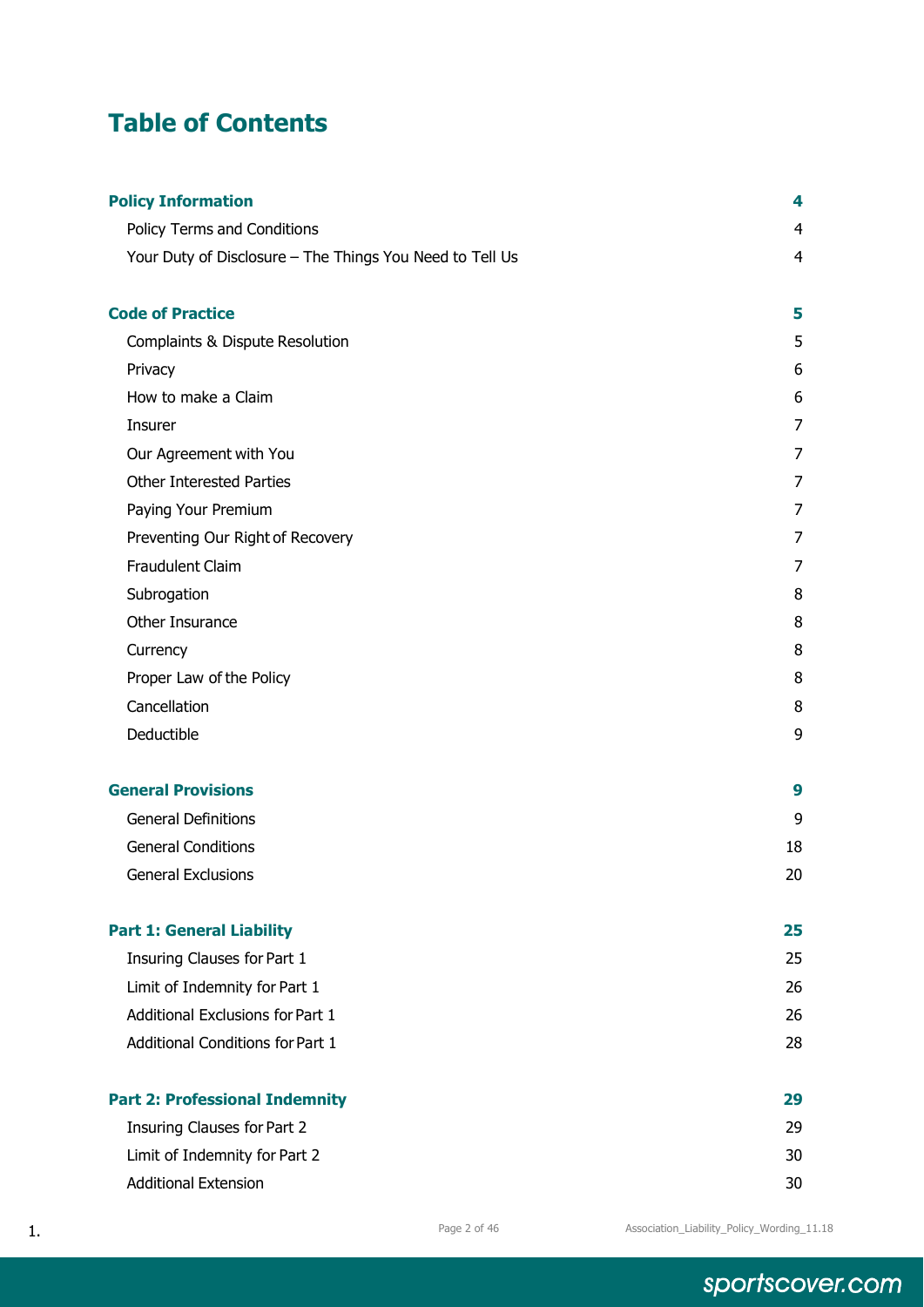| Additional Exclusions for Part 2    | 30 |
|-------------------------------------|----|
| Additional Conditions for Part 2    | 31 |
| <b>Part 3: Management Liability</b> | 31 |
| Insuring Clauses for Part 3         | 31 |
| Limit of Indemnity for Part 3       | 33 |
| Automatic Extensions for Part 3     | 33 |
| Additional Exclusions for Part 3    | 38 |
| Additional Conditions for Part 3    | 43 |

sportscover.com

<sup>©</sup> Sportscover Australia Pty Ltd. No part of this document can be reproduced, sold, published, stored in a retrieval system or used for any commercial purpose without written permission from an authorised representative of Sportscover Australia Pty Ltd.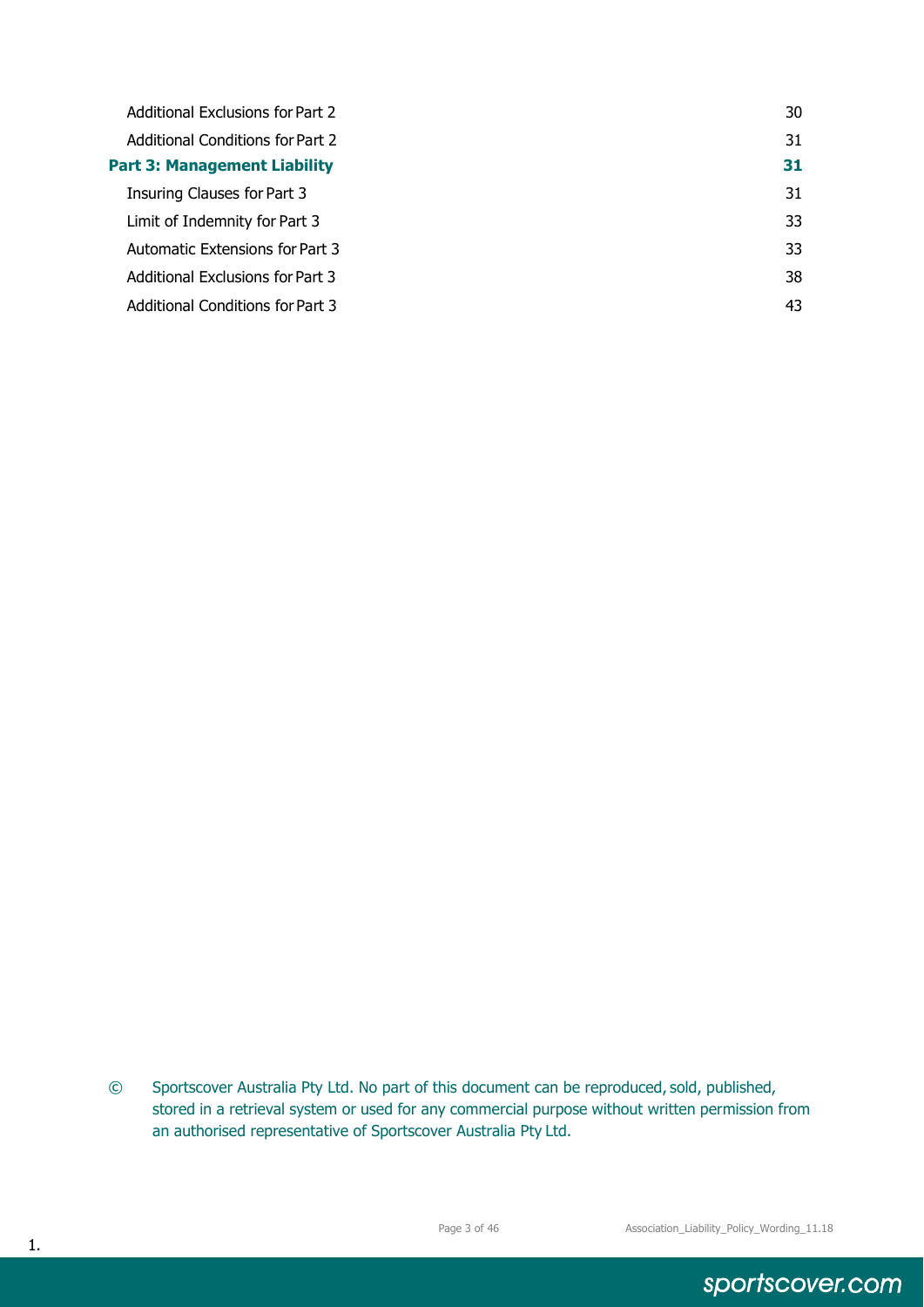# <span id="page-3-0"></span>**Policy Information**

### <span id="page-3-1"></span>**Policy Terms and Conditions**

This part of the document contains the Policy terms and conditions, which detail all the terms, conditions and exclusions relating to the Policy.

In addition to the Policy, You will be given a Policy Schedule. The Policy Schedule sets out the specific terms applicable to Your cover and should be read together with these Policy terms and conditions.

The Policy terms and conditions and the Policy Schedule We send to You form Your legal contract with Us so please keep them in a safe place for future reference.

If You require further information about this product, please contact Your Broker or search for a Broker near You at [www.sportscover.com.](http://www.sportscover.com/)

### <span id="page-3-2"></span>**Your Duty of Disclosure – The Things You Need to Tell Us**

Under the Insurance Contracts Act 1984 (Cth), You have a Duty of Disclosure. You are required before You enter into, renew, vary, extend or reinstate Your Policy, to tell Us everything You know and that a reasonable person in the circumstances could be expected to know, that is a matter relevant to Our decision whether to insure You, and/or anyone else to be insured under the Policy.

### **You do not have to tell Us about any matter**

- (a) That diminishes the risk;
- (b) That is of common knowledge;
- (c) That We know or should know in the ordinary course of Our business as an insurer; or
- (d) Which We indicate We do not want to know.

### **If You do not tell Us**

If You do not comply with Your Duty of Disclosure We may refuse or deny any Claim you make and/or cancel the Policy. If You fraudulently keep information from Us or deliberately make false statements We may avoid Your contract and treat Your insurance as if it never existed.

sportscover.com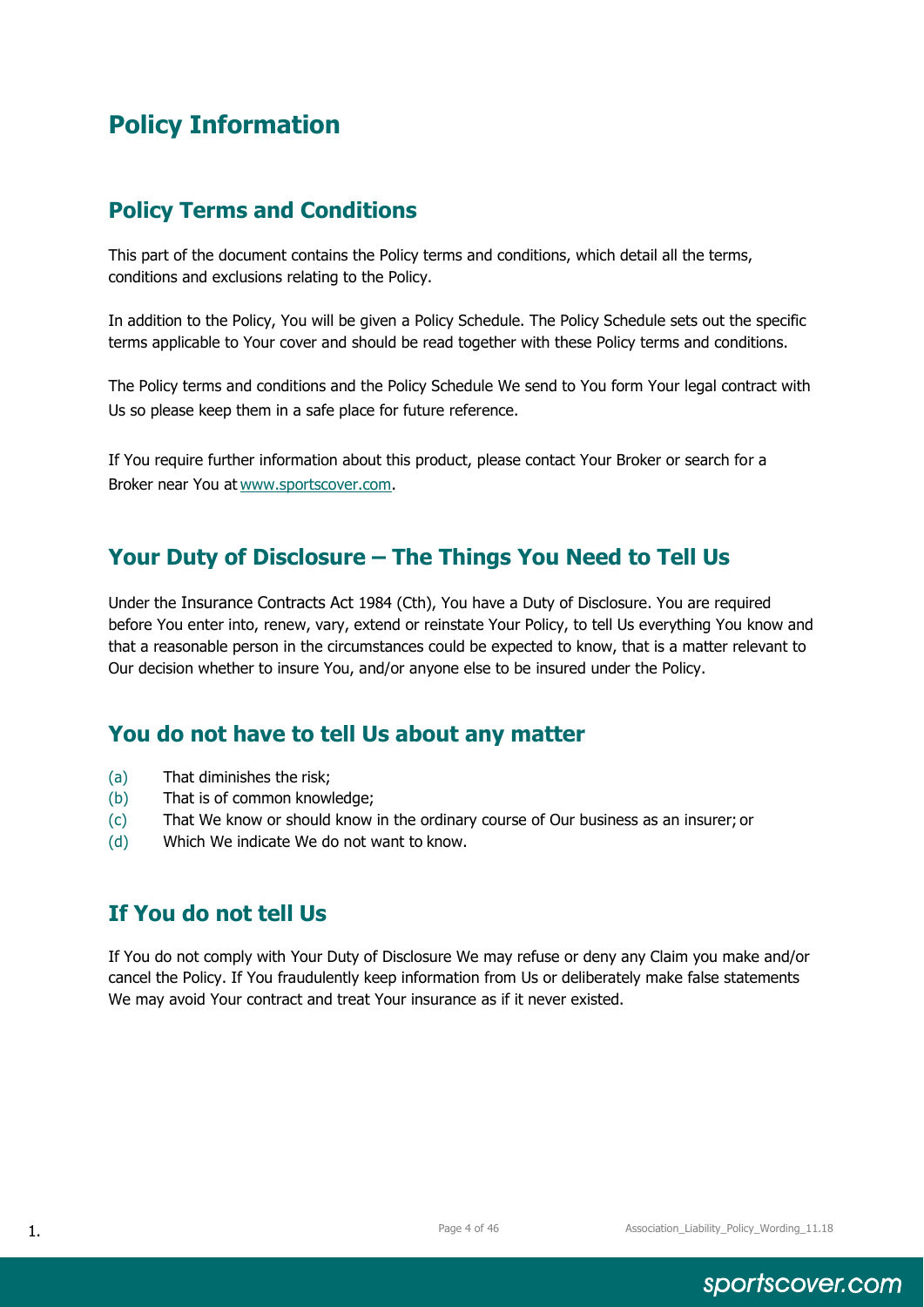# <span id="page-4-0"></span>**General Insurance Code of Practice**

Sportscover Australia and Underwriters at Lloyd's are proud supporters of the General Insurance Code of Practice. Together with Lloyd's we aim to provide high quality service to Australian Policy holders in all aspects of interaction with them. A copy of this Code can be found at [http://codeofpractice.com.au.](http://codeofpractice.com.au/)

# **Complaints and Dispute Resolution**

In accordance with the Code of Practice, we have established procedures for dealing with complaints and disputes regarding your policy or claim.

#### **Step 1**

Any enquiry or complaints relating to our policies or claims should be addressed to:

**Sportscover Australia Pty Ltd** Compliance Department Locked Bag 6003 Wheelers Hill Victoria 3150 Or **Email: [idr@sportscover.com](mailto:idr@sportscover.com)**

The Company will review your complaint and respond to this within 15 business days from receipt of the complaint, provided we have all necessary information and have completed any investigation required. Where further information, assessment or investigation is required, we will agree to reasonable alternative timeframes with you.

#### **Step 2**

In the unlikely event that this does not resolve the matter or you are not satisfied with the way your complaint has been dealt with, you should contact the Lloyd's Underwriter's General Representative in Australia at:

**Lloyd's Australia Limited** Level 9 1 O'Connell Street Sydney NSW 2000 Telephone: (02) 8298 0700 Fax: (02) 8298 0788 Or **Email: [idraustralia@lloyds.com](mailto:idraustralia@lloyds.com)**

#### **Step 3**

At any point, you may contact the Australian Financial Complaints Authority (AFCA) to request assistance with your complaint. If after consideration by Sportscover and the Lloyd's Underwriters' General Representative in Australia you are not satisfied, AFCA will review the complaint with a final determination which is binding on Sportscover.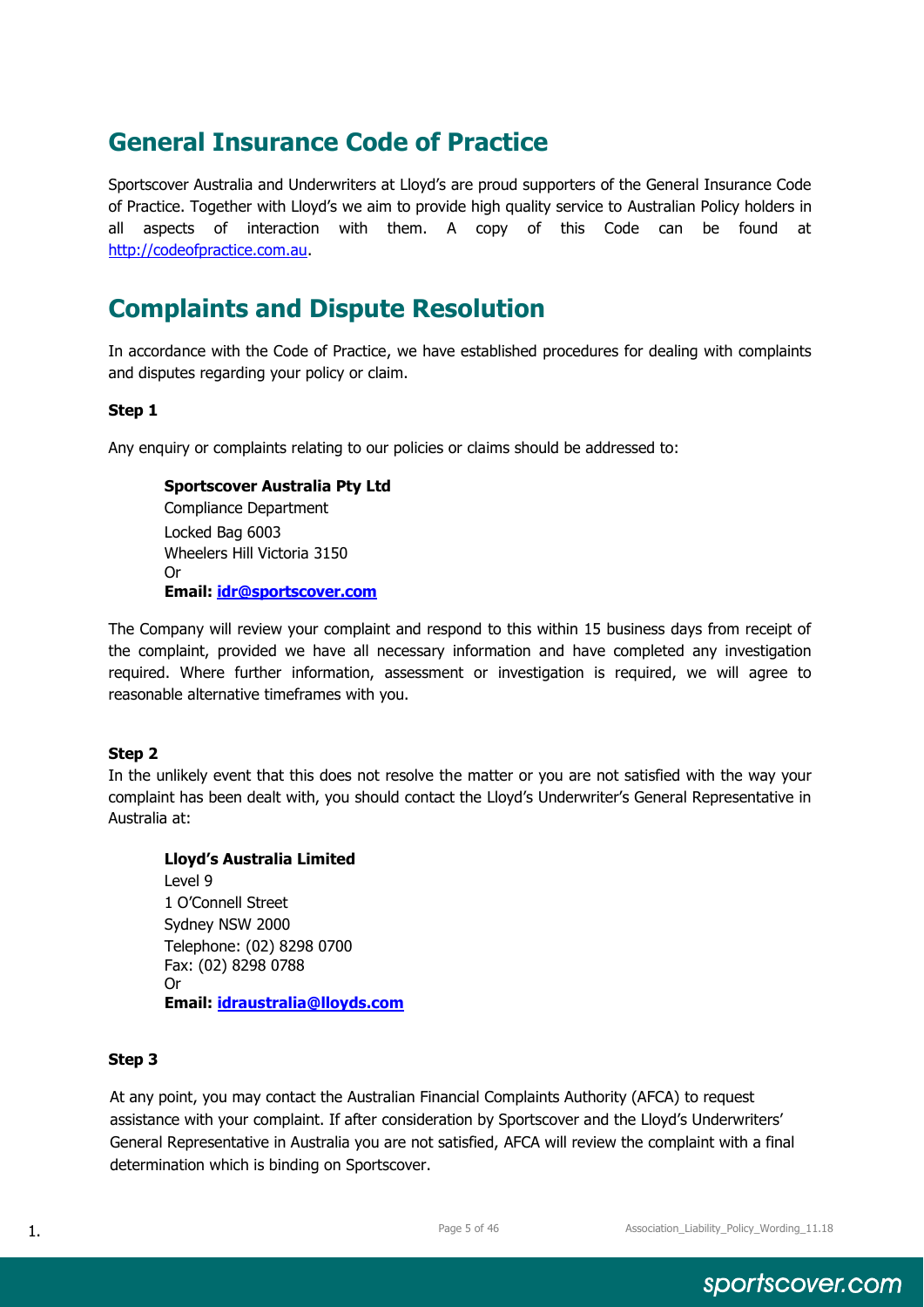You may contact the **Australian Financial Complaints Authority (AFCA)** at:

| <b>Postal address:</b> | Australian Financial Complaints Authority        |
|------------------------|--------------------------------------------------|
|                        | GPO Box 3                                        |
|                        | Melbourne VIC 3001                               |
| Hours:                 | (Australia)<br>9am - 5pm Melbourne time weekdays |
| <b>Telephone:</b>      | 1800 931 678                                     |
| Email:                 | info@afc.org.au                                  |
| <b>Website:</b>        | www.afc.org.au                                   |

Retail and wholesale clients not eligible for referral to the AFCA, may be eligible for referral to the Financial Ombudsman Service (UK). Such referral must occur within 6 months of the final decision by the Policyholder & Market Assistance Department at Lloyd's.

# **Privacy**

The Privacy Act 1988 and its amendments seeks to ensure the confidentiality, accuracy and security of any personal information we my collect, use or disclose.

The Sportscover Australia Privacy Policy, details how we will comply with our Privacy obligations regarding personal information we hold, use or collect. It is available on request and can be accessed on the Sportscover Website [www.sportscover.com.](http://www.sportscover.com/)

You have the right to access and correct Your personal information held by Sportscover Australia Pty Ltd. If You would like to do this, please contact Sportscover Australia Pty Ltd on 03 8562 9100. Further information regarding this process can be found on the Sportscover Australia website.

# **How to make a Claim**

If an event giving rise to a claim under this Policy occurs please provide details as soon as practically possible by contacting Your broker or the Claims Department:

Sportscover Australia Limited Level 1, 271-273 Wellington Road Mulgrave, Victoria Australia, 3170 Telephone: +61 (0)3 8562 9100 Fax: +61 (0)3 8562 9111 Email: [asiapac.claims@sportscover.com](mailto:asiapac.claims@sportscover.com)

sportscover.com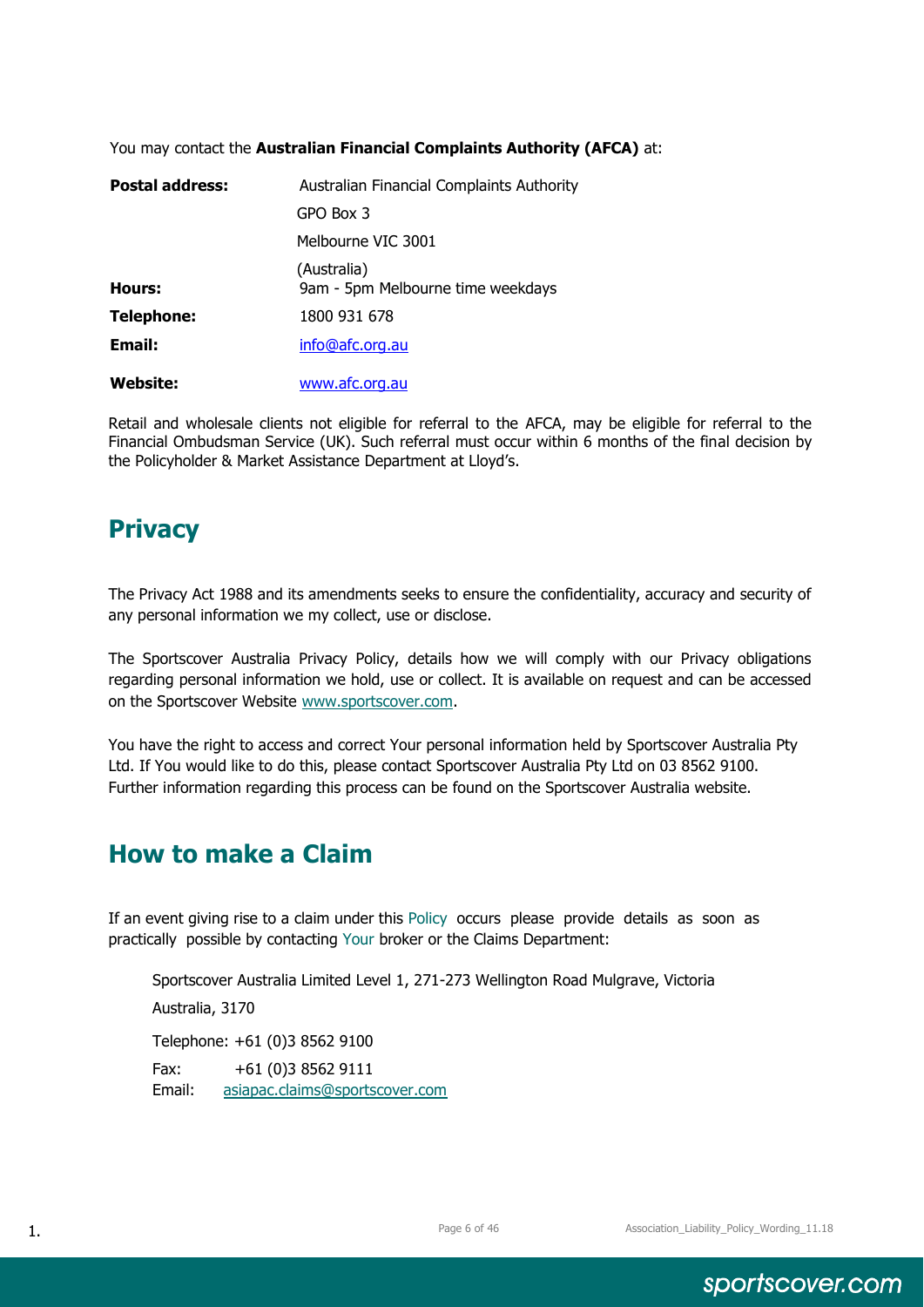### <span id="page-6-1"></span><span id="page-6-0"></span>**Insurer**

The Policy is underwritten by certain Underwriters at Lloyd's.

### <span id="page-6-2"></span>**Our Agreement with You**

This Policy is a legal contract between You and Us. You pay Us the premium, and We provide You with the cover You have chosen as set out in the Policy Schedule and wording for events occurring during the Period of Insurance shown on Your Policy Schedule or any renewal period. The amount of any Deductible that applies to Your Policy will be shown on Your Policy Schedule.

The exclusions in the section(s) headed 'When You are not covered' and conditions in the section(s) headed 'General Conditions' apply to this Policy. Your Policy consists of the Policy terms and conditions in this document and the Policy Schedule You receive.

Please read Your Policy carefully, and satisfy yourself that it provides all the cover You require. It is an important document and You should keep it in a safe place with all other papers relating to this insurance.

### <span id="page-6-3"></span>**Other Interested Parties**

You must tell Us of the interests of all parties (e.g. financiers, owners, lessors) who will be covered by this insurance. We will protect their interests only if You have told Us about them and We have noted them on Your Policy Schedule.

### <span id="page-6-4"></span>**Paying Your Premium**

You must pay Your premium prior to the commencement of this Policy or by the due date. If We do not receive Your premium by this date or Your payment is dishonoured this Policy will not operate and there will be no cover.

### <span id="page-6-5"></span>**Preventing Our Right of Recovery**

If You have agreed not to seek compensation from another person who is liable to compensate You for any Loss, damage or liability which is covered by this Policy, We will not cover You under this Policy for that Loss, damage or liability.

### <span id="page-6-6"></span>**Fraudulent Claim**

<span id="page-6-7"></span>If You make any application for indemnity under this Policy knowing that such application for indemnity is false or fraudulent, Your right to indemnity in respect of such Claim shall be void.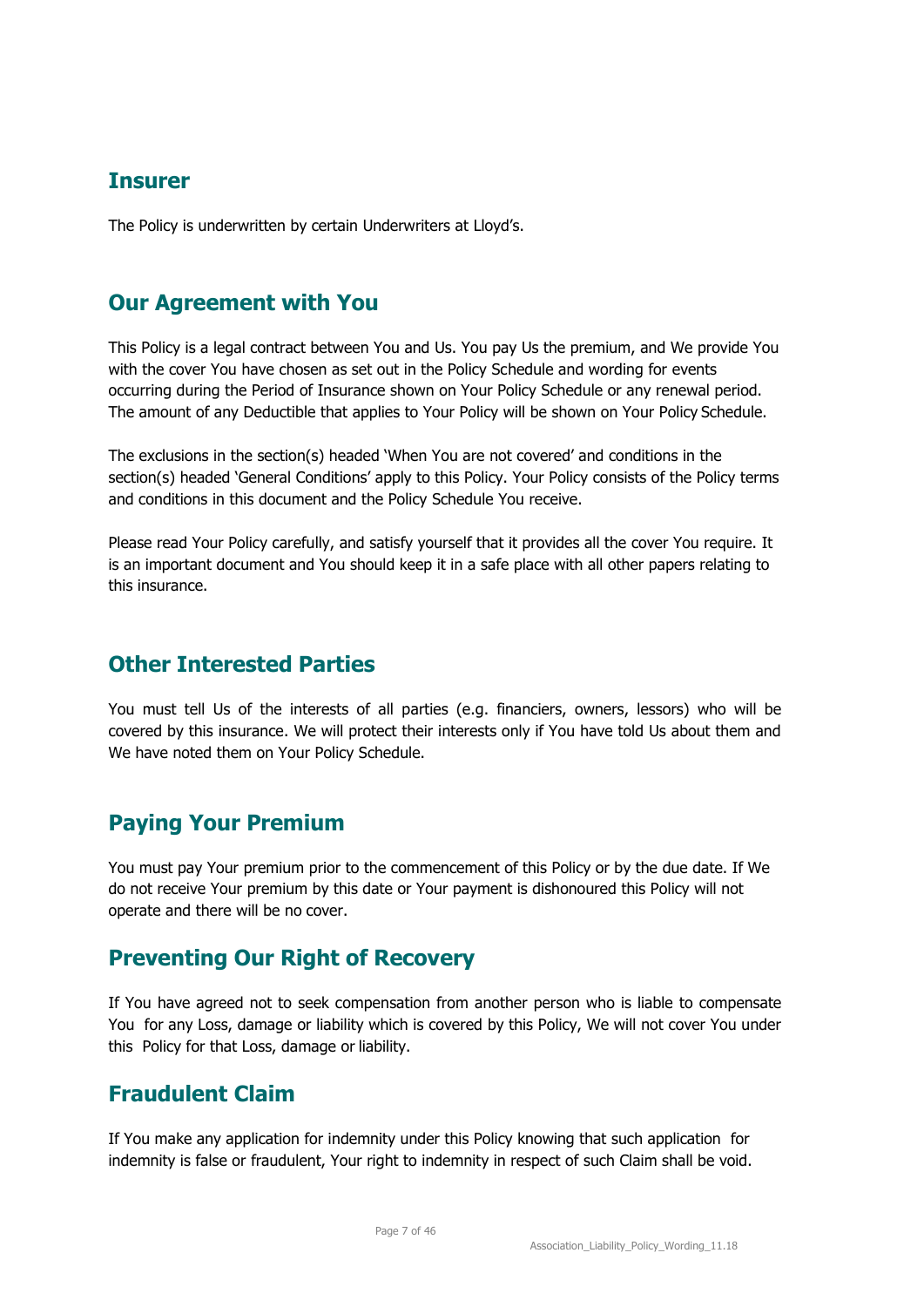### **Subrogation**

We shall be entitled to Claim indemnity or contribution at any time in Your name from any party against whom You may have rights provided always that We shall not exercise any subrogation rights of recovery against any of Your Employee(s) or former Employee(s) unless the Claim has been brought about or contributed to by the dishonest, fraudulent, criminal or malicious act or omission of the Employee(s) or former Employee(s).

### <span id="page-7-0"></span>**Other Insurance**

In the event of a Claim in respect of which indemnity is granted under this Policy and in respect of which some other person(s) or entity has taken out a Policy(ies) of insurance with Us and is also entitled to indemnity under this Policy, We shall only be liable to pay all such Insureds under all such policies in respect of such Claim, an amount in aggregate not greater than the largest Limit of Indemnity of any one of such policies.

### <span id="page-7-1"></span>**Currency**

All premiums and Claims (if any) are payable at the place and in the currency of the country where the

Policy was issued.

### <span id="page-7-2"></span>**Proper Law of the Policy**

This insurance shall be governed by the law of the territory, state or country in hich the Policy was issued and whose courts shall have jurisdiction in any dispute arising hereunder. For the purpose of this condition the place of issue in the Policy Schedule shall be conclusive.

### <span id="page-7-3"></span>**Cancellation**

We may cancel this Policy for any of the reasons and within the timeframes allowed by the Insurance Contracts Act (1984) as amended. We will return a rateable proportion, calculated on a seasonal basis, of any Premium paid by You in respect of any unexpired cover (if any).

You may cancel this Policy within fourteen (14) days after the Inception Date by contacting the Coverholder and We will refund any Premium and Insurance Premium Tax that may have been collected provided that no claim has been notified to Us. If You do not do so You will be deemed to have accepted this Policy and to have agreed to be bound by its terms and conditions. Thereafter, You have the right to cancel this Policy at any time by contacting the Coverholder. We will return a rateable proportion, calculated on a seasonal basis, of any Premium paid by You in respect of any unexpired cover (if any).

<span id="page-7-4"></span>If however you request the cancellation of this Policy and The Company have been notified of a Claim or a pending Claim against this Policy, The Company will retain 100% of the premium.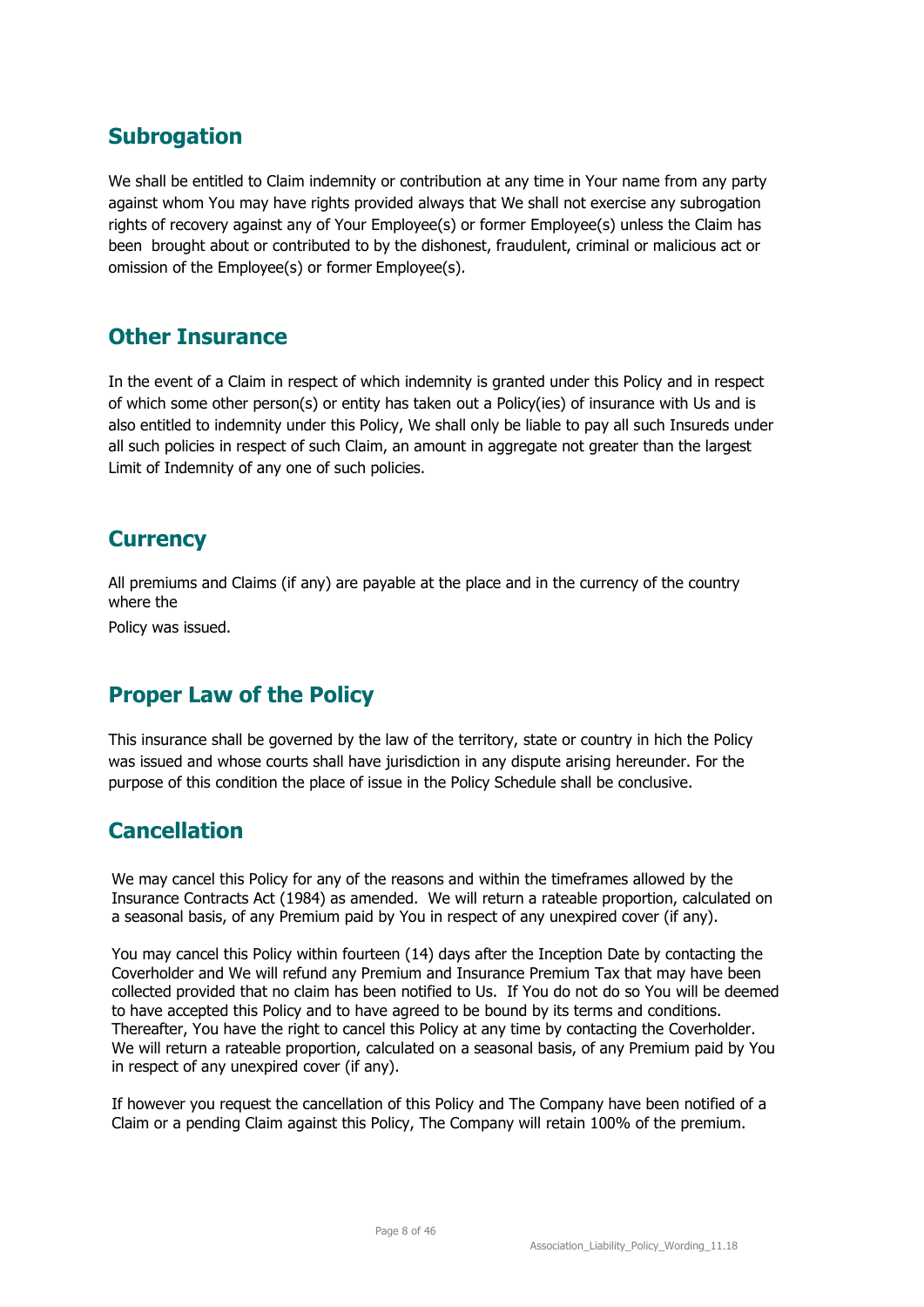# **Deductible**

Our liability for any one Loss shall only apply to that part of each Loss which is in excess of the Deductible specified in the Policy Schedule and such Deductible shall be borne by You at Your own risk.

Unless otherwise expressed in the Policy Schedule, all Deductibles in respect of Claims are inclusive of Defence Costs up to the amount of the Deductible.

# <span id="page-8-0"></span>**General Provisions**

### <span id="page-8-1"></span>**General Definitions**

Throughout the Policy there are words that have special meanings. These words are:

**Abuse** means physical, sexual or psychological behaviour that may include:

- (a) Behaviour which sexualises the victim and uses the victim for sexual gratification;
- (b) The sexual interaction between two minors if there is a perceived difference in power between the victim and the abuser;
- (c) The imposition of an excessively harsh regime through which there is systematic assault or maltreatment of the victim over a period of time; this would not include a single incidence of physical assault;
- (d) The deliberate pre-meditated maltreatment by an individual in a position of responsibility
- (e) Molestation, Harassment, Rape

but excludes schoolyard and workplace bullying, treatment/nursing malpractice or any error or omission in the provision of nursing or care/treatment.

**Accountant or Registered Tax Agent** means a person who is not an Insured and is recognised by the Institute of Chartered Accountants or the Australian Society of Accountants, or any other person registered by the Australian Taxation Office as a tax agent, engaged by You for the purpose of preparing, or supervising the preparation, of or reviewing prior to dispatch, all returns and statements required by the Australian Taxation Office, in respect of Your liability to pay tax.

**Act of Terrorism** means an act, including but not limited to the use of force or violence and/or threat thereof, of any person or group(s) of persons, whether acting alone or on behalf of or in connection with any organisation(s) or government(s) which from its nature or context is done for, or in connection with, political, religious, ideological, ethnic or similar purposes or reasons, including the intention to influence any government and/or to put the public, or any section of the public, in fear.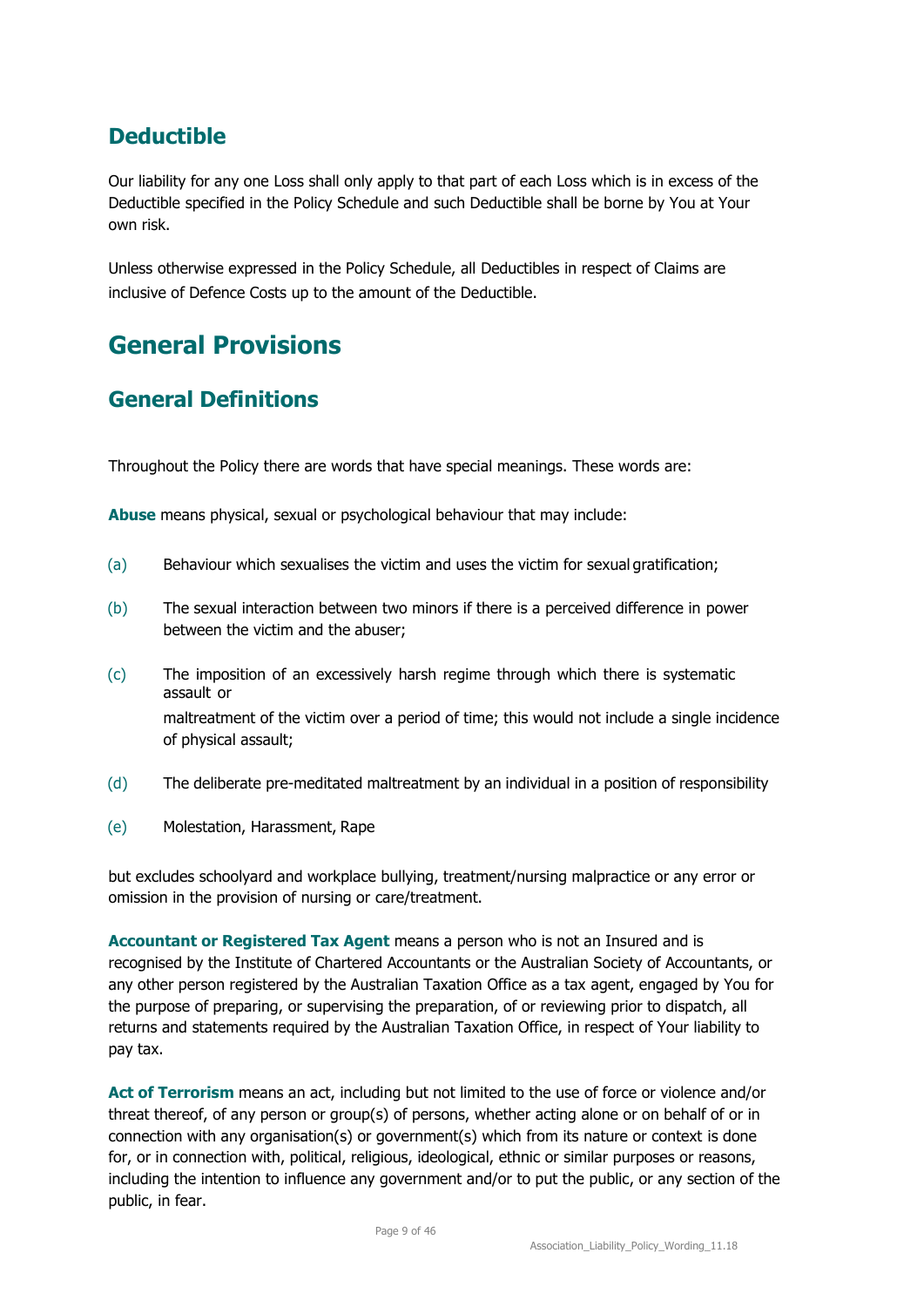**Aircraft** means any vessel, craft, Vehicle, kite, hang glider, balloon or other appliance whether heavier or lighter than air used for recreational flying aerial sports or to transport persons or property. The term Aircraft includes any related appurtenances or equipment such as parachutes.

**Associated Entity** means any Associated Entity whether it be a Corporation or any other type of Entity in which You own, on or before the inception of the Period of Insurance, more than or equal to

25% of the issued and outstanding voting shares, either directly or indirectly through one or more of its Subsidiaries.

#### **Association** means:

(a) the Insured or entities specified in the Policy Schedule; and

(b) any Subsidiary as defined in existence at the commencement of the Period of Insurance. **Benefits** means any amount payable to a beneficiary of a Fund by the Trustee under the rules governing the Fund.

**Business** means a sporting club and member of the sporting association designated in the schedule. The said business includes all activities connected with the sport including responsibilities as landlord, tenants, property owners and organisers of social and fund-raising activities.

**Category 4 Sports** means Gridiron, Rugby, Rugby League, Soccer, Australian Rules, Kick Boxing, Boxing, Martial Arts and all other contact sports.

**Claim** means any originating process (including in a legal proceeding or arbitration), cross claim or counter claim or third party claiming compensation against and served on an Insured. All Claims which arise out of or are attributable to or are in any way connected with a single Wrongful Act, Employment

Practice Breach or Trustee Breach shall constitute a single Claim for the purposes of this Policy. A single Wrongful Act, Employment Practice Breach or Trustee Breach means all respective Wrongful Acts, Employment Practice Breaches or Trustee Breaches which are related or form part of a series of related conduct or form part of a course of conduct that is not entirely unconnected, different and/or unrelated.

**Claims Made** means any Claim made during the actual Period of Insurance.

**Coaches and Referees** means any of Your Coaches, Referees or Members who are accredited and qualified in accordance with the requirements of the Sport nominated in the Policy Schedule and/or a person with a minimum of coaching or refereeing experience in the nominated Sport indicated in the Policy Schedule.

#### **Committee** means:

- (a) Any auxiliary Committee, foundation, trust (other than a superannuation trust), or Fundraising Committee;
- (b) Any disciplinary, examining or research body or Committee;
- (c) Any sporting or social club Committee.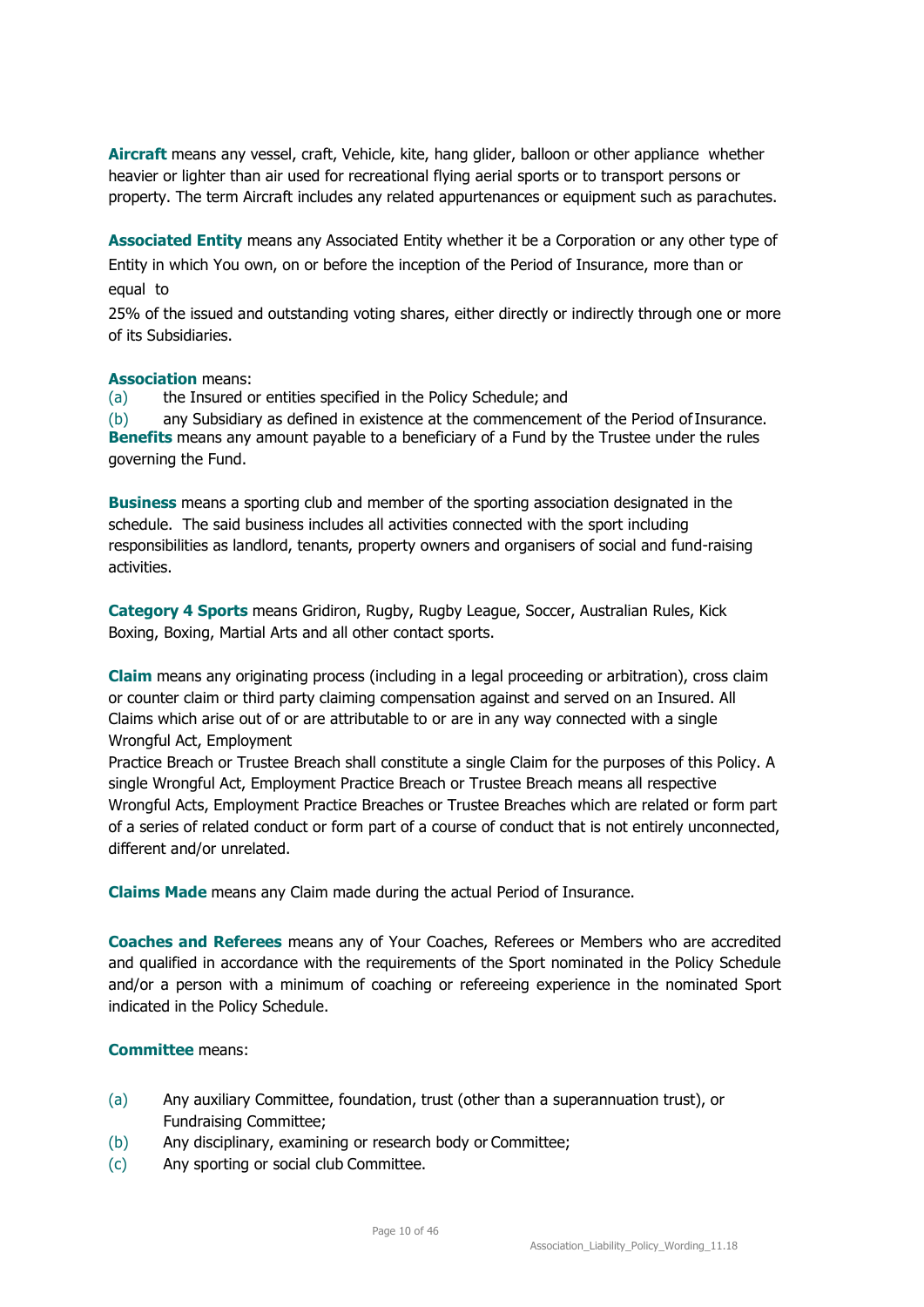**Credit Arrangement** means any credit agreement, extension of credit, loan or transaction in the nature of a loan, lease or rental agreement, invoice, account, agreement or other evidence of debt.

**Deductible** means the amount You first bear in relation to any Claim under this Policy. The Deductible applies to all amounts payable under this Policy including the indemnity provided under defence of claims.

**Defence Costs** means that part of Loss consisting of reasonable costs, charges, fees (including but not limited to legal counsel's fees) and expenses reasonably incurred by You, with Our prior written consent in investigating or defending a Claim but does not include regular or overtime wages, salaries or fees of Your directors, Officers or Employees incurred in attending, defending, investigating or monitoring Claims. In respect of Automatic Extension 10 under Part 3, it means the costs of Your reasonable legal representation reasonably required for the attendance at any official investigation, examination or inquiry.

**Direct Financial Loss** means Direct Financial Loss to You directly caused by the Loss of Money, Securities or other tangible property:

- (a) Owned by You; or
- (b) In Your care, custody or control and for which You are legally liable.

Direct Financial Loss does not include wages, salaries or other remuneration or Benefits paid by You to directors, Officers and Employees, or any amount excluded by the exclusions applicable to Insuring Clause 3.5. All Direct Financial Loss caused by multiple Dishonest Acts that are related, or are part of a series of such conduct that is not entirely unconnected and entirely different, shall be a single Loss for the purpose of cover under Insuring Clause 3.6.

**Disclosure Document** means any prospectus, information memorandum, registration statement or similar document regardless of whether or not it has been, or is required to be, filed or registered with the Australian Securities and Investments Commission or any other similar authority in any other jurisdiction.

**Discovered or Discovery** means when any director or Officer (who is not in collusion with an Employee who has committed or is attempting to commit a Dishonest Act) becomes aware of any facts which would cause a reasonable person to assume that a Direct Financial Loss which may be covered by this Policy has been or may be incurred, even though the exact amount or details of the Direct Financial Loss are not known at the time of Discovery. Such Discovery constitutes Discovery by every Insured.

**Discovery Period** means the period of time specified in Automatic Extension 5 under Part 3, during which time written notice may be given to Us of any:

- (a) Claim which is first made against You for a Wrongful Act committed or allegedly committed;
- (b) Direct Financial Loss which is first Discovered and results from Dishonest Acts committed prior to the end of the Period of Insurance.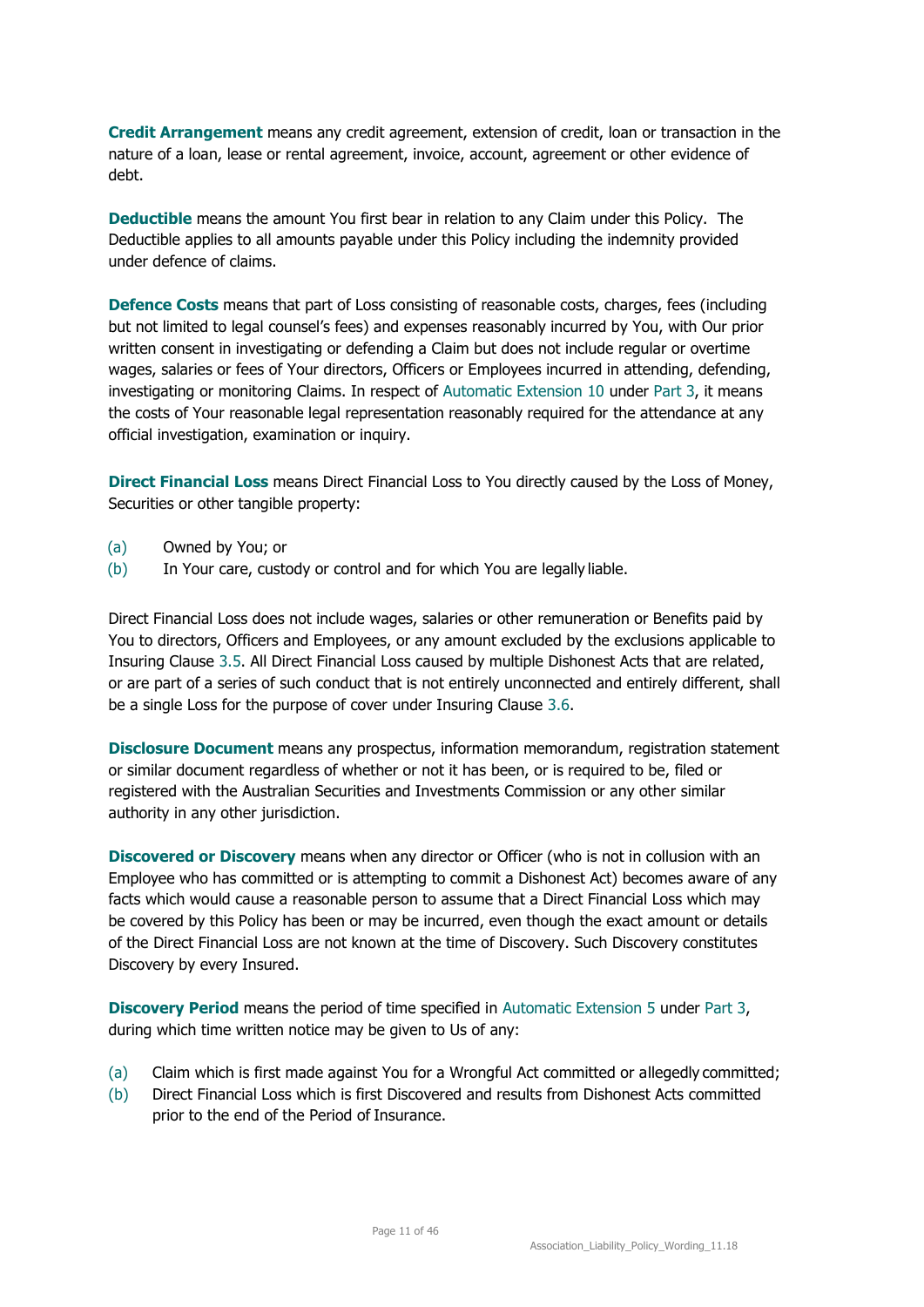**Dishonest Acts** means any fraudulent or Dishonest Acts committed by an Employee (acting alone or in collusion with others) with the principal intent to cause You to sustain a Direct Financial Loss and results in the Employee making an improper financial gain for themselves or for any other individual or organisation intended by the Employee to receive such gain.

**Document(s)** means deeds, wills, agreements, maps, plans, books, letters, policies, certificates, forms and documents of any nature, whether printed, written or reproduced by any method including computer records and electronically stored data but does not mean bearer bonds or coupons, stamps, bank or currency notes, Money or any negotiable instrument.

#### **Employee** means:

- (a) Any person who is a past, present or prospective Employee;
- (b) In respect of Insuring Clause 3.4 only, any person who is a present Employee; including any full-time, part-time or casual Employee.

Employee includes directors, Officers, volunteers, but not consultants, independent contractors, secondees to or agents or their respective Employees (including the Employees of labour-hire agencies).

**Employment Practice Breach** means any Wrongful Act in relation to any of the following employment-related actual or alleged unfair or wrongful dismissal from, termination or discharge of employment (either actual or constructive, including breach of an implied contract), misrepresentation, discrimination, harassment, defamation, invasion of privacy, which relate solely to You and Your present or prospective Employees.

**Employee Related Benefits** includes but is not limited to:

- (a) non-monetary benefits including but not limited to the allocation of a company car, travel allowance, mobile or landline telephone, medical or life insurance expenses, education and training allowances, and equipment allowances;
- (b) stock, shares, stock options, share options or any entitlement or right under any Employee plan of any description;
- (c) participation in any stock, share option or share option plan, or participation in any Employee plan of any description;
- (d) severance or redundancy payments or entitlements;
- (e) any benefit, payment or entitlement of any kind in respect of paid or unpaid leave;
- (f) bonus or incentive payments, or any entitlement or right under a bonus or incentive plan (which, for the avoidance of doubt, does not include any payments, entitlement or right under any commission scheme);
- (g) payments or contributions in respect of any provident, benefit, superannuation, pension or retirement fund, or any other account, fund, scheme or plan intended to provide benefits, in whole or in part, at retirement or a particular age, or on the happening of a particular event.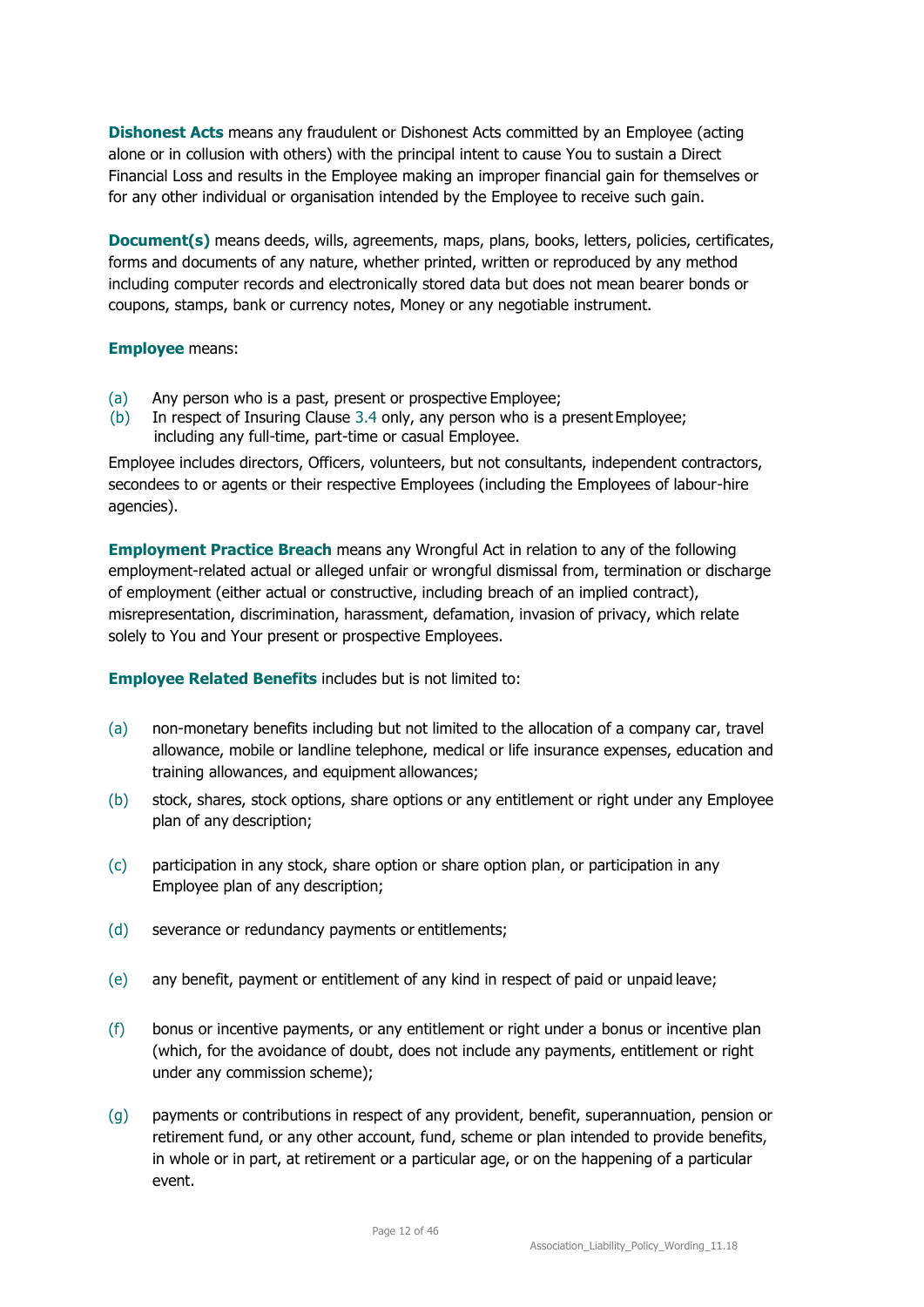(h) any amount You pay or are ordered to pay pursuant to any determination or settlement in respect of an allegedly unfair contract.

**Fund** means any charity or charitable foundation.

**Fungus, Mildew and Mould** means but is not limited to, any form or type of Mould, Mildew, mushroom yeast or bio-contaminant. Spore(s) includes but is not limited to, any substance produced by, emanating from, or arising out of any Fungus/fungi.

**Indemnity Limit(s)** means the amount(s) specified in the Policy Schedule.

#### **Industrial Instrument** means:

- (a) an award, collective or individual agreement, minimum wage order or any other instrument made or authorised under statute:
- (b) any other collective agreement;

which regulates the terms and conditions of employment.

**Period of Insurance** means the period specified in the Policy Schedule.

#### **Insured** means:

- (a) The Club, the Association or entities specified in the Policy Schedule;
- (b) Coaches and Referees;
- (c) Any of Your directors, executive officers, committee members, office-holders, Employees or
- (d) Office Bearers but only whilst acting within the scope of their duties in such capacity;
- (e) Any of Your registered Members or voluntary workers but only whilst acting in connection with Your Business activities and whilst conforming to Your rules and by-laws. Such Member or voluntary worker shall only be entitled to indemnity hereunder to the extent that said Member or voluntary worker is not entitled to indemnity under any other policy of insurance;
- (f) Any owner of plant in respect of the hire of said plant to You but only to the extent required under written hiring contract or agreement.

**Known Circumstances** means any circumstance or circumstances of which the Insured had become aware prior to the Policy inception and which the Insured or a reasonable person of the Insured's profession would at any time prior to the Policy inception have considered may give rise to a Claim or Claims against the Insured.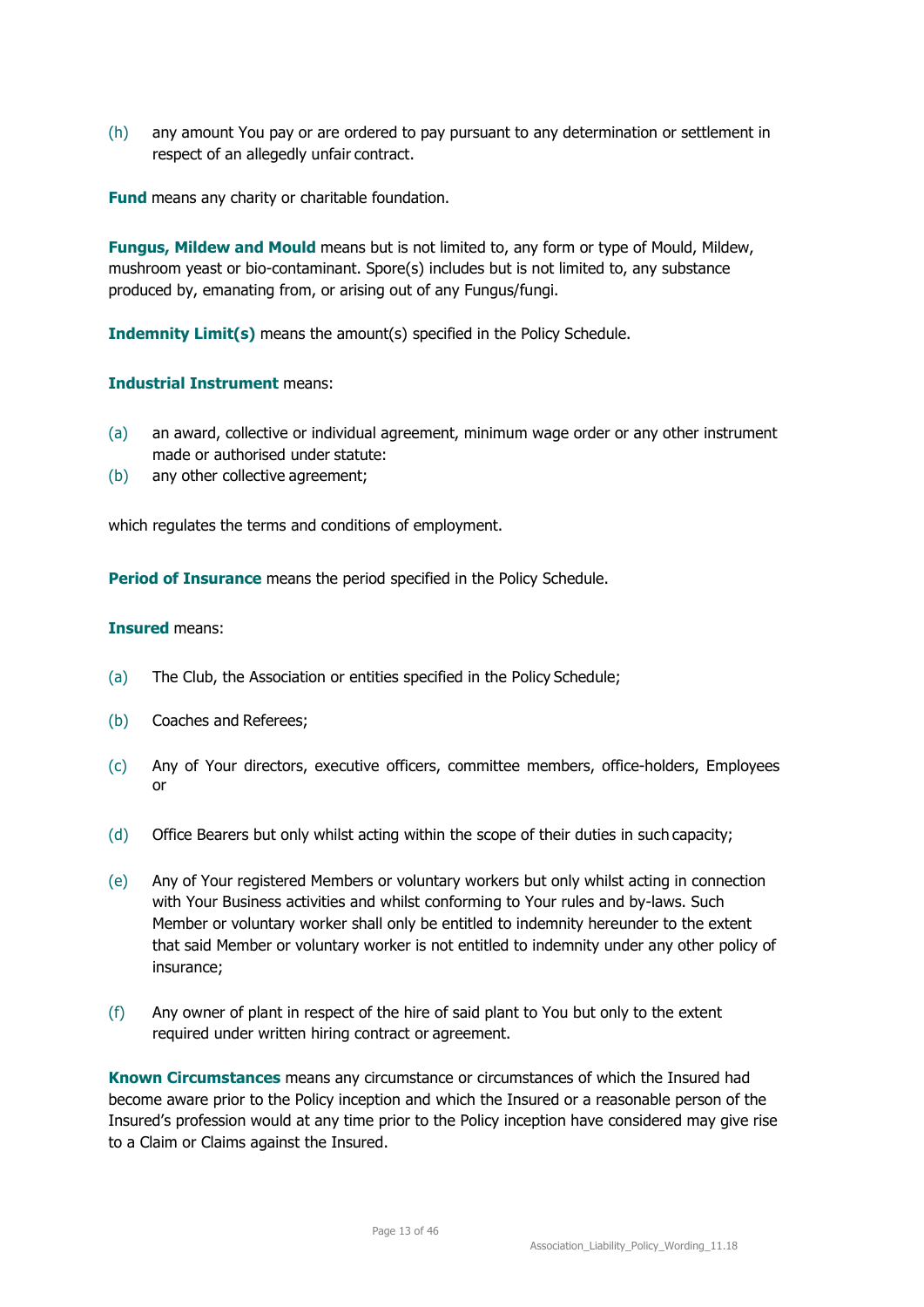**Landing Area** means any part of Earth's surface including water or any structure or property used for embarkation or disembarkation of people or loading or unloading of goods or where aircraft are kept, housed maintained or operated and where aircraft may take off and land.

**Litigation** includes, but is not limited to, any civil, criminal, administrative or regulatory proceeding as well as any official investigation, examination, inquiry, arbitration or adjudication.

**Loss** means the total amount which a person or entity becomes legally obliged to pay on account of a Claim. Loss includes, but is not limited to damages, judgments, settlements, costs and Defence Costs. However, Loss does not include:

- (a) fines or penalties (whether civil or criminal) imposed by law, punitive, aggravated, exemplary or multiple damages, or matters uninsurable under the laws governing this Policy;
- (b) taxes, duties, rates, levies, charges, fees or any other revenue raising measure;
- (c) back pay, or any compensation or damages calculated by reference to the back-payment of remuneration, where You are ordered by the relevant court or tribunal to reinstate the Claimant as an Employee;
- (d) front pay, future loss, future damages, future compensation or future economic relief (in all cases, considered from the point in time that reinstatement was to occur) where You are ordered by the relevant court or tribunal to reinstate the Claimant as an Employee but refuse or fail to do so for whatever reason;
- (e) Employee Related Benefits or amounts calculated by reference to any Employee Related Benefits;
- (f) costs incurred by You to modify any building or property, or to provide any service, in order to make such building or property, or make any service more accessible or accommodating to any disabled person;
- (g) costs incurred by You in connection with any educational, corrective, sensitivity or other programme, policy or seminar relating to any Employment Practice Breach;
- (h) Benefits; or
- (i) Amounts ordered to be paid pursuant to a determination by a Court, Commission or other tribunal in relation to an unfair contract.

For the purpose of Insuring Clause 3.5, Loss means only Tax Audit Costs.

For the purpose of Insuring Clause 3.6, Loss means only Direct Financial Loss.

**Medical Persons** means medical doctors, nurses, physiotherapists, dentists and certified first aid attendants.

**Member** means any Member, temporary player or other person actively engaged in and appropriately registered for the purpose of playing the Sport named in the Policy Schedule.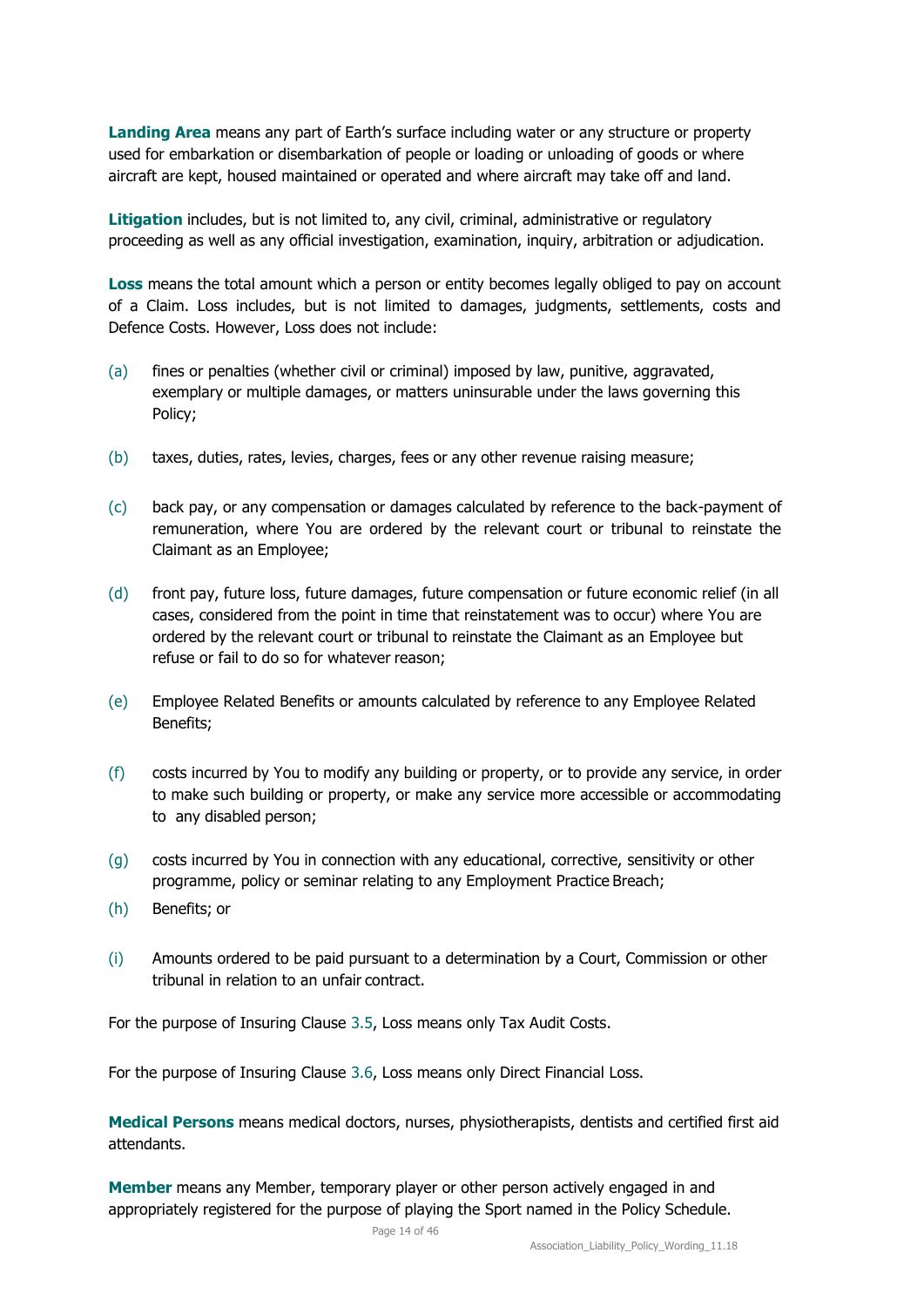**Money** means only local or foreign currency, coins, bank notes, cheques, traveller's cheques, registered cheques, postal orders, Money orders and bullion.

**Not for Profit Entity** means any entity which has a written constitution which prohibits the distribution of profits or assets amongst its members during the lifetime of the entity or upon its winding up.

**Occurrence** means an event, including continuous, repeated exposure to substantially the same general condition, which results in Personal Injury or Property Damage, neither expected nor intended from Your standpoint.

**Officer(s)** means any secretary or Office Bearer, and any Employee who is concerned in, or takes part in, the management of Your Business regardless of the name that is given to their position.

**Office Bearer(s)** means any of Your past, present or future directors, Committee members, secretary, Officers, Employees and volunteers or any Trustees, or any natural persons who by virtue of any applicable legislation or law is deemed to be a director or Officer.

Office Bearer(s) does not include:

- (a) a receiver, receiver and manager, official manager, liquidator, administrator, Trustee or other person administering a compromise or scheme of arrangement made between You and any other person or persons;
- (b) for the purpose of Insuring Clauses 3.1 and 3.3, any Employee or volunteer while not acting in the management of the Association or as a Trustee;
- (c) any Association, organisation or other body corporate.

**Outside Entity** means any Associated Entity or any Entity named in the Proposal (other than any Entity specified in the Policy Schedule). Outside Entity also means any other corporation, partnership,

joint venture or organisation which has been listed by endorsement to this Policy.

#### **Personal Injury** means:

- (a) Bodily injury including death and illness, disability, shock, mental anguish and injury;
- (b) Wrongful detention, unlawful arrest or false imprisonment;
- (c) Wrongful entry or eviction or invasion of privacy;
- (d) Assault and battery not committed by You or at Your direction unless reasonably committed for the purpose of preventing or eliminating danger to persons orproperty.

**Policy** means this Policy wording, the Policy Schedule and any endorsement attaching to and forming part of the Policy either at commencement or during the Period of Insurance.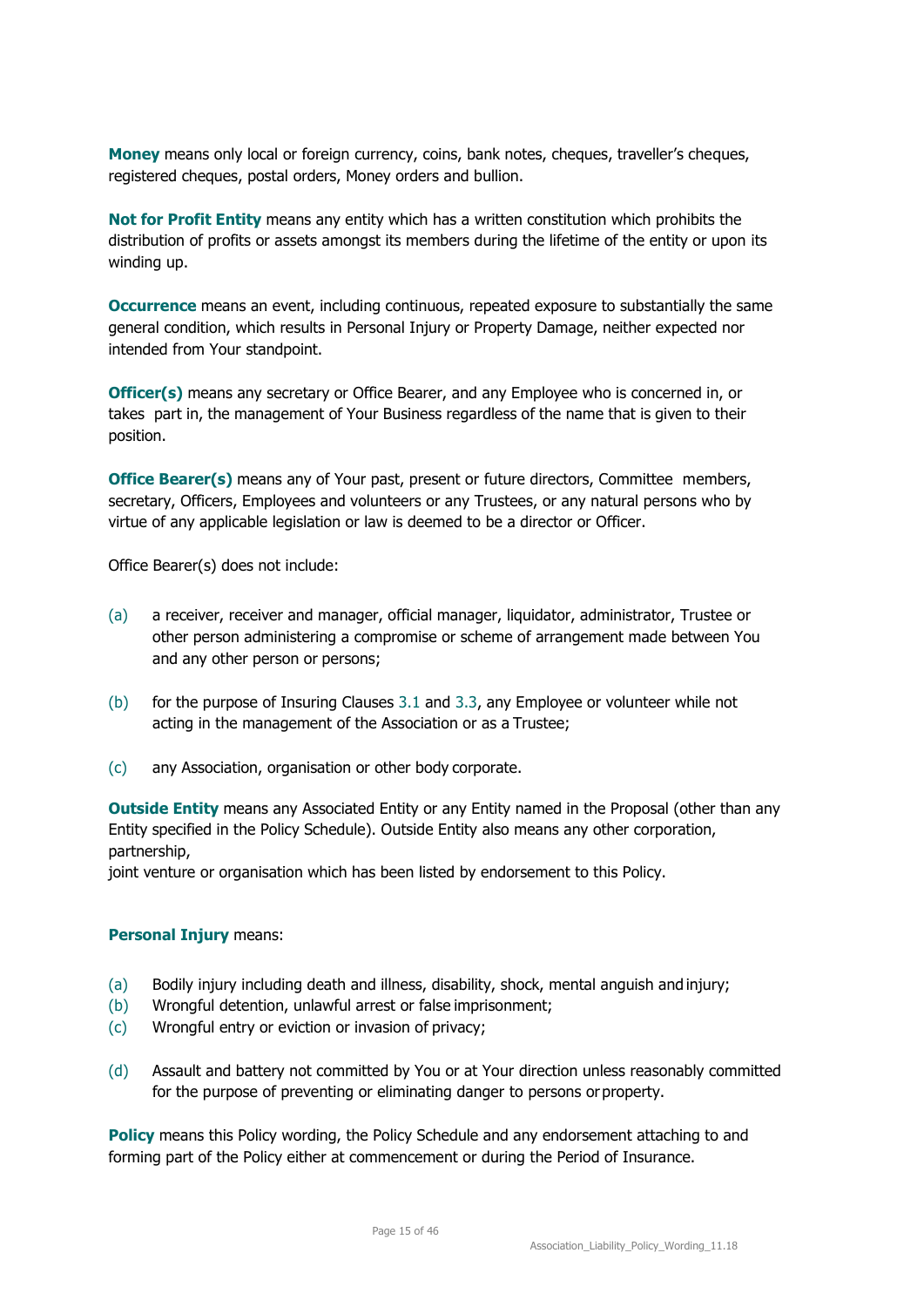**Pollutants** means any substance, solid, liquid, gaseous or thermal irritant or contaminant including, but not limited to smoke, vapours, soot, fumes, acids, alkalis, chemicals and waste materials. Waste materials include, but are not limited to, recycled, reconditioned or reclaimed materials.

**Property Damage** means accidental loss of or damage to tangible property and includes resultant loss of use of such damaged property.

**Product(s)** means any property after it has left the custody or control of the Insured which has been designed, specified, formulated, manufactured, constructed, installed, sold, supplied, distributed, treated, serviced, altered or repaired by or on behalf of the Insured.

**Products Hazard** means any liability of the Insured indemnifiable under Insuring Agreement (1) which arises directly or indirectly out of a Product or any defect or failure thereof**.**

**Proposal** means the written Proposal made to Us together with any attachments and material referred to therein.

**Qualified** shall mean that person has appropriate qualifications or registration or accreditation or authorization from The Insured body.

**Retroactive Date** means the date specified in the Policy Schedule.

**Securities** for the purposes of the cover in, and terms of this Policy applicable to, Insuring Clause 3.4 means any negotiable or non-negotiable instruments or contracts representing Money or other property, but excluding Money. For the purposes of the other terms, conditions and exclusions of this Policy, Securities means any shares, preference shares, stocks, debentures, warrants, options, bonds, promissory notes or other equity or debt security.

**Statutory Liability** means pecuniary penalties awarded in and under the laws of the jurisdictions of Australia and New Zealand, against:

- (a) an Office Bearer for any civil offence or criminal proceeding;
- (b) an Office Bearer for a strict liability offence in connection with the discharge, dispersal, release or escape of Pollutants; and
- (c) You for a strict liability offence in connection with a breach of occupational health and safety law or regulation ("OH&S"),

but does not include pecuniary penalty, that We are prevented by law, from paying.

**Subsidiary** means any entity in which You own or control, directly or indirectly, in any combination, more than 50% of the outstanding Securities or voting rights representing the present right to vote for election of directors; or any entity which is deemed to be Your Subsidiary under any applicable legislation, law or Australian Accounting Standard. Subsidiary does not include any club or Association or other like entity over which You exercise control but do not elect a board.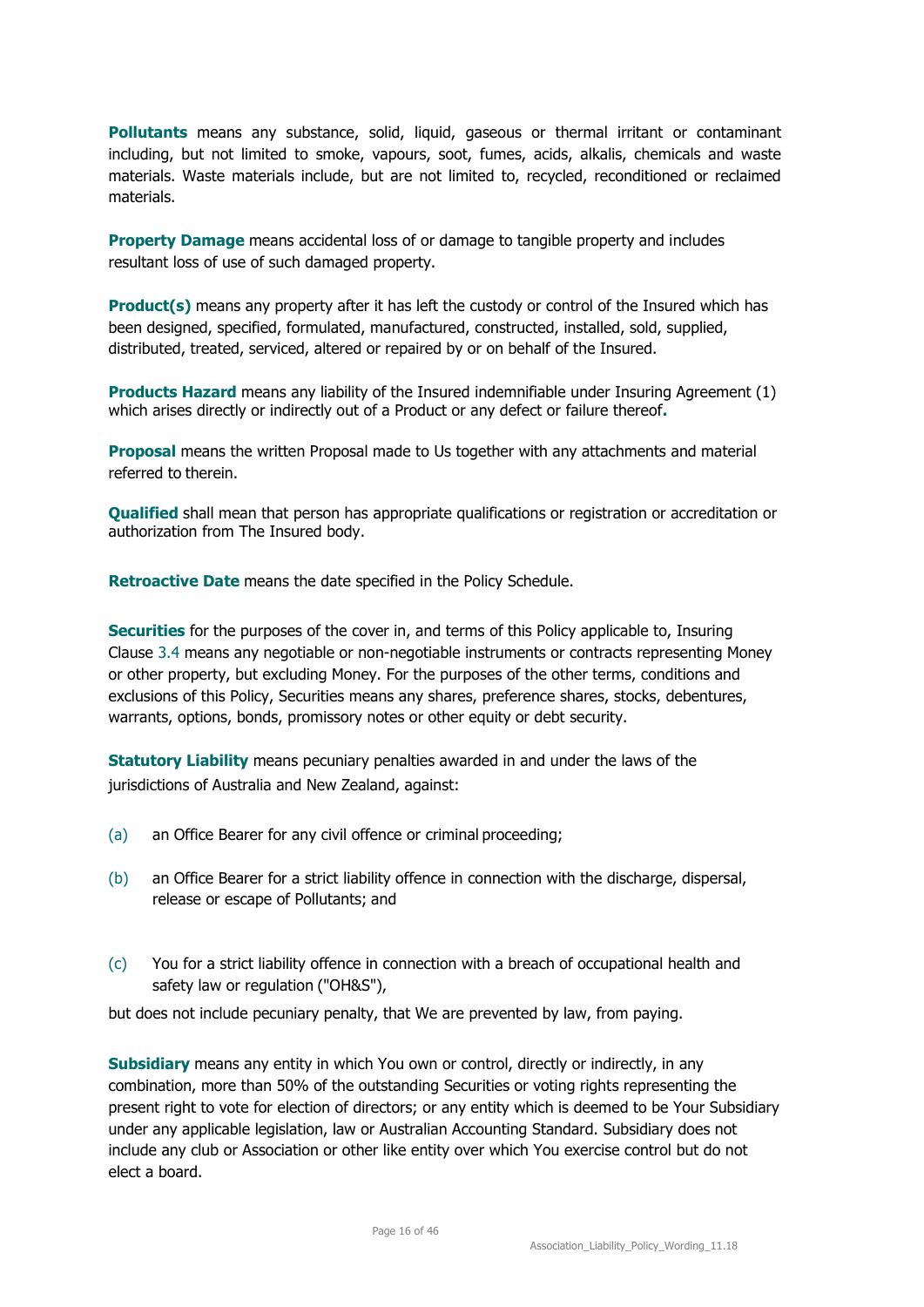**Tax Audit Costs** means any reasonable fees, charges or disbursements of an Accountant or Registered Tax Agent or any other consultant who is not an Office Bearer engaged by or replacing the Accountant or Registered Tax Agent, for work undertaken in response to a Tax Audit Notice. Tax Audit Costs does not extend to include any tax or penalties to be paid.

**Tax Audit Notice** means any notification from the Australian Taxation Office relating to Your liability to pay income tax, fringe benefits tax, capital gains tax, GST, superannuation payments tax, termination payments tax or sales tax (including the amount of any such tax) only.

#### **Territorial Scope** means:

- (a) anywhere in the Commonwealth of Australia and New Zealand, and
- (b) anywhere in the world but only in respect of:
	- i. your Products exported from the Commonwealth of Australia or New Zealand, and
	- ii. visits by the Insured for the purpose of playing or administering The Business of the Insured or the sport nominated in the Schedule but only whilst acting in connection with club activities and whilst conforming to club rules and by-laws.

**Trustee** means any of Your Office Bearers if validly appointed to act, and while acting in the capacity, as a Trustee of a Fund.

**Trustee Breach** means any Wrongful Act committed or allegedly committed:

- (a) by an Office Bearer in their capacity as a Trustee, or as a director or Officer of the Association acting as corporate Trustee;
- (b) by the Association acting in its capacity as corporate Trustee;
- (c) by any other person for which an Office Bearer referred to in (a) or the Association referredto in (b) is legally liable;

but only in respect of the administration of a Fund.

**Transaction** means any one of the following events:

- (a) the Association consolidates with or merges into or sells all or substantially all of its assets to any other person or entity or group of persons and/or entities acting in concert; or
- (b) any person or entity, whether individually or together with any other person or persons, entity or entities becomes entitled to exercise more than 50% of the rights to vote at general meetings of the Association or control the appointment of directors who are able to exercise a majority of votes at Board meetings of the Association.

**Vehicle** means any type of conveyance of goods or personnel, including a caravan or trailer, which is intended to be propelled other than by manual or animal power.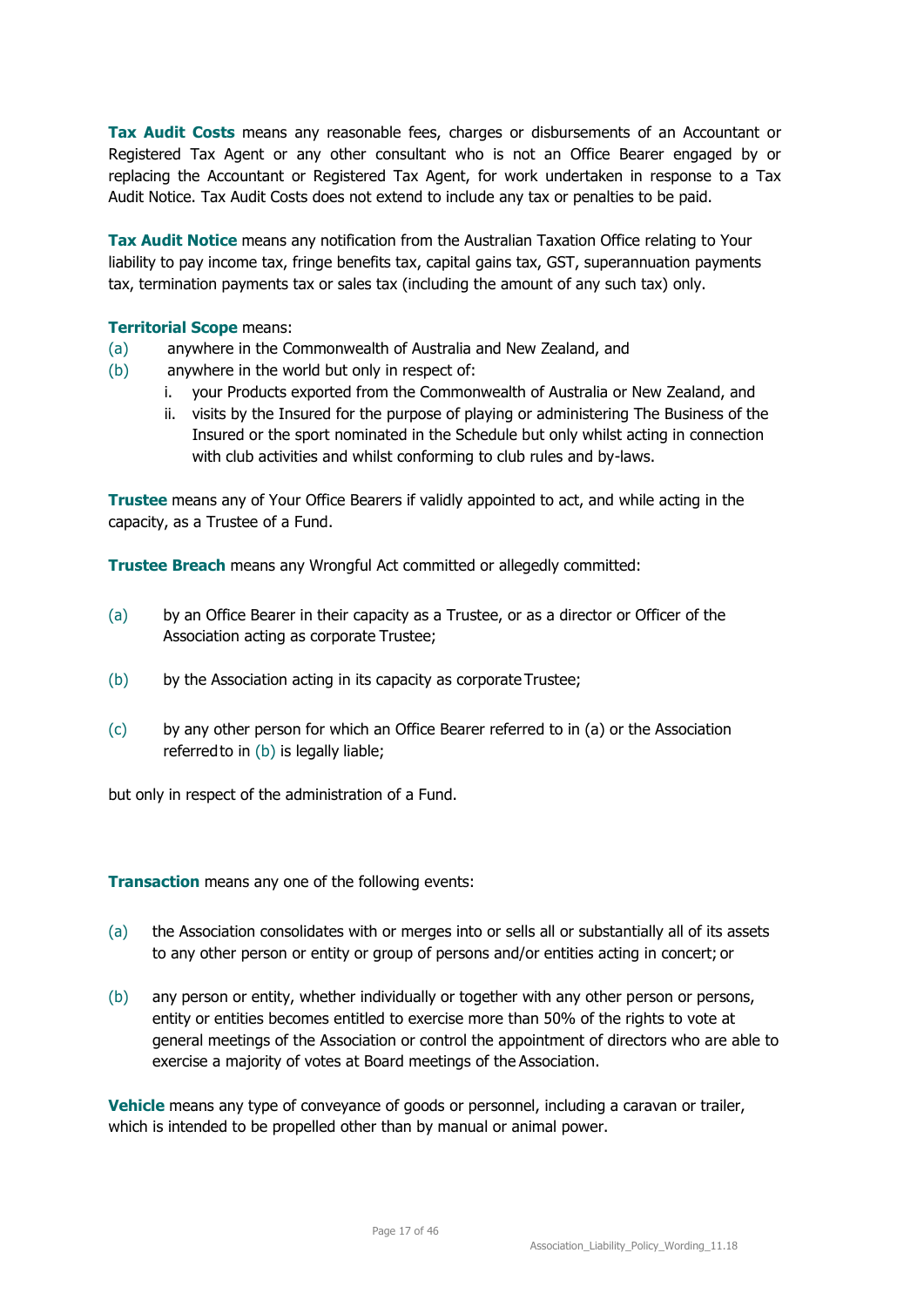**War** means undeclared war, civil war, insurrection, rebellion, revolution, war-like act by military force

or military personnel, destruction or seizure or use for a military purpose, and including any consequences of any of these.

**Watercraft** means any vessel, craft, Vehicle or appliance made or intended to float on or in or travel on or through or under water.

**We/Us/Our** means Sportscover Australia Pty Ltd under an authority from the Insurer.

**Wrongful Act** means any breach of duty, breach of trust, neglect, error, omission, misstatement, misleading statement, or other act committed or attempted by:

- (a) for the purpose of Insuring Clauses 3.1, any Office Bearer, individually or otherwise, solely because of their status as such in the course of his or her duties to the Association or Outside Entity. It does not include the conduct in (c) below; or
- (b) for the purpose of Insuring Clauses 3.2, the Association.
- (c) for the purpose of Insuring Clause 3.6, You but solely while acting in a professional capacity in the conduct of the Business.

**You/Your** means the Insured.

### **General Conditions**

#### **1. Assignment**

You must not assign the Policy or any rights under the Policy without Our prior written consent by way of endorsement to the Policy.

#### **2. Claims Co-operation**

- (a) You shall, at Your own cost, frankly and honestly provide Us with all information and assistance required by Us and/or the lawyers and investigators and others appointed by Us in relation to the Claim or Loss. Any unreasonable failure to comply with this obligation may entitle Us to deny liability under the Policy in whole or in part.
- (b) You shall, at Your own cost, do all things reasonably practicable to minimise any Loss, including but not limited to Your liability in respect of any Claim.
- (c) No admission, offer, promise or payment shall be made or given by or on Your behalf without Our written consent.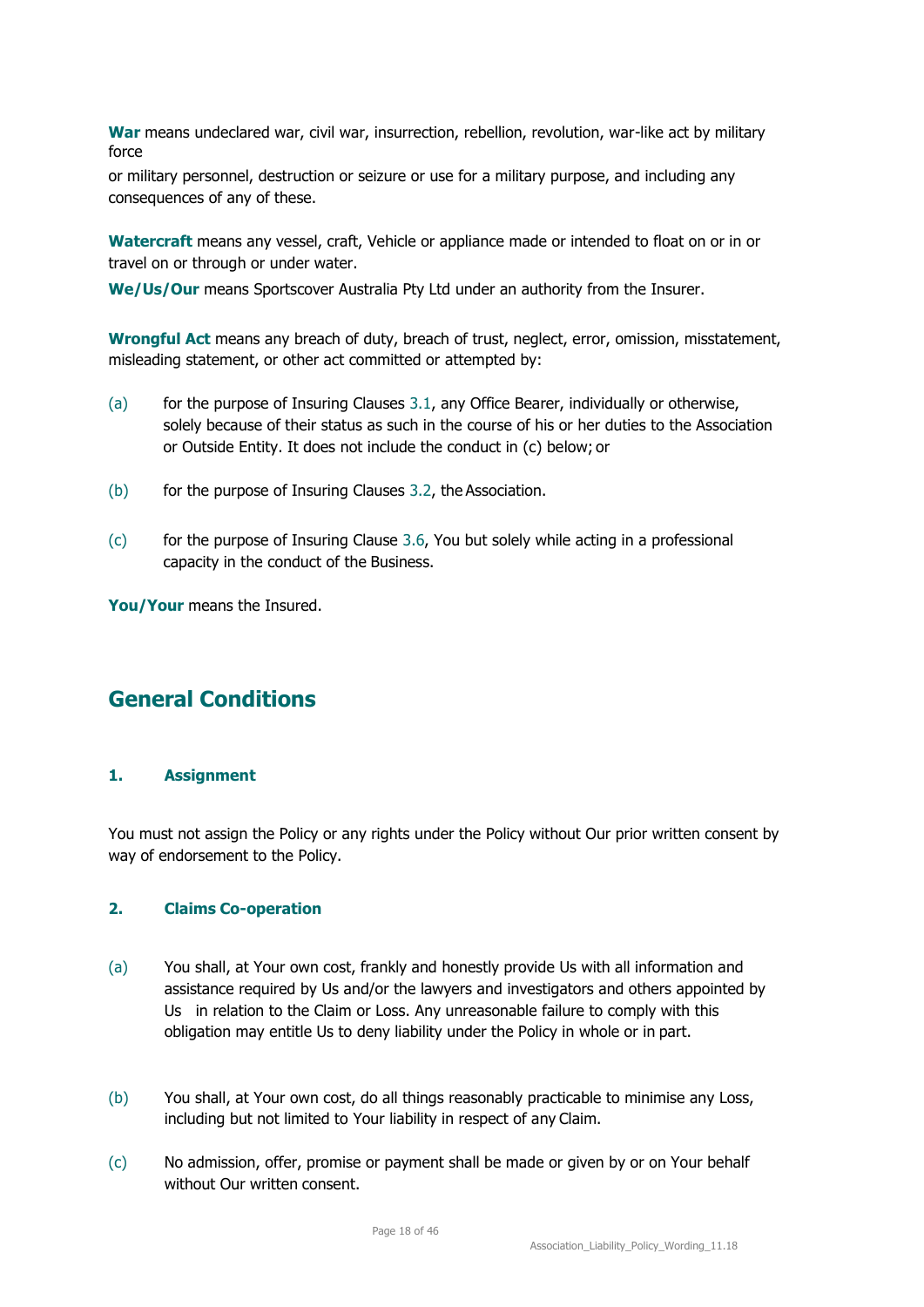#### **3. Claims Defence & Settlement**

- (a) Unless otherwise agreed, We shall assume the legal defence of any Claim covered under this Policy in Your name and We shall have full discretion in managing the defence of any Claim, and any negotiation or proceeding as to the resolution of such Claim. In exercising such discretion, We will act in utmost good faith towards You in the conduct, negotiation and settlement of any Claim.
- (b) We shall appoint the lawyers that will defend and represent You in respect of any Claim. Those lawyers remain at all times able to report all information obtained from You to Us and remain at all times able to advise Us on all issues, including Your right of indemnity under the Policy. You have no right to claim or assert any form of client privilege in respect of all information provided to lawyers appointed by Us in respect of any Claim covered under this Policy.
- (c) Subject to the matters in (a) above, We shall be entitled to settle a Claim if We so choose.
- (d) You agree not to admit liability for or settle any Claim, make any admission, offer any payment or assume any obligation in connection with any Claim, or incur any Defence Costs in connection with any Claim, without Our written consent.
- (e) We shall not be liable for any settlement, Loss, Defence Costs, admission, offer, payment or assumed obligation to which We have not given Our written consent.
- (f) If We are of the opinion that a Claim will not exceed the Deductible, We may, at our sole discretion, require You to conduct the defence of the Claim. If the Defence Costs and/or any other payment exceed the Deductible then, subject to the terms and conditions of the Policy, We will pay the amount in excess of the Deductible.

#### **4. Claims Notification**

In relation to Part 1, You shall give Us immediate notice in writing of:

- (a) every Occurrence, Claim, Writ, Summons, Proceedings, impending prosecution inquest and all information in relation thereto in respect of which there may arise liability covered by the Policy;
- (b) every change materially varying any of the facts or circumstances existing at the commencement of this Policy that shall come to the knowledge of any of Your Officers.

In relation to Part 2 and Part 3, You shall within the Period of Insurance noted in the Policy Schedule give to Us immediate notice in writing of:

(a) every Occurrence, Claim, Writ, Summons, Proceedings, impending prosecution inquest and all information in relation thereto in respect of which there may arise liability covered by the Policy.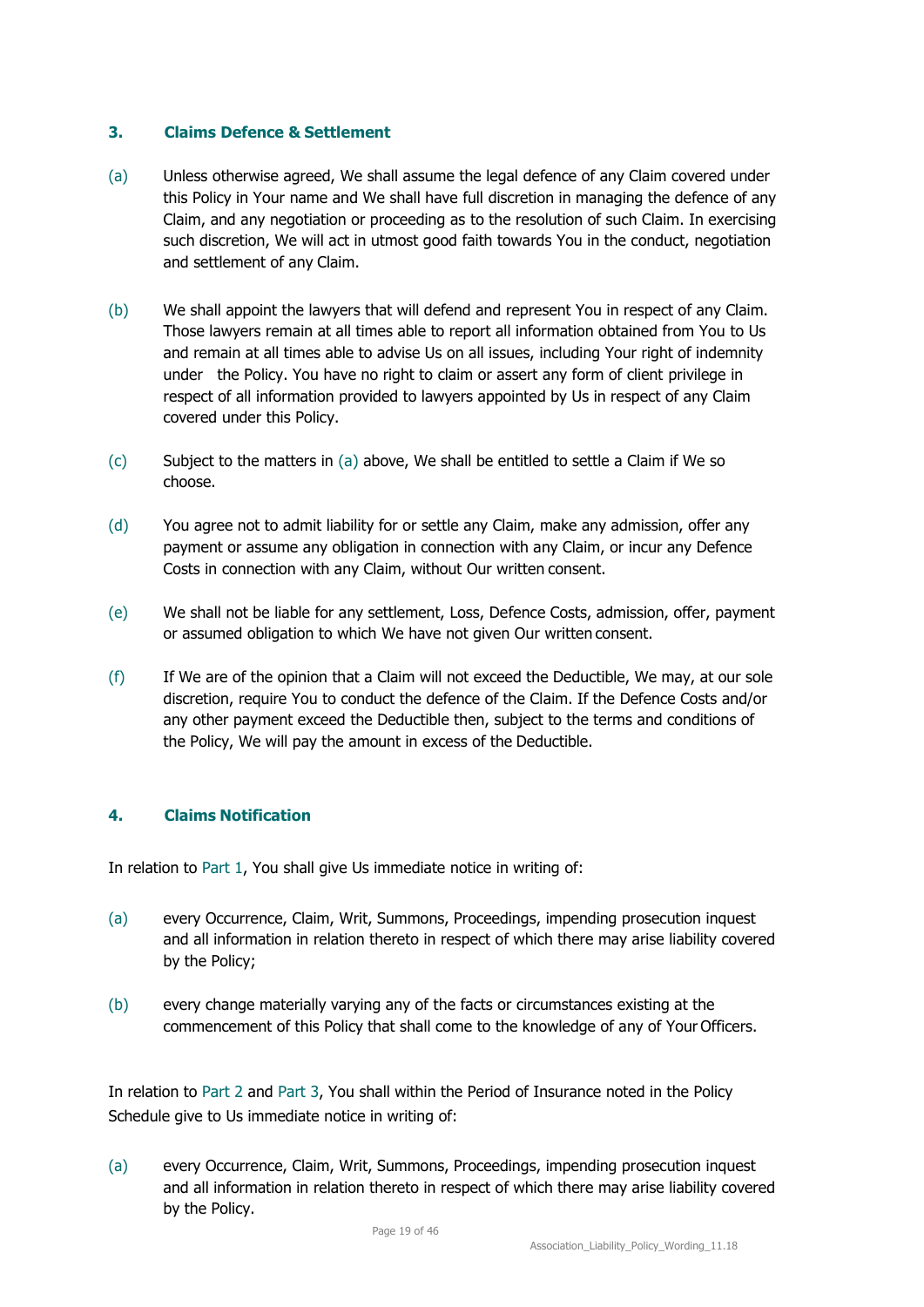(b) every change materially varying any of the facts or circumstances existing at the commencement of this insurance that shall come to the knowledge of any of Your Officers.

#### **5. Inspection**

We shall be permitted but not obliged to inspect Your property and operations at any time. Neither Our right to make inspections nor the making thereof nor any report thereon shall amount to a determination or warranty by Us that such property or operations are safe. We may examine and audit Your books and records at any time during the Period of Insurance and extensions thereof within three years after the final termination of the Policy, as far as they relate to the subject matter of this Policy. If You do not provide to Us details or access as We may reasonably request, We may refuse to pay or reduce the amount of a Claim.

#### **6. Sanctions**

We shall not provide any cover nor shall We be liable to pay any claim or provide any benefit under this Policy to the extent that the provision of such cover, payment of such claim or provision of such benefit would expose Us to any sanction, prohibition or restriction under United Nations resolutions or the trade or economic sanctions, laws or regulations of the European Union, United Kingdom or United States of America.

#### **7. Several Liability Notice**

We The subscribing insurers' obligations under contracts of insurance to which they subscribe are several and not joint and are limited solely to the extent of their individual subscriptions. The subscribing insurers are not responsible for the subscription of any co-subscribing insurer who for any reason does not satisfy all or part of its obligations.

### <span id="page-19-0"></span>**General Exclusions**

This Policy excludes Loss, damage, destruction, death, injury, illness, liability, cost or expense of any nature directly or indirectly caused by, contributed to by, resulting from, arising out of or in connection with any of the following, regardless of any other cause or event contributing concurrently or in any other sequence to the Loss from:

#### **1. Aircraft, Aircraft products, Watercraft and Hovercraft**

Liability arising out of the ownership, maintenance, operation, preparation or use by You or on Your behalf of:

- (a) any Aircraft or Hovercraft, or
- (b) any Landing Area for Aircraft provided such liability arises out of such use as a Landing Area, or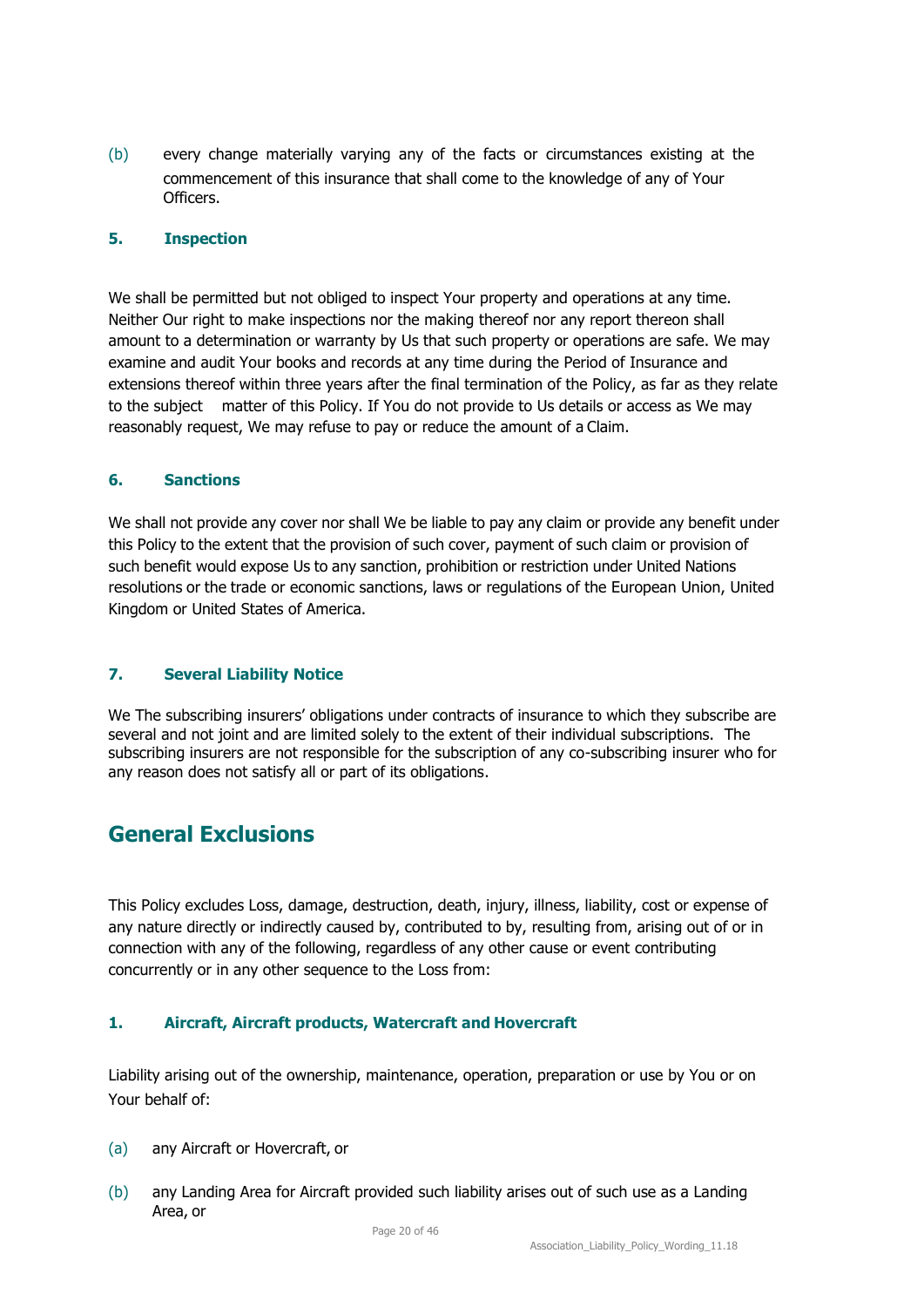$(c)$  any Watercraft or vessel exceeding 8 metres in length; but this General Exclusion 1  $(c)$ shall not apply

with respect to operations by independent contractors.

#### **2. Assumed Liability**

Any Claim arising from or directly or indirectly attributable to or in consequence of any duty or obligation assumed by the Insured by way of warranty, guarantee, indemnity, contract or agreement, unless the Insured would have incurred the liability in the absence of such warranty, guarantee, indemnity, contract or agreement.

#### **3. Criminal assault and battery, harassment andAbuse**

Any Claim brought about or contributed to by:

- (a) Any dishonest, fraudulent, criminal or malicious act or omission by You or on behalf of any person at any time employed by You.
- (b) Personal Injury or Property Damage caused by or arising from assault and battery committed by You or at Your direction unless reasonably necessary for the protection of persons or property.
- (c) Abuse, Molestation, Rape.

#### **4. Employment Liability**

Liability for Personal Injury to any person:

- (a) arising out of or in the course of employment by You, including employment deemed by law, where You are required by law to insure or otherwise fund, whether through self insurance, a statutory fund or other statutory scheme, all or part of Your liability for damages at common law for such Personal Injury; or
- (a) arising out of or in respect of an Employment Practice Breach.

#### **5. Fines, Penalties, Punitive Damages and Guarantees**

Any liability against You to pay:

(a) Any form of performance, surety, credit or financial guarantee;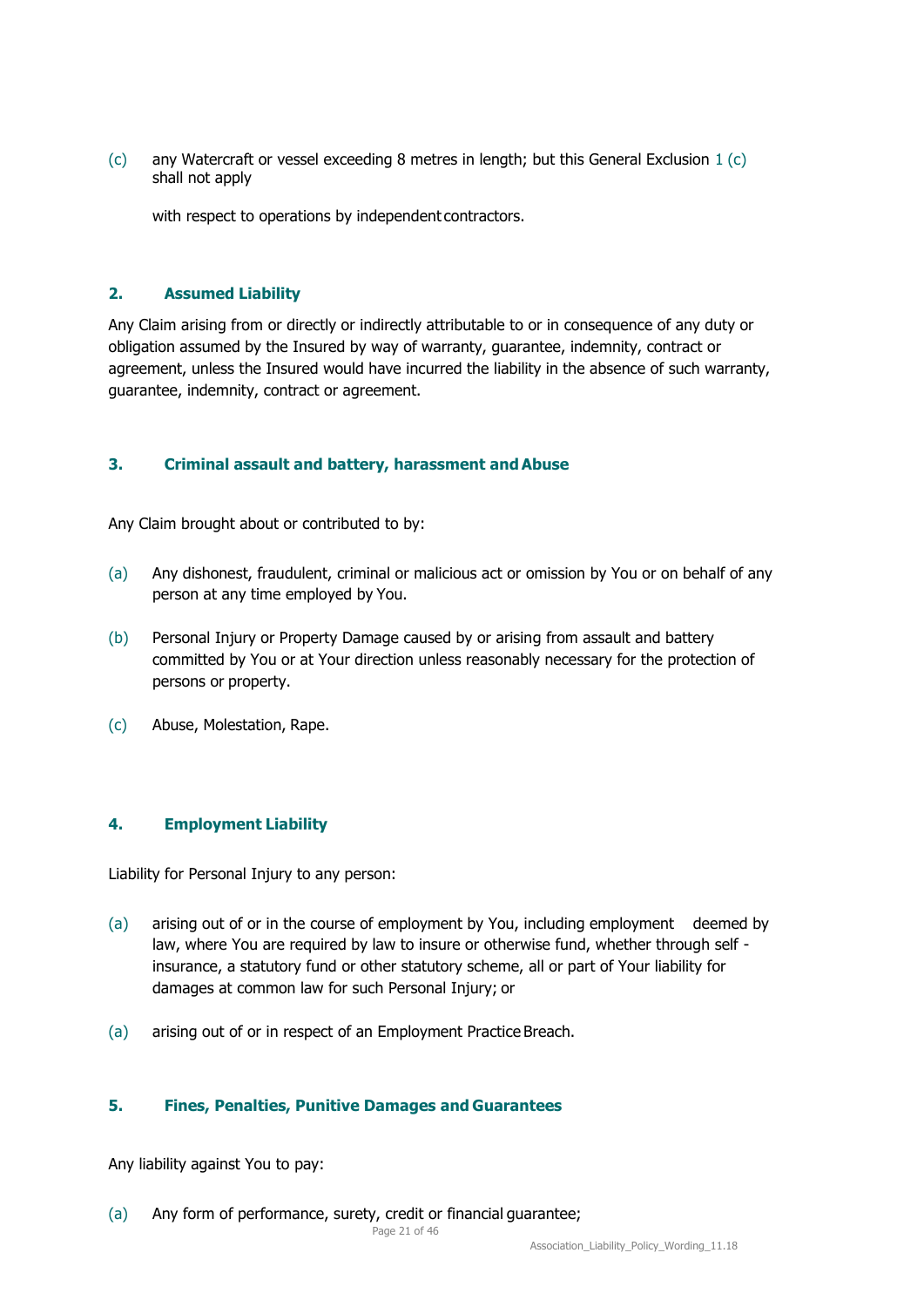- (b) Any award for liquidated, punitive, aggravated or exemplary damages including all Fines and Penalties;
- (c) Any Fines and/or Penalties imposed by law.

#### **6. Fraudulent, Dishonest and Wilful Conduct**

Any Claim arising from or in any way connected with You:

- (a) gaining any personal profit or advantage to which You are not legally entitled;
- (b) having improperly benefited from any Securities transaction as a result of information that is/was not available to other sellers or purchasers of such Securities;
- (c) committing any dishonest, fraudulent, criminal, malicious or reckless act;
- (d) committing any wilful violation or wilful breach of any statute or regulation; or
- (e) improperly using their position to cause detriment to the Association.

For the purpose of determining the applicability of these exclusions, Your conduct and knowledge shall not be imputed to any other Insured. In relation to any Claim under Part 3, Management Liability, Insuring Clauses 3.1 (a) or 3.3, these exclusions shall only apply if it is established through a judgment or any other final adjudication adverse to You, or any admission by You, that the relevant conduct did in fact occur.

#### **7. Fungus Mildew and Mould**

Any liability directly or indirectly arising from Fungus, Mildew and Mould. Such exclusion shall include but not be limited to:

- (a) Personal Injury, Property Damage or medical payments or any advertising Loss arising out of, resulting from, caused by, contributed to or in any way related to the existence, inhalation or exposure to any Fungus/fungi and/or Spore(s);
- (b) Any cost or expenses associated in any way, or arising out of the abatement, mitigation, remediation, containment, detoxification, neutralisation, monitoring, removal, disposal, or any obligation to investigate or assess the presence or effects of any Fungus/fungi or Spore(s); or
- (c) Any obligation to share with or repay any person, organisation or entity related in any way to items (a) and (b) above regardless of any other cause, event, material, product and or building component that contributed concurrently or in any sequence to the Personal Injury or Property Damage.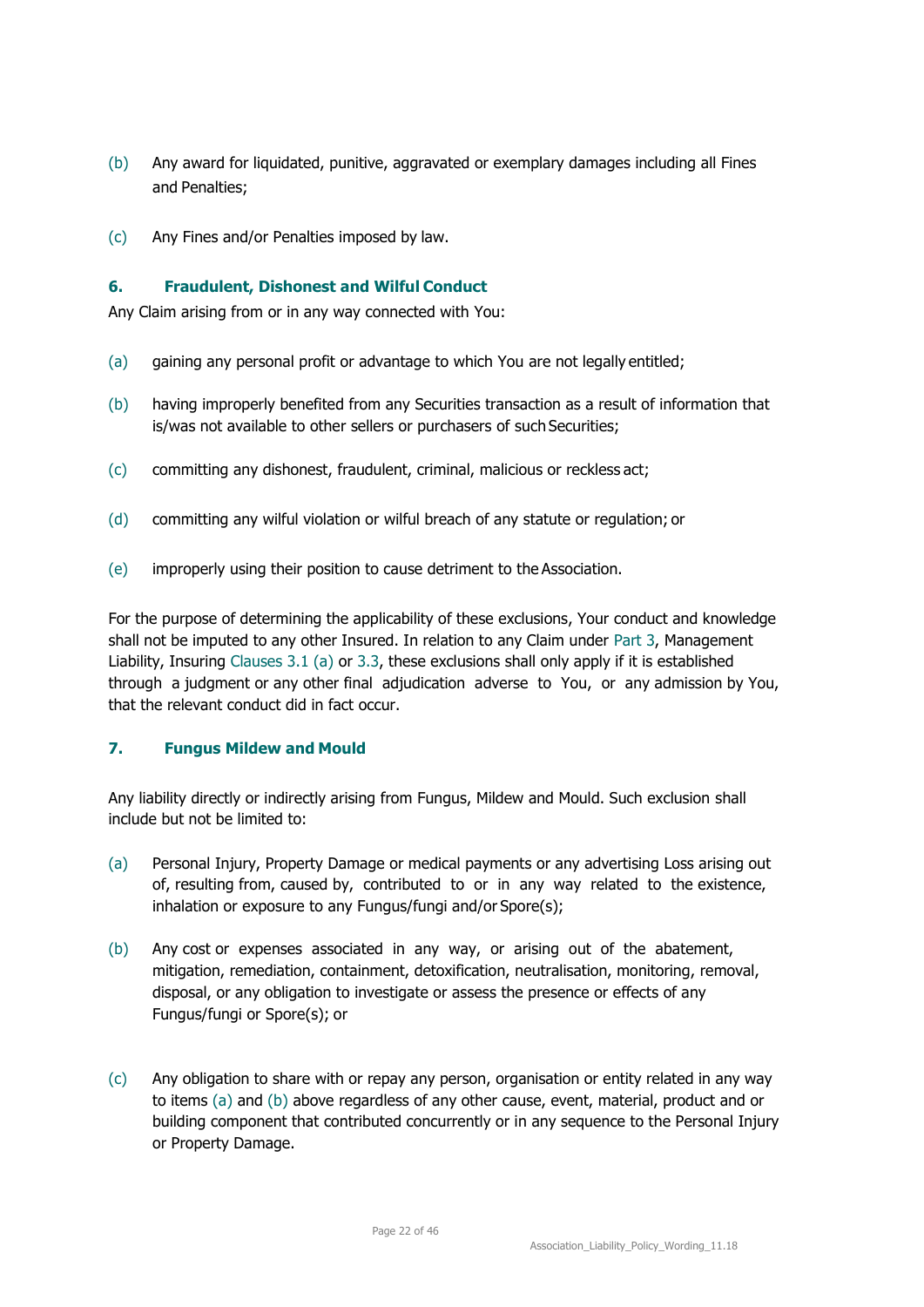#### **8. Illness**

Any Claim arising directly or indirectly from any injury (including emotional distress or mental trauma) Loss or damage which is actually or allegedly caused by contributed to by or in any way related to:

- (a) The Acquired Immune Deficiency Syndrome (AIDS) or its pathogenic agents and/or any blood related disease, Hepatitis C or Cancer in any form howsoever acquired;
- (b) Tobacco or tobacco smoke;
- (c) Any ingredient or additive present in any articles, items or goods which contain or include tobacco.

#### **9. Policy Jurisdiction**

#### Any Claim:

- (a) Made in or determined outside Australia or New Zealand; or
- (b) Arising out of the enforcement of any judgment, order or award obtained outside Australia or New Zealand.

#### **10. Pollution**

Any Claim arising from or in any way connected with:

- (a) the actual, alleged or threatened discharge, dispersal, release or escape of Pollutants into or upon land, the atmosphere or any water course or body of water, whether such discharge, dispersal, release or escape is intentional or accidental; or
- (b) any direction or request to test for, monitor, clean up, remove, contain, treat, detoxify or neutralise Pollutants.

#### **11. Prior Known Facts**

Any Claim(s) arising out of or in any way connected with any:

- (a) actual or alleged facts which were known to You prior to the commencement of the Period of Insurance and which You knew or ought reasonably to have known might give rise to a Claim;
- (b) actual or alleged facts which could have been or which can be notified under any Policy existing prior to the commencement of the Period of Insurance;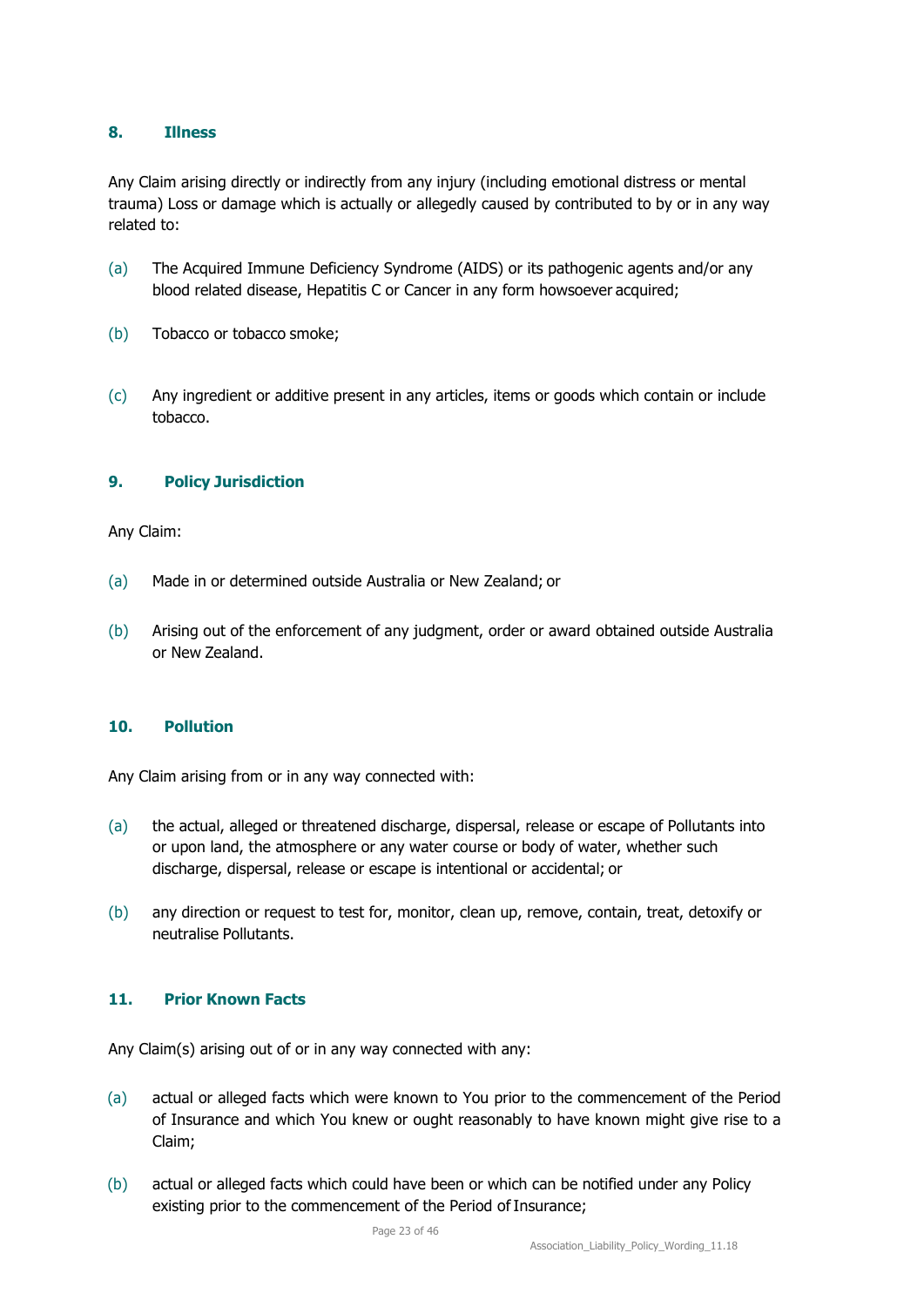- (c) pending or prior Litigation, or Litigation derived from the same or essentially the same facts as are or might be alleged in such pending or prior Litigation, as at the commencement of the Period of Insurance;
- (d) any fact or matter referred to in the Proposal, no matter how it is recorded or expressed therein; or
- (e) any contingent liability noted in Your Financial Statements.

#### **12. Product Liability**

Under Part 2 Professional Indemnity and Part 3 Management Liability, any Claim or liability arising from or in connection with the manufacture, preparation, modification, repair, supply, maintenance or treatment of any goods or products sold, supplied or distributed by You.

#### **13. Radioactivity**

Any claim arising from or in any way connected with:

Radioactivity or the use, existence or escape of any nuclear fuel, nuclear material, or nuclear waste or action of nuclear fission or fusion.

This Policy also excludes any Loss, destruction, damage, death, injury, illness, liability, cost or expense of any nature directly or indirectly caused by, contributed to by, resulting from or arising out of or in connection with any action taken in controlling, preventing, suppressing, retaliating against, or responding to or in any way relating to the above.

#### **14. Vehicles**

Personal Injury or Property Damage arising out of the ownership, possession, operation, or use by You or on Your behalf of any Vehicle:

- (a) which is registered or required under any legislation to be registered, in respect of which compulsory liability insurance or statutory indemnity is required by virtue of any legislation (whether or not that insurance is affected) except where such Personal Injury or Property Damage is caused by:
	- i. the loading or unloading of any Vehicle or the delivery or collection of goods to or from any Vehicle where such Personal Injury or Property Damage occurs beyond the limits of any carriageway or thoroughfare;
	- ii. the use of any mechanical tool or plant attached to or forming part of any vehicle whilst the Vehicle is being used at Your Premises or another work site for the purposes of Your Business but not whilst the Vehicle is in transit or is being used for transport orhaulage;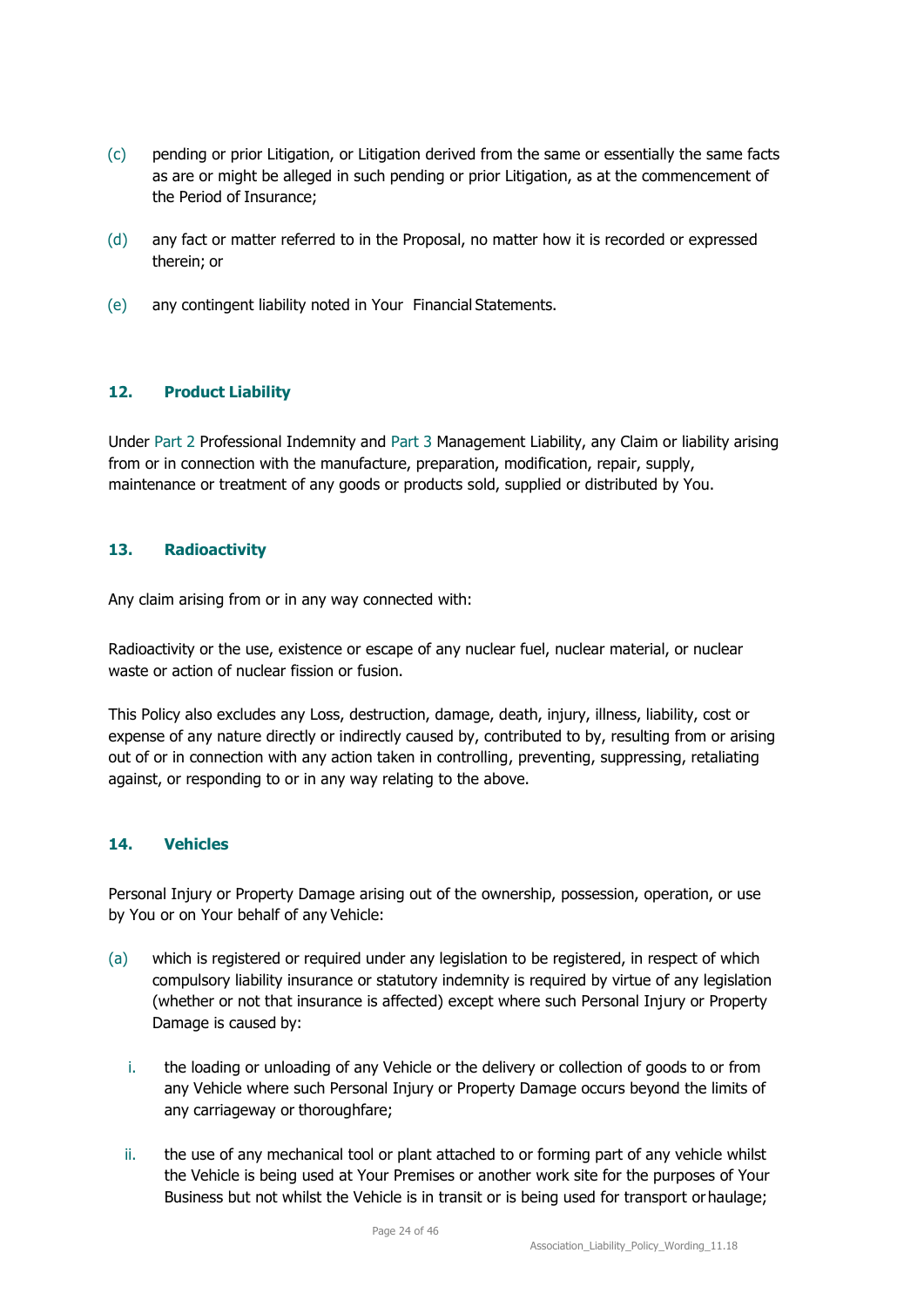(b) where such Personal Injury or Property Damage is insured or required to be insured by any legislation or competent authority.

#### **15. War and Terrorism**

(a) War, invasion, acts of foreign enemies, hostilities or warlike operations (whether war be declared or not), civil War, civil commotion assuming the proportions of or amounting to an uprising, military or usurped power, confiscation or nationalisation or requisition or destruction

or damage to property by or under the order of any government or public or local authority, or

(b) Any Act of Terrorism.

# <span id="page-24-0"></span>**Part 1: General Liability**

### <span id="page-24-1"></span>**Insuring Clauses for Part 1**

#### **The Cover**

In consideration of the payment of the premium stated in the Policy Schedule and in reliance on the particulars and statements made in the Proposal referred to in the Policy, We will to the extent and in the manner provided in this Policy:

- **1.1** Indemnify the Insured's legal liability to pay Compensation for Personal Injury or Property Damage that happens during the Period of Insurance arising from an Occurrence in connection with the Business within the Territorial Scope up to a maximum of the respective limits of indemnity for General Liability and Products Hazard as stated in the schedule. The total aggregate liability for Products Hazard during any one period of insurance will not exceed the limit of indemnity;
- **1.2** Indemnify the Insured for the legal advisors fees and court costs involved in defending any Claims against the Insured to the extent that such claims fall within the terms and indemnity limits provided for in 1.1 above. The Company shall have the right but not the obligation to appoint legal representatives and conduct the defence of any such Claim, investigation, negotiation and settlement thereof as We consider expedient;
- **1.3** Reimburse the Insured for all reasonable expenses, other than wages, loss of earnings or profits, incurred with the consent of the Company in connection with (2) above.

Indemnity or reimbursement provided under Insuring Clauses 1.2 and 1.3 above shall be payable in addition to the applicable limits of indemnity stated in the Policy Schedule.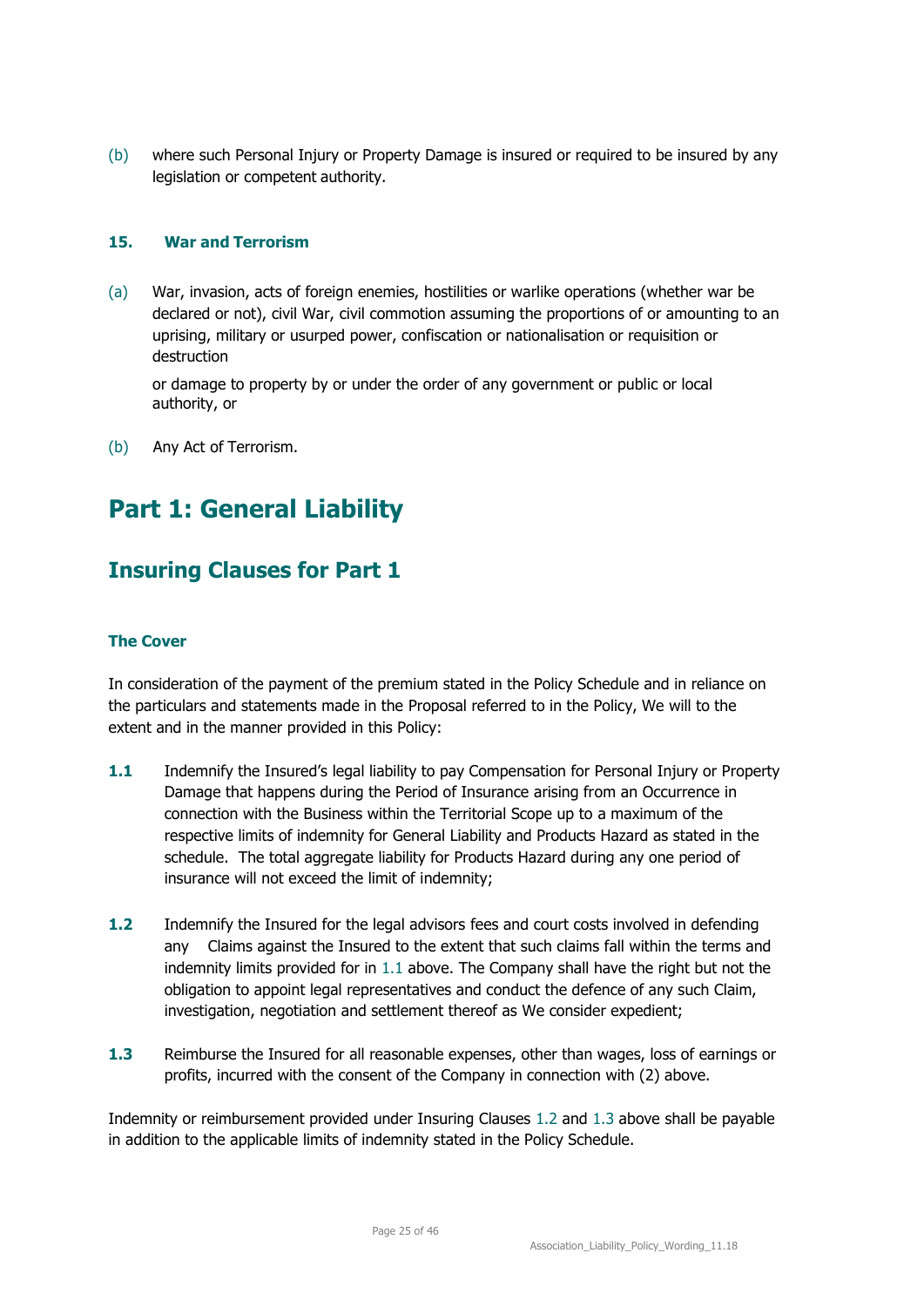## <span id="page-25-0"></span>**Limit of Indemnity for Part 1**

Our maximum liability in respect of any one Occurrence under this Part 1 shall not exceed the Limit of Indemnity specified in the Policy Schedule. Our total aggregate liability for all Occurrences arising out of Your Products during any one Period of Insurance will not exceed the Limit of Indemnity specified in the Policy Schedule.

# <span id="page-25-1"></span>**Additional Exclusions for Part1**

In addition to the General Exclusions the following exclusions are applicable to Part 1 of the Policy:

This Policy excludes Loss, damage, destruction, death, Personal Injury, illness, liability, cost or expense of any nature directly or indirectly caused by, contributed to by, resulting from, arising out of or in connection with any of the following, regardless of any other cause or event contributing concurrently or in any other sequence to the Loss:

#### **1. Asbestos**

Any actual or alleged liability whatsoever for any Claim or Claims in respect of Loss or Losses directly or indirectly arising out of, resulting from, in consequence of, contributed by asbestos in whatever form or quantity.

#### **2. Category 4 Sports**

Any Personal Injury caused, or contributed to, by any participant to any other participant whilst participating in a match or practice of any Category 4 Sports unless specified in the Policy Schedule.

#### **3. Childcare**

Any liabilities arising directly or indirectly from the operation of a child minding facility, fee paying or otherwise, unless declared to, and agreed by Us.

#### **4. Collapse of Boilers/Pressure Vessels**

Any liabilities arising directly or indirectly from explosion or collapse of boilers or other vessels under pressure in respect of which a certificate is required to be issued under the terms of any relevant statute or regulation.

#### **5. Computer Equipment**

Any liability arising anywhere in the world in relation to, caused by, or contributed to, directly or indirectly, or howsoever arising from:

- (a) Total or partial destruction, distortion, erasure, corruption, alteration, misuse, misinterpretation, misappropriation or other use of Computer Equipment,
- (b) Error in creating, amending, entering, directing, deleting or using computer equipment, or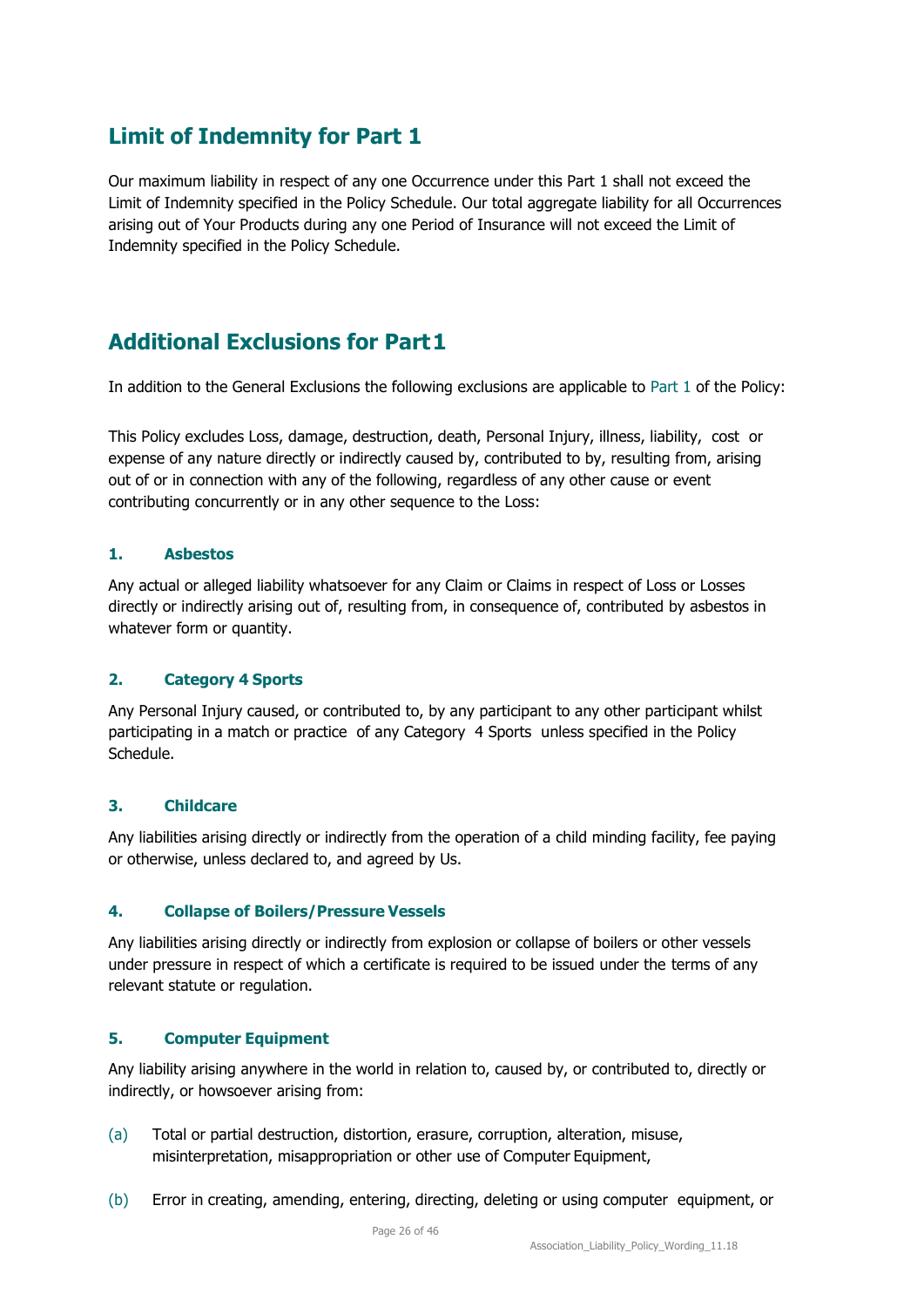(c) Total or partial inability or failure to receive, send, access or use Computer Equipment for any time or at all.

#### **6. Contractual Liability**

Liability assumed under a contract or agreement unless You would have been liable in the absence of

such contract or agreement.

#### **7. Economic Loss**

Economic or pecuniary Loss where no Personal Injury or damage to tangible property occurs.

#### **8. Products Liability**

Liability for costs arising out of the costs incurred in or in connection with the repair, reconditioning, replacement, removal, recalling or guarantee of any Product or component part.

#### **9. Professional Liability**

The rendering or failure to render professional advice or service by You or any error or omission connected therewith provided that this exclusion does not apply to the rendering of first aid or medical services on Your premises by Medical Persons employed by You.

#### **10. Property Construction**

Any liabilities arising directly or indirectly out of or caused by or in connection with:

- (a) The erection, demolition, alteration of and/or addition to buildings by or on Your behalf except an erection, demolition, alteration of and/or addition to buildings not exceeding a total cost of \$50,000; and or
- (b) Demolition of a building or structure exceeding 10 metres in height; and/or
- (c) Vibration or removal of or weakening of or interference with support to land, buildings or any other property.

#### **11. Property Damage**

- (a) Property owned, leased, hired by or under a hire purchase, or loaned to You; or
- (b) Property in Your physical or legal control.

But this exclusion does not apply to liability for Property Damage to: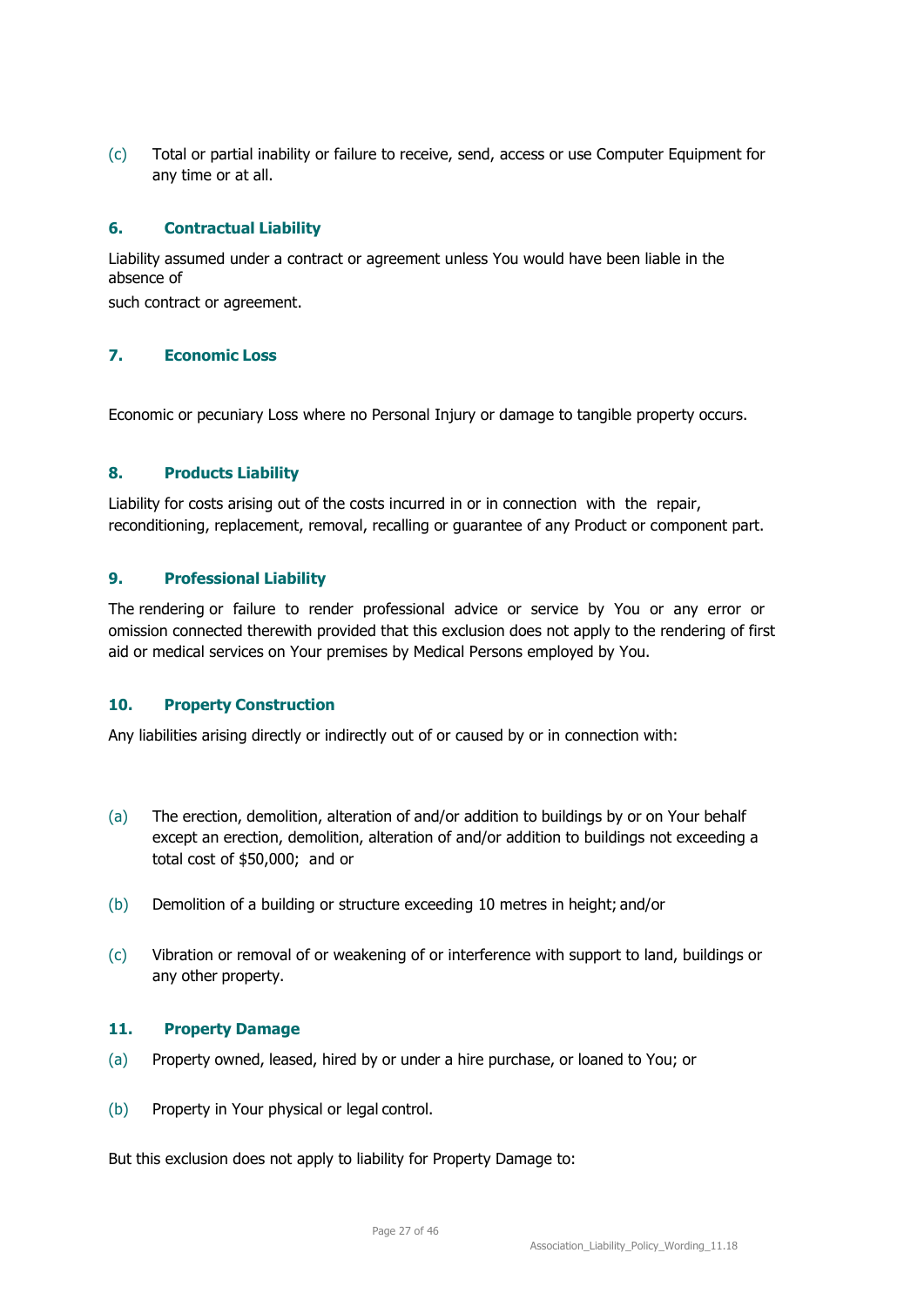- 1.
- (a) Premises (including landlord's fixtures and fittings) which are leased or rented to You for the purposes of the Sport noted in the Policy Schedule; and
- (b) Premises (or their contents) not owned, leased or rented by You but temporarily occupied by You for work therein;
- 2. Vehicles (not belonging to or used by You) in Your physical or legal control where the Property Damage occurs while the Vehicles are in a car park owned or operated by You, unless You own or operate the car park for reward;
- 3. The property of Your Employee(s);
- 4. Other property temporarily in Your physical or legal control provided no indemnity is granted for liability in respect of physical damage to or destruction of that part of any property upon which You are or have been working on and Our limit under this Exclusion 11(b)4 does not exceed \$50,000 for any one Occurrence and in the aggregate for any one Period of Insurance;

Provided that We will not cover You under this Policy in respect of liability assumed by You under any contract or agreement which requires You to effect material damage insurance on premises, property or goods which You do not own.

#### **12. Solarium Use**

Any liability directly or indirectly arising from:

- (a) The use or intended use of any apparatus which can be used for the purpose of artificial sun tanning;
- (b) The presence of artificial sun tanning equipment on Your property.

#### **13. Welding Operations**

Claims caused by or arising out of arc or flame cutting, flame heating, arc or gas welding or similar operation in which welding equipment is used, unless such activity is conducted in strict compliance with the Australian Standard 1674-1990 (Fire Precautions in cutting, heating and welding operations) or similar issued by the Standards Association of Australia.

### <span id="page-27-0"></span>**Additional Conditions for Part1**

#### **1. Joint Insureds**

The inclusion of more than one person or organisation as Insured under the Policy shall not in any way preclude the right of any one Insured person or organisation to claim against another. This provision however shall not under any circumstances operate to increase or aggregate the Limits of Indemnity stated in the Policy Schedule.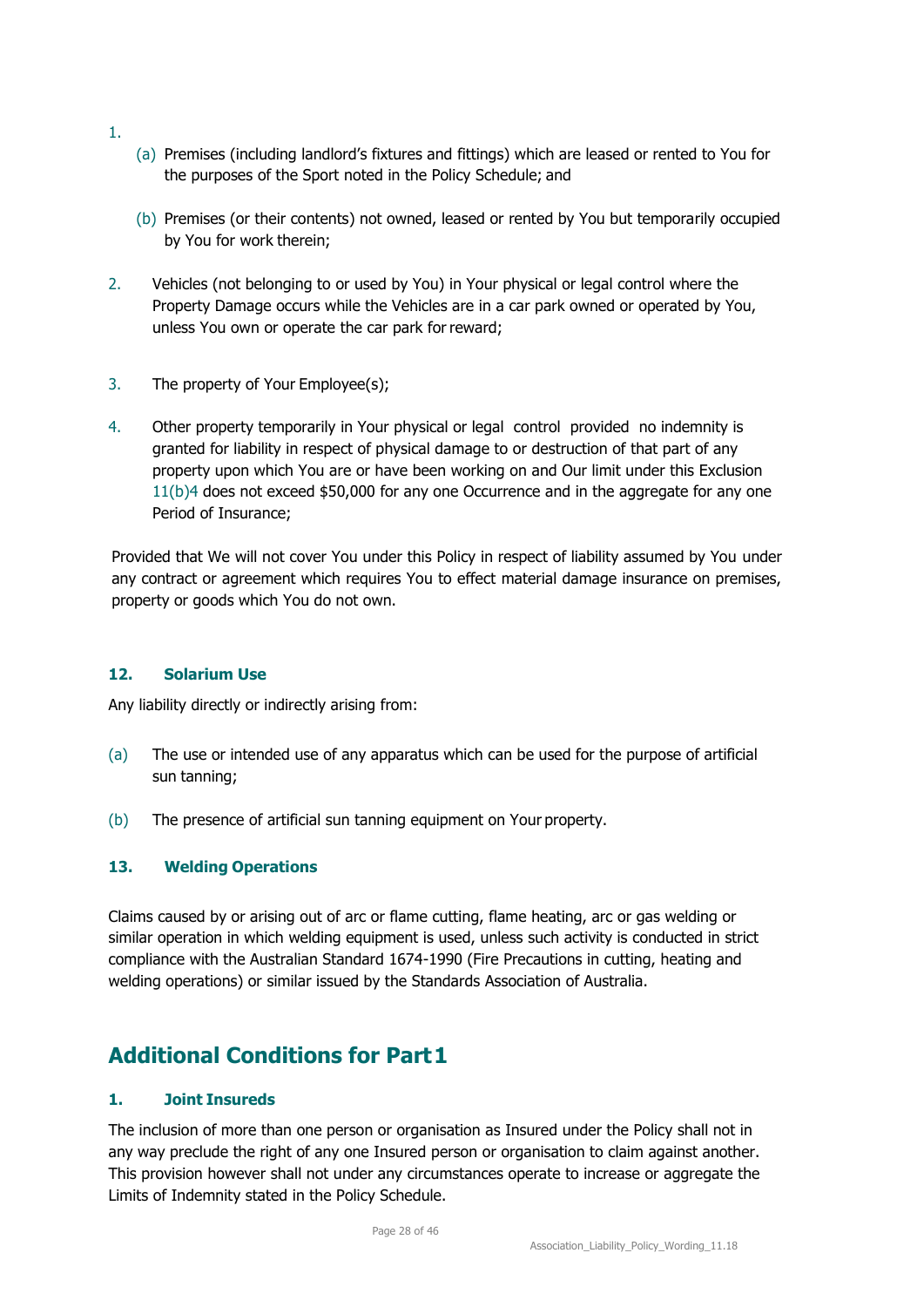#### **2. Payment of Indemnity Limit**

We may at any time pay You the Limit of Indemnity applicable to an Occurrence (less any sums already paid in respect of that Occurrence), or any lesser amount for which all Claims arising out of

that Occurrence can be settled. Thereafter, We may relinquish the conduct and control of any such Claims and be under no further liability in connection with them.

#### **3. Reasonable Care**

You must exercise reasonable care to avoid and minimise Personal Injury or Property Damage, which shall include taking reasonable measures to maintain all premises, fittings and plant in sound condition, ensuring that only competent Employees are employed, complying with all statutory obligations, by-laws, regulations, public authority requirements and safety requirements and You must ensure that Your Employees do this as well. If You do not take all reasonable precautions, We may refuse to pay part or all of the Claim.

In the event of an Occurrence, You shall immediately take at Your own expense all reasonable steps, including recall of any of Your products, to prevent other Personal Injury or Property Damage from arising out of the same or similar conditions. Such expense shall not be recoverable under the Policy.

# <span id="page-28-0"></span>**Part 2: Professional Indemnity**

### <span id="page-28-1"></span>**Insuring Clauses for Part 2**

#### **The Cover**

This Part 2 is Claims Made. It only covers Claims made against You and notified to Us during the Period of Insurance. However, provided You give Us notice in writing of any facts that might give rise to a Claim against You, as soon as reasonably practicable after You become aware of those facts and before the expiry date of this insurance, then this insurance will respond, notwithstanding the fact that no Claim has actually been made against You prior to the expiry date.

In consideration of the payment of the premium and subject to the terms and conditions of the Policy:

#### **2.1**

We will indemnify You against any Claim or Claims (including all legal costs and expenses for which You shall become legally liable to the Claimant) in connection with the Business and within the Territorial Scope, up to but not exceeding in the aggregate for all Claims under Part 2, the Limit of Indemnity arising from breach of professional duty whether such duty is owed in contract or otherwise in respect of Your legal liability arising from negligent acts, errors or omissions whenever or wherever committed or alleged to have been committed in connection with the Sport noted in the Policy Schedule, provided that the Claim or Claims are: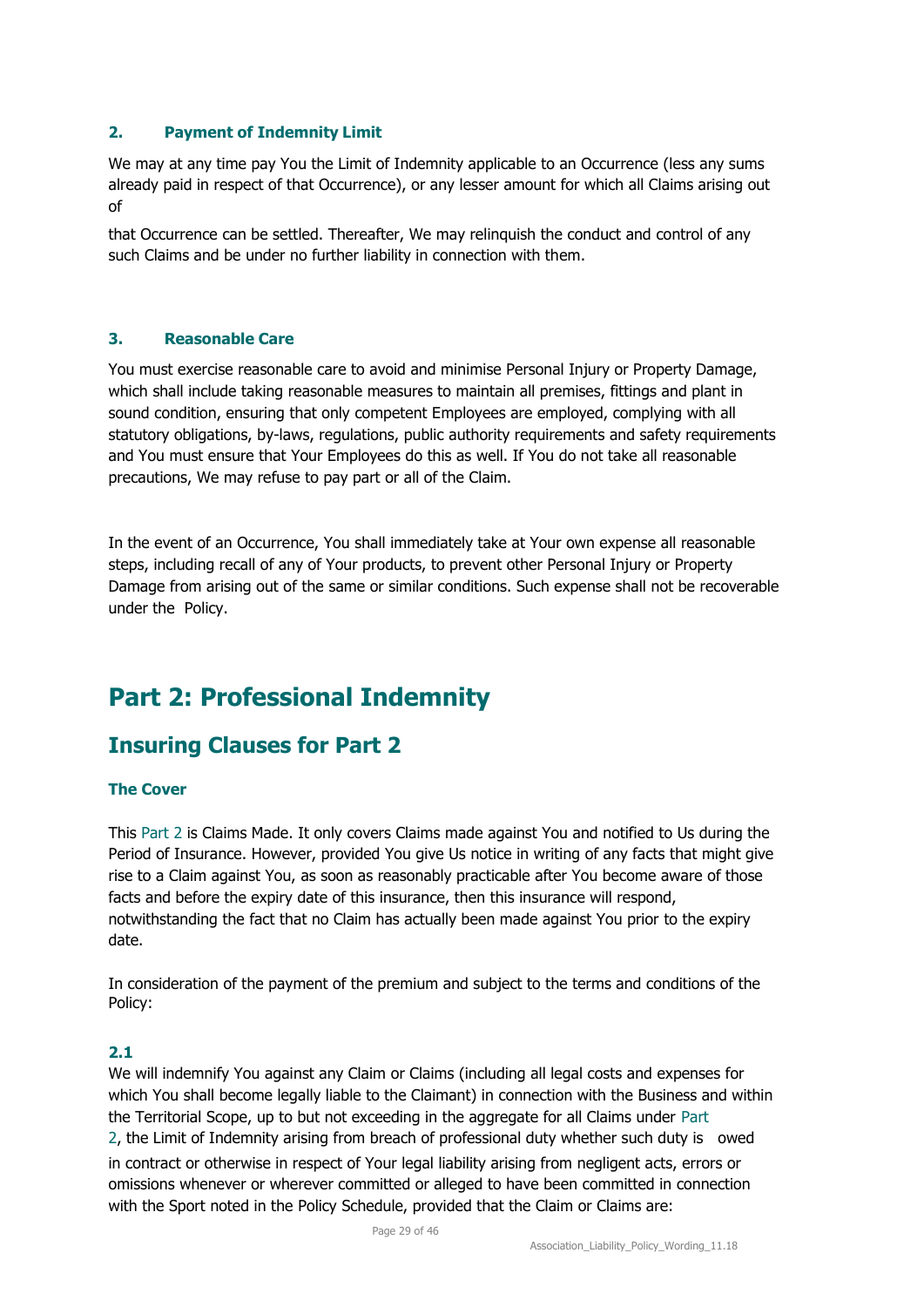- (a) Made against You during the Period of Insurance specified in the Policy Schedule; and
- (b) Immediately notified in writing to Us by You during the Period of Insurance; and
- (c) Arising out of any act, error or omission which occurred subsequent to the Retroactive Date.

#### **2.2**

We will indemnify You for all costs, fees and expenses incurred by You, with Our prior written consent, in the defence or settlement of a Claim or Claims made against You.

### <span id="page-29-0"></span>**Limit of Indemnity for Part 2**

Our liability in respect of any one Claim (including legal expenses) or in the aggregate for all Claims under Part 2 during the Period of Insurance shall not exceed the Limit of Indemnity specified in the Policy Schedule.

### <span id="page-29-1"></span>**Additional Extension**

We will indemnify You against any Claims arising in respect of libel, slander and defamation up to but not exceeding the Limit of Indemnity.

### <span id="page-29-2"></span>**Additional Exclusions for Part2**

In addition to the General Exclusions the following exclusions are applicable to Part 2 of the Policy. This Policy does not indemnify You against any Claim or Claims:

- **1.** Made or threatened or in any way intimated prior to the inception date of the Policy;
- **2.** Arising from Known Circumstances;
- **3.** Brought about or contributed to by Your dishonest, fraudulent, criminal or malicious act or omission or of any person at any time employed by You;
- **4.** Arising from the conduct of any Business not conducted for Your benefit on Your behalf.
- **5.** As a result of Your insolvency, bankruptcy or provisional liquidation or liquidation.
- **6.** Arising from the sale or supply of goods by You or on Your behalf;
- **7.** Arising out of or in respect to any liability assumed by You under any express warranty, guarantee or agreement unless such liability would have attached to You notwithstanding such express warranty, guarantee or agreement.
- **8.** Arising our of losses caused directly or indirectly out of the publication of a libel or utterance of a slander or other defamatory material:
	- (a) Made prior to the Period of Insurance noted in the Policy Schedule;
	- (b) Made by You or at Your request with knowledge as to its falsity;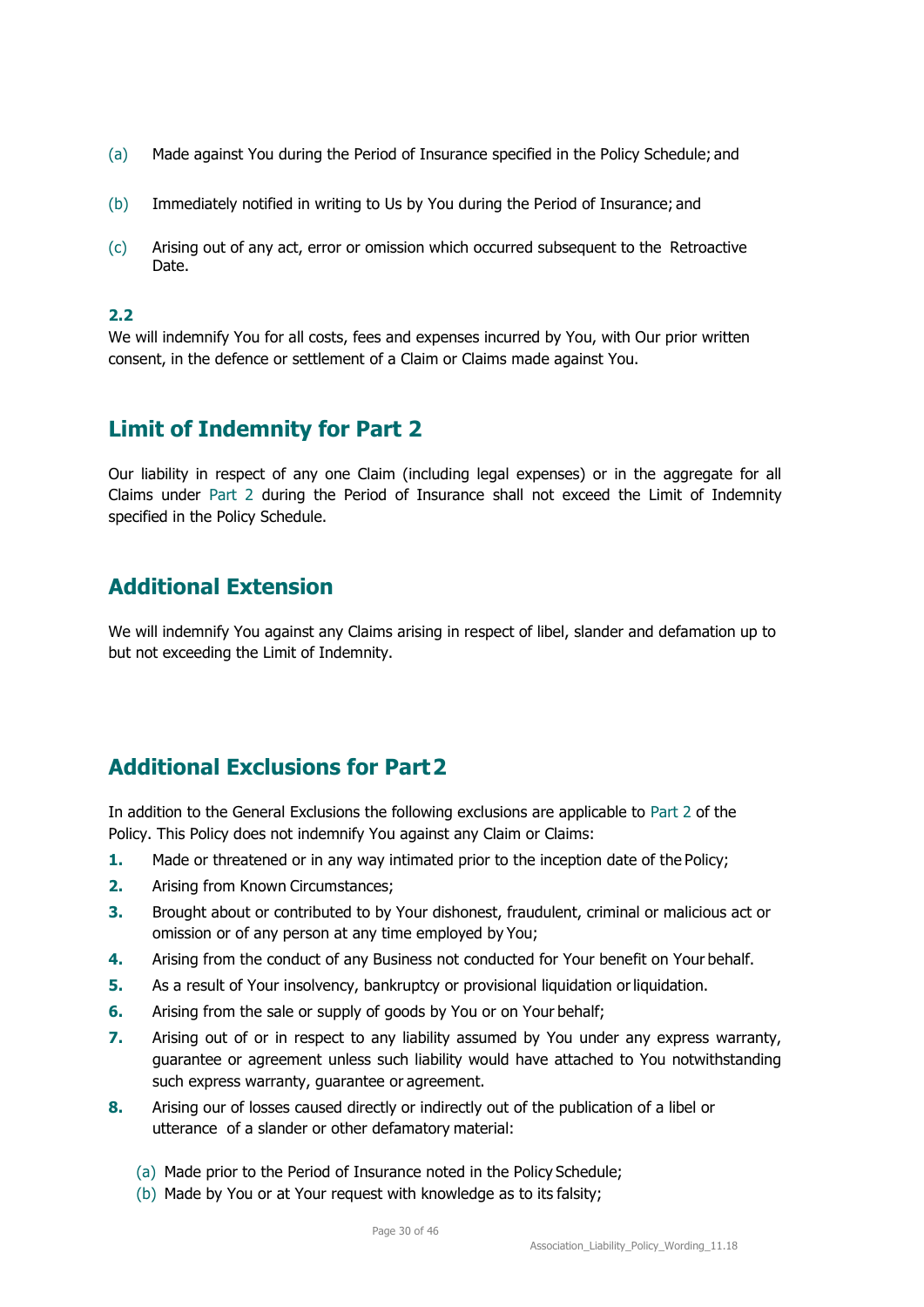- (c) Related to advertising, broadcasting or telecasting activities conducted by You or on Your behalf including material published via the internet.
- **9.** Arising from loss or deprivation of or damage to documents.
- **10.** For or arising out of or in respect of any breach of the Trade Practices Act 1974 (Cth) and/or the Competition and Consumer Act 2010 (Cth) and/or in respect of any breach of a Fair Trading Act or its equivalent of a State or Territory and as amended from time to time.
- **11.** Brought against You arising directly or indirectly from the use of non-medically prescribed drugs.
- **12.** Where You have, without Our prior written consent, waived or surrendered any right, contribution or indemnity for which You might otherwise have been entitled.
- **13.** This Part 2 does not indemnify You against any liability to pay any trading debts.
- **14.** This Part 2 does not indemnify You against any liability of Yours arising solely from Your duties as a director or officer of any company.

### <span id="page-30-0"></span>**Additional Conditions for Part2**

#### **1. Loss or Suspension of registration**

You shall give immediate notice in writing to Us should Your statutory registration be cancelled, suspended or terminated.

# <span id="page-30-1"></span>**Part 3: Management Liability**

### <span id="page-30-2"></span>**Insuring Clauses for Part 3**

For the purpose of this Part 3 only, the following definitions apply:

**Insured Officer** means any of Your directors, executive officers, committee members, officeholders or Office Bearers of the Club, Association or entities specified in the Policy Schedule but only whilst acting within the scope of their duties in such capacity and only if they have acted lawfully in such capacity and in accordance with the lawful direction/directions of the Club, Association or entities specified in the Policy Schedule.

**Club** means the Club, Association or entities specified in the Policy Schedule.

#### **The Cover**

This Part 3 is Claims Made. It only covers Claims made against an Insured Officer and/or the Club as specified in this Part 3 and notified to Us during the Period of Insurance. However, provided You give Us notice in writing of any facts that might give rise to a Claim against an Insured Officer and/or the Club as soon as reasonably practicable after You become aware of those facts and before the expiry date of this insurance, then this insurance will respond, notwithstanding the fact that no Claim has actually been made against an Insured Officer and/or the Club prior to the expiry date.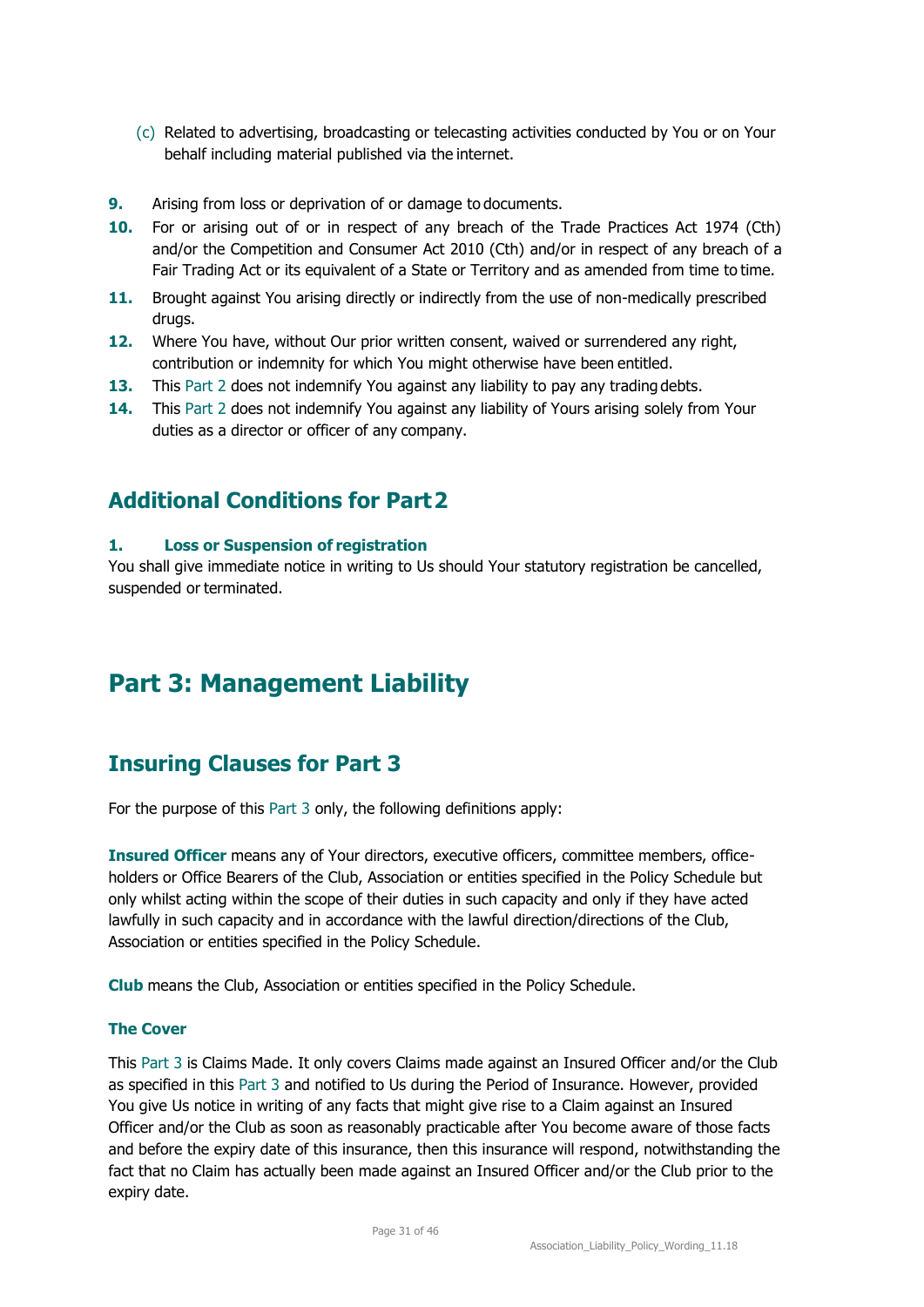In consideration of the payment of the premium and subject to the terms and conditions of the Policy:

#### **3.1**

We will pay on behalf of an Insured Officer all Loss on account of any Claim first made against an Insured Officer and/or the Club and reported to Us by You during the Period of Insurance in respect of any:

- (a) Wrongful Act; or
- (b) Employment Practice Breach; or
- (c) Trustee Breach

for which the Club is permitted or required to indemnify an Insured Officer.

- **3.2** We will reimburse the Club for all Loss on account of any Claim first made against an Insured Officer and/or the Club and reported to Us by You during the Period of Insurance in respect of any:
- (a) Wrongful Act; or
- (b) Employment Practice Breach; or
- (c) Trustee Breach.
- **3.3** We will pay on behalf of the Club and/or an Insured Officer all Loss on account of any Claim first made against the Club and/or an Insured Officer and reported to Us during the Period of Insurance in respect of any:
- (a) Wrongful Act; or
- (b) Employment Practice Breach; or
- (c) Trustee Breach.
- **3.4** We will reimburse the Club up to the amount nominated in the Policy Schedule for any Loss of Money, negotiable instruments, bearer bonds or coupons, stamps, bank or currency notes belonging to the Club or for which the Club is legally liable due to any dishonest or fraudulent act or omission of an Employee which is first Discovered by the Club during the Period of Insurance and notified to Us during the Period of Insurance.
- **3.5** Where the Club, have received a Tax Audit Notice, and have reported it to Us during the Period of Insurance, We will provide cover to the Club for necessary and reasonable Tax Audit Costs incurred by the Club up to the completion of the audit or investigation.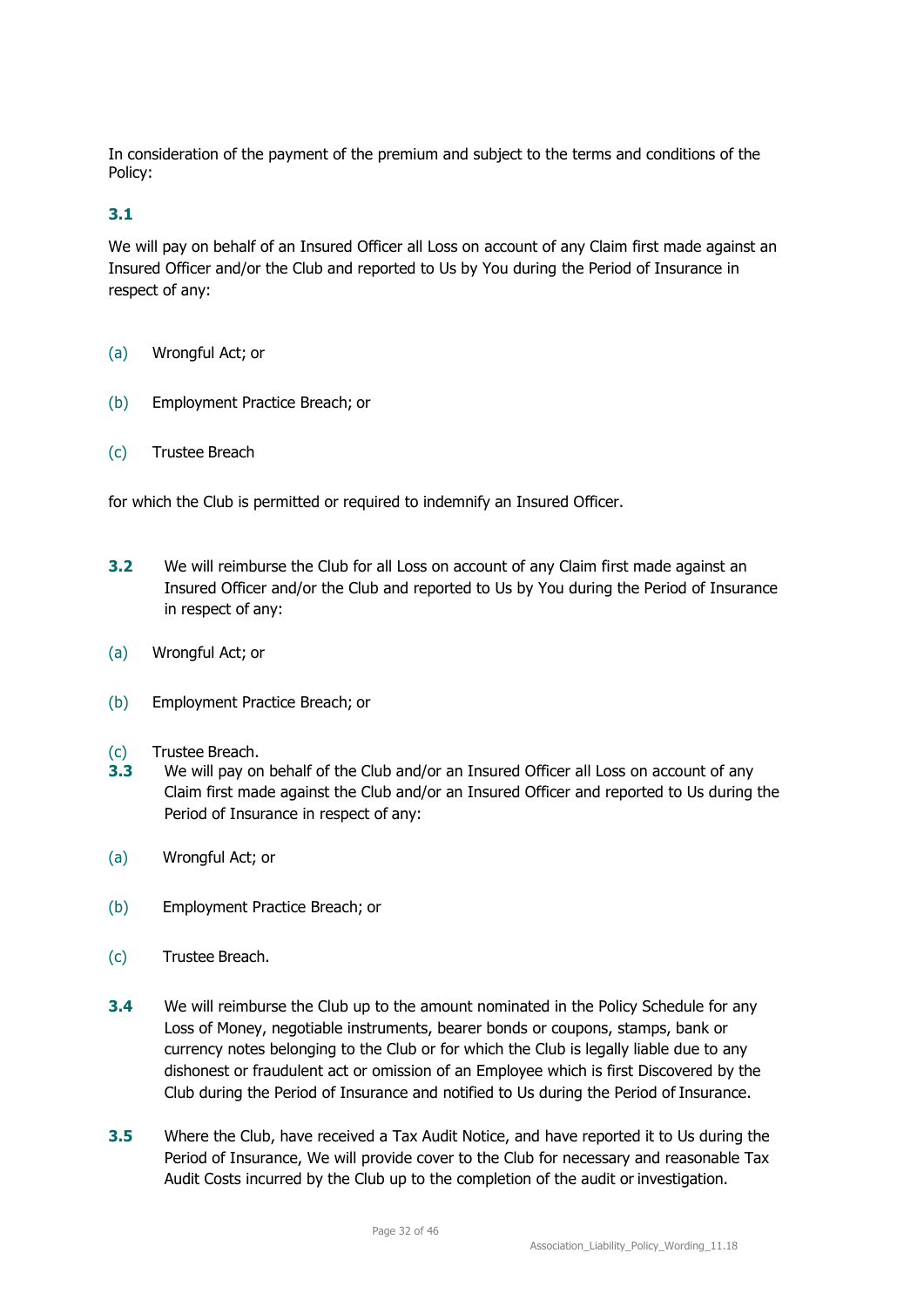- **3.6** We will cover Loss sustained by the Club which is first Discovered during the Period of Insurance and caused by Dishonest Acts but not Dishonest Acts of an Insured Officer.
- **3.7** We will pay the Defence Costs either incurred by Us or by the Club or by an Insured Officer with Our prior written consent only. The Defence Costs must be reasonably incurred. We also agree to advance Defence Costs before final disposition of a Claim:
- (a) where We give the Club or an Insured Officer written confirmation that We will pay the
- (b) Club's or the Insured Officer's Loss arising from the Claim; or
- (c) where We take over and conduct proceedings in respect of the Claim.

For the purpose of Insuring Clauses 3.1, 3.2 and 3.3 above, this Clause is subject to General **Condition** 

3 (Claims Defence & Settlement). Under this Part 3, We may pay Defence Costs before final disposition of a Claim at Our discretion.

If We subsequently refuse to pay Loss under this Part 3, the Club and/or an Insured Officer must reimburse Us for any Defence Costs that We have paid in advance either on behalf of the Club and/or on behalf of an Insured Officer.

This Part 3 shall only provide cover with respect to any Claim made against an Insured Officer and notified to Us after the Retroactive Date.

### <span id="page-32-0"></span>**Limit of Indemnity for Part 3**

Our liability in respect of any one Claim (including legal expenses) or in the aggregate for all Claims under this Section Part 3 during the Period of Insurance shall not exceed the Limit of Indemnity specified in the Policy Schedule.

### <span id="page-32-1"></span>**Automatic Extensions for Part 3**

In respect of all Insuring Clauses other than 3.5 and 3.6 under this Part 3, We agree to provide cover for any Claim against:

#### **1. Automatic Reinstatement of the Indemnity Limit**

Claim(s) which require reinstatement of the Indemnity Limit during the Period of Insurance, because the Indemnity Limit is eroded (partially or totally) as a result of the payment of an earlier and separate Claim, Claims or Defence Costs, We agree to reinstate the Limit of Indemnity. However, the aggregate of all such reinstatements in connection with all Claims will not exceed twice the Indemnity Limit, inclusive of Defence Costs, and such reinstatements are only available where the subsequent Claim(s) is/are based on facts and matters totally different from and unrelated to those which gave rise to the erosion or exhaustion of the Indemnity Limit. Further, this Extension does not apply until the Club have exhausted the limits of any Policy which is in excess of the original Indemnity Limit under this Policy, other than any similar reinstatement provisions under such excess policies.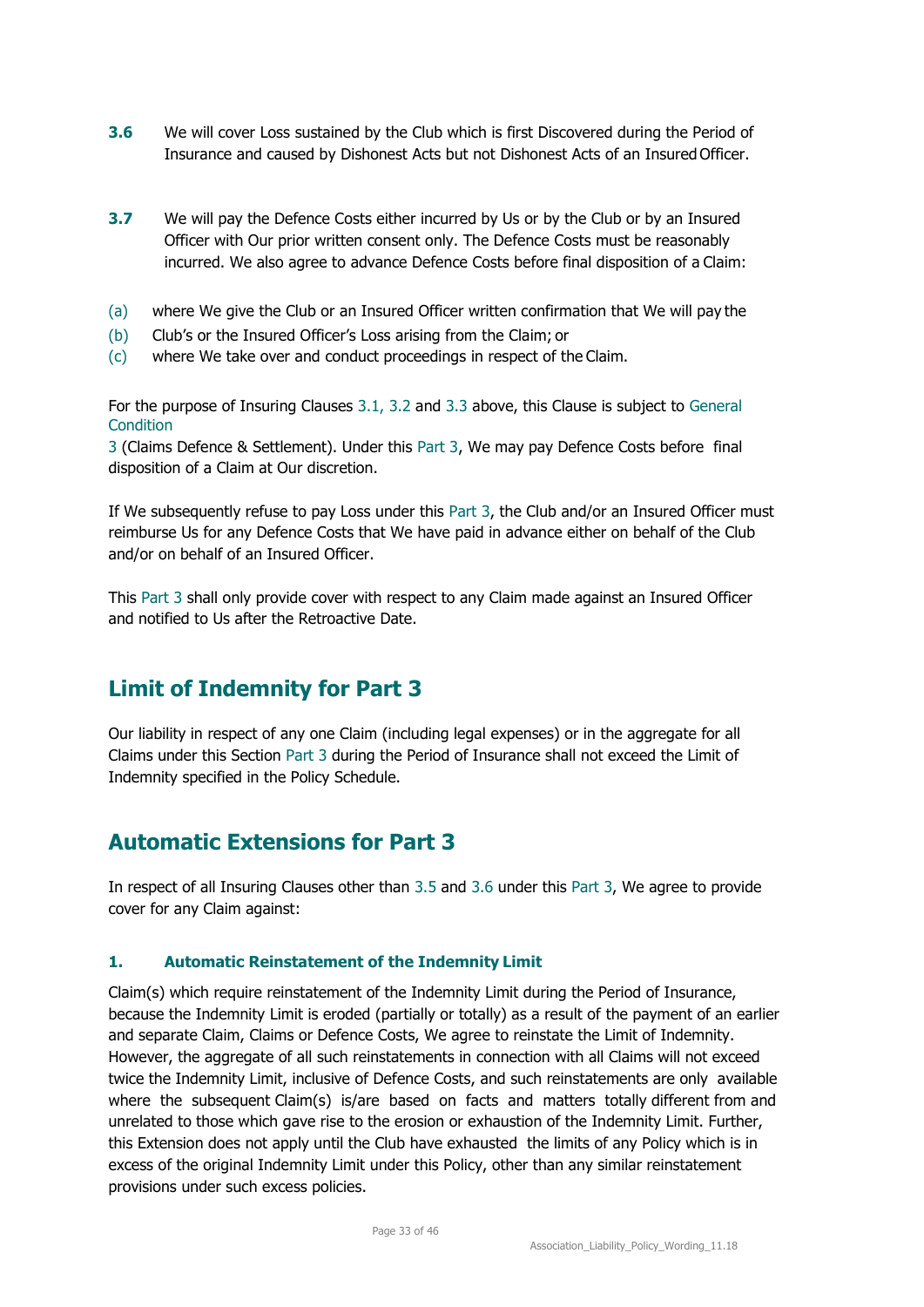#### **2. Committees**

Any member of any Committee established by the Club and/or an Insured Officer, for the Club, in respect of the conduct of the business or activities of such Committee.

#### **3. Continuous Cover**

We agree to provide cover for any Claim where an Insured Officer:

- (a) First became aware, prior to the Period of Insurance, that a Claim might or could arise from facts or circumstances known to it; and
- (b) Had not notified Us of such facts or circumstances prior to the Period of Insurance.

General Exclusion 11 will not apply to any notification to Us during the Period of Insurance of any such Claim, provided that:

- i. We were the Management Liability or Directors and Officers Liability insurer of the Club when an Insured Officer first became aware of such facts and circumstances; and
- ii. We have continued, without interruption, to be the Management Liability or Directors and Officers Liability insurer of the Club up until this Policy came into effect; and
- iii. There has not been any fraudulent non-disclosure or fraudulent misrepresentation by the Club and/or an Insured Officer in respect of such facts or circumstances; and

We have the discretion to apply the terms and conditions of the Policy applicable, when the Club and/or an Insured Officer first became aware of the facts and circumstances, including but not limited to the Indemnity Limit and Deductible, or the terms and conditions of this Policy.

#### **4. Defamation**

We agree to provide cover for defamation where:

- (a) The act, error or omission on the part of an Insured Officer is unintentional; and
- (b) Is reported during the Period of Insurance; and
- (c) Relates to advertising, broadcasting or telecasting activities conducted by an Insured Officer for and on behalf of and at the direction of the Club including material published via the Internet by an Insured Officer for and on behalf of and at the direction of the Club only.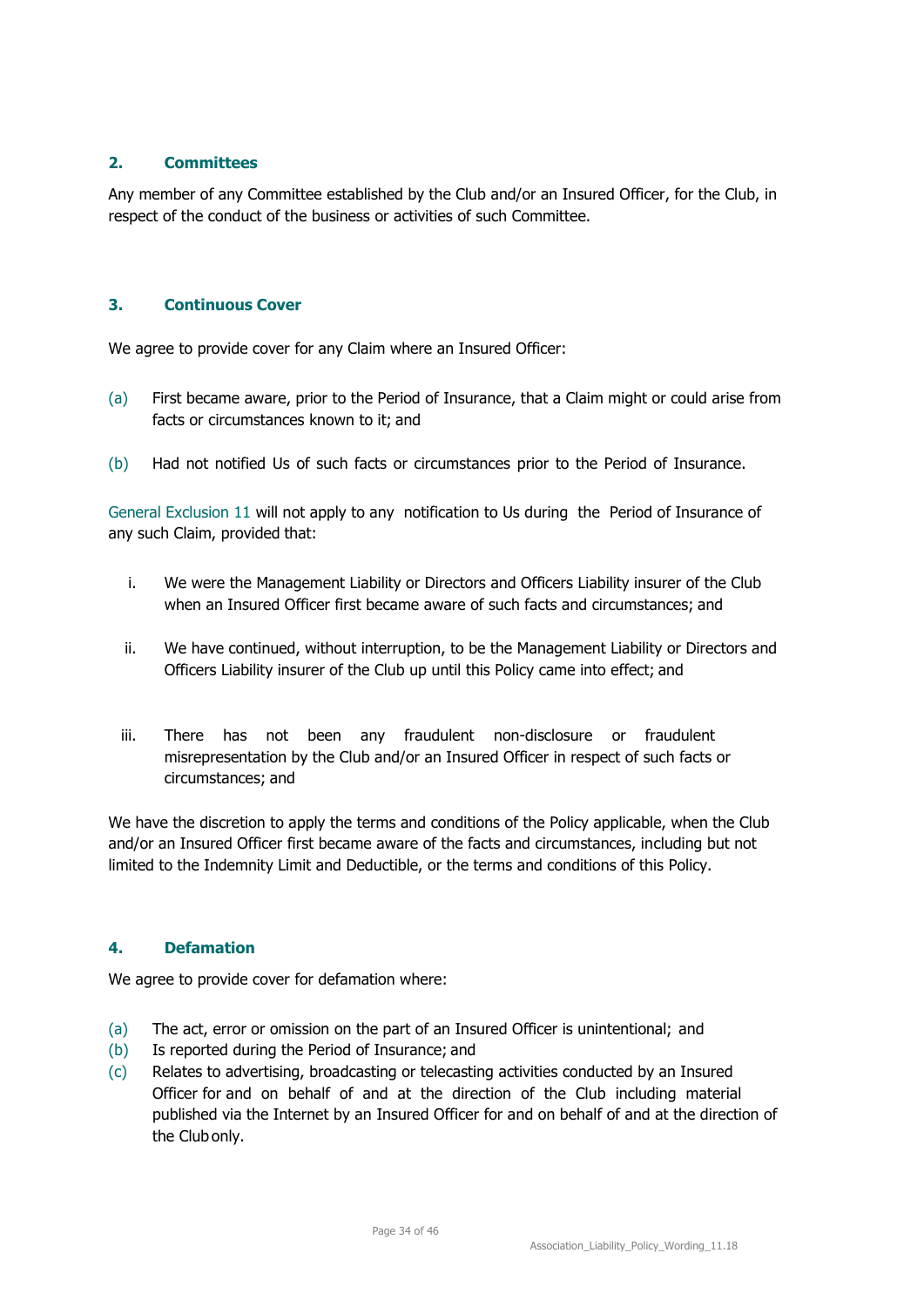#### **5. Discovery Period**

If We refuse to offer any renewal terms for this Policy at the end of the Period of Insurance for any reason other than non-payment of premium, then the Club and/or an Insured Officer shall be entitled to purchase a Discovery Period of 12 months upon payment of 100% of the annual premium.

If a Transaction takes place, the Club and/or an Insured Officer do not have any right to purchase the Discovery Period specified above, however, the Club and/or an Insured Officer do have the right, within 30 days of the end of the Period of Insurance, to request an offer from Us for a Discovery Period of up to 12 months. We may, but are not obliged to, offer a Discovery Period on such terms and conditions as We may decide at Our discretion.

The provision of a Discovery Period is conditional upon:

- (a) The Club and/or an Insured Officer requesting its purchase in writing within 30 days following the end of the Period of Insurance; and
- (b) Payment of the additional premium within 30 days of the expiry of the Period of
- (c) Insurance; and
- (d) This Policy not being replaced by any other Policy or Policies affording Directors and
- (e) Officers Liability or Management Liability.

If a Discovery Period is effected, the Indemnity Limit shall not be increased in any way.

A Discovery Period may not be cancelled and the additional premium for a Discovery Period is not refundable.

#### **6. Former Subsidiary Cover**

We agree to provide cover in respect of any Club that ceases to be a Subsidiary during the Period of Insurance or prior to commencement of the Period of Insurance, provided that the cover provided shall only apply in respect of a Wrongful Act, Employment Practice Breach or Trustee Breach that occur whilst the entity was a Subsidiary of the Club. There is no cover under Insuring Clauses 3.5 or 3.6.

#### **7. Heirs, Estates and Legal Representatives**

We agree to provide cover in respect of:

- (a) An Insured Officer's legal or de-facto spouse, domestic partner or companion;or
- (b) The estate, heirs, legal representatives or assigns of any deceased or mentally incompetent Insured Officer;

in respect of Loss resulting from any Wrongful Act, Employment Practice Breach or Trustee Breach committed by an Insured Officer.

#### **8. New Subsidiary Cover**

We agree to provide cover in respect of any Subsidiary which is created or acquired by the Club during the Period of Insurance.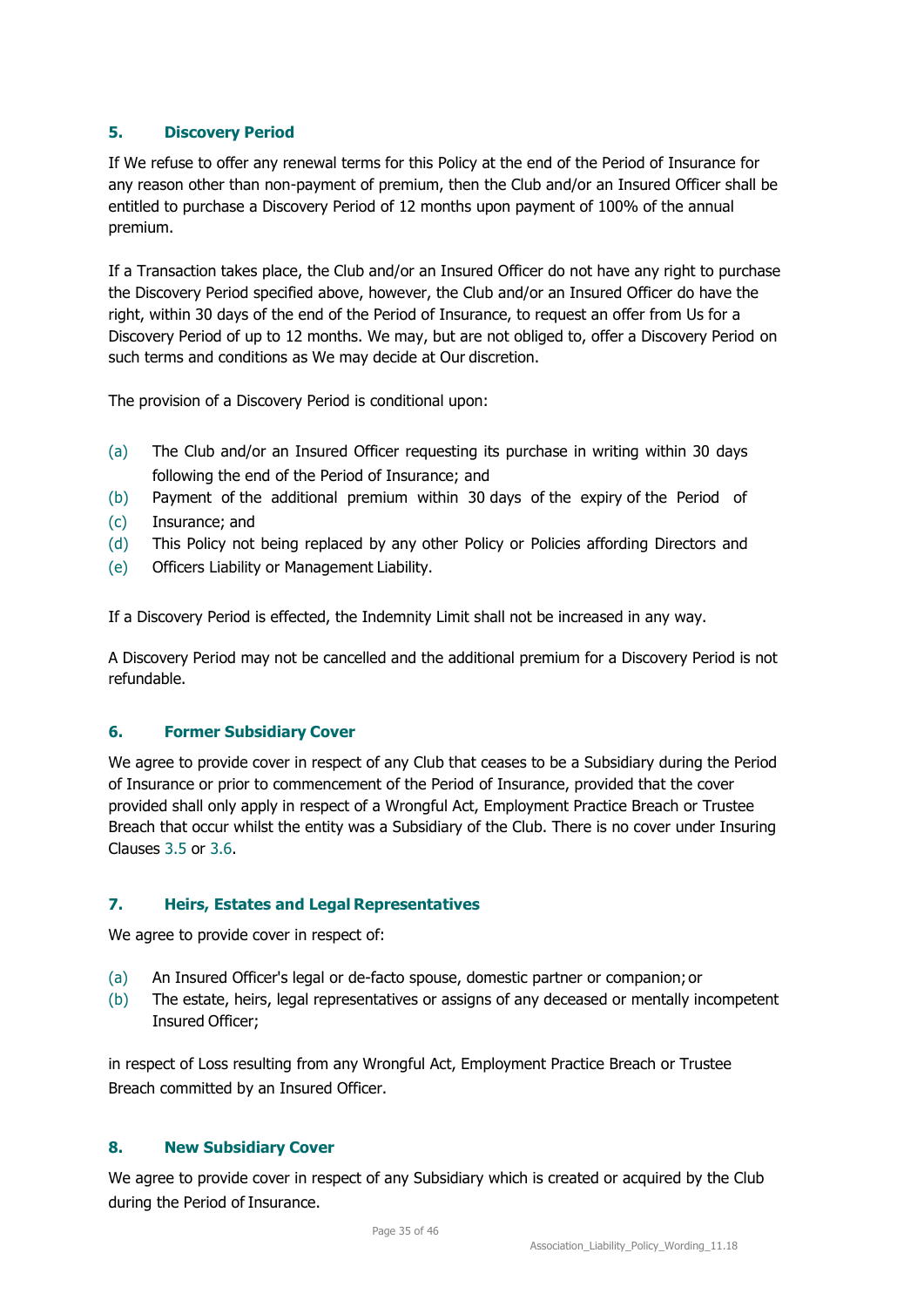The cover provided shall only apply in respect of a Wrongful Act, Employment Practice Breach or Trustee Breach of an Insured Officer occurring after the date of creation or acquisition.

#### **9. Occupational Health and Safety**

We agree to provide cover for Defence Costs, notwithstanding the Bodily Injury/ Property Damage Additional Exclusion 1 under this Part 3 in respect of any Claim made against the Club and/or an Insured Officer where such Claim arises from a breach or alleged breach of any Commonwealth, State or Territory occupational or workplace health and safety legislation.

#### **10. Official Investigations and Inquiries**

- (a) We agree to provide cover for any Defence Costs incurred with Our prior written consent for any legally compellable attendance by an Insured Officer for examination at any official investigation, examination, coronial or statutory inquiry including any legal process taken under the workplace Occupational Health and Safety Act or similar legislation of any state or territory in relation to the affairs of the Club or any other examination of an Insured Officer by virtue of his/her position with the Club provided that notice of the official investigation, examination or inquiry is first received by the Club and/or an Insured Officer and notified to Us during the Period of Insurance.
- (b) We agree to provide cover for any Defence Costs incurred with Our prior written consent for any legally compellable attendance by an Insured Officer at any official investigation, examination, coronial or statutory inquiry in relation to an allegation that an Insured Officer has breached Occupational Health and Safety laws or regulations or employment laws or regulations, provided that notice of the official investigation, examination or inquiry is first received by the Club and/or an Insured Officer and notified to Us during the Period of Insurance.

The total amount payable by Us shall not exceed the Sub-Limit specified in the Policy Schedule for this Insuring Clause. This Sub-Limit forms part of, and is not payable in addition to the Indemnity Limit.

For the purpose of this Clause and the terms, conditions and exclusions of the Policy, Claim also means an official investigation, examination or inquiry.

#### **11. Outside Directorship Cover**

We agree to provide cover for all Loss on account of any Claim made against an Insured Officer who was, is or may become, at the written request of the Club, a director, Officer, Trustee, governor or equivalent position, in any Outside Entity for any Wrongful Act, Employment Practice Breach or Trustee Breach in such Office Bearer's capacity as a director, officer, Trustee, governor or equivalent position, in the Outside Entity.

This cover shall be specifically in excess of any insurance in force in respect of the Outside Entity as well as any indemnification provided by the Outside Entity to an Insured Officer. The cover provided by this extension shall not apply in connection with any Claim made against any Insured Officer by the Outside Entity, any of its directors, Officers, Trustees, governors or equivalent or any shareholder of the Outside Entity holding more than 20% of the issued and outstanding voting share capital of the Outside Entity.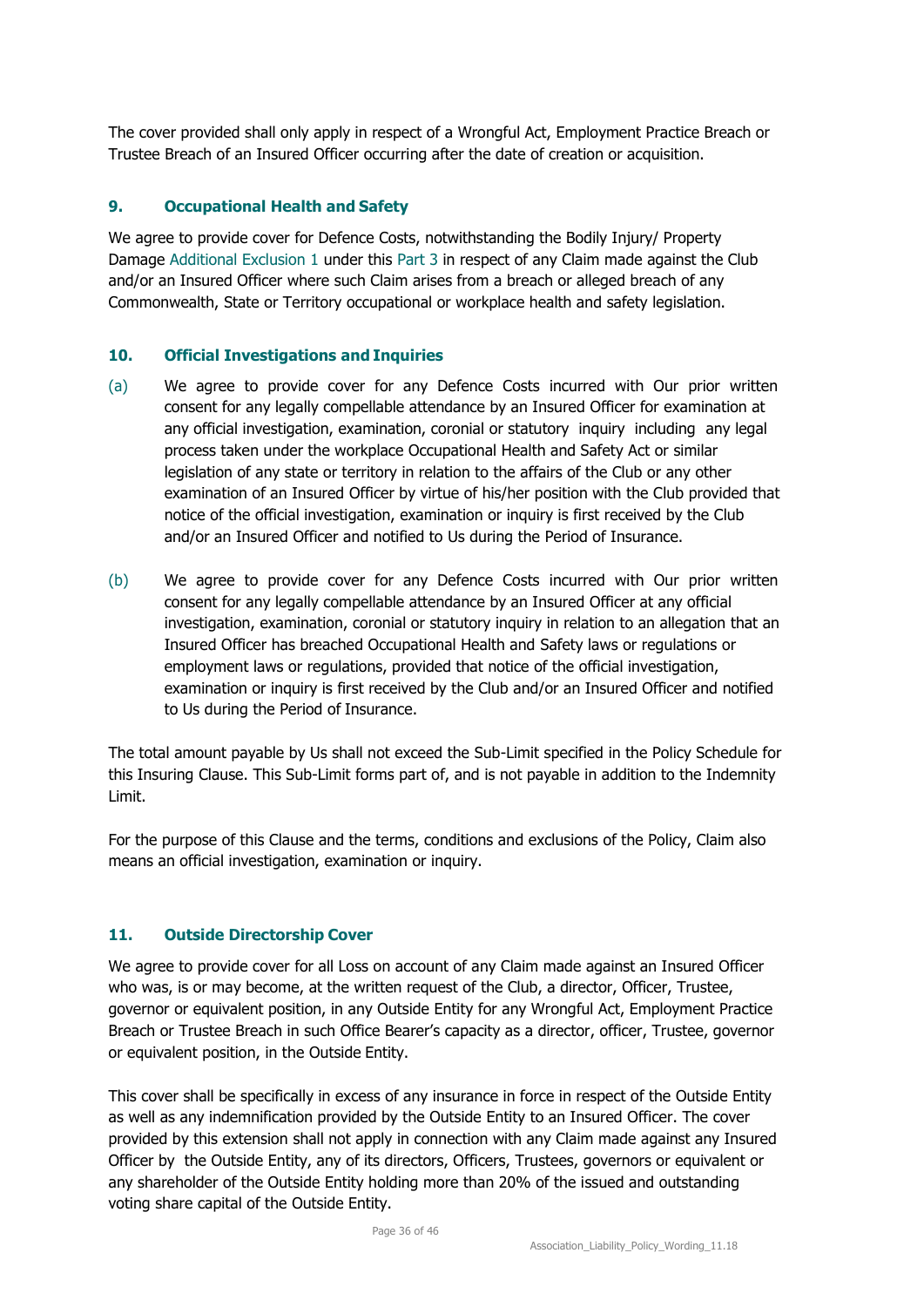We are not liable to make any payment for Loss arising out of, based upon, attributable to or in any way connected with the actual or alleged insolvency of any Outside Entity or any actual or alleged inability of any Outside Entity to pay its debts as and when they fall due.

#### **12. Order of Payment**

If the payment of Loss in respect of a Claim or Claims is due under this Policy but the amount of such Loss in the aggregate exceeds the remaining available Indemnity Limit, We shall:

- (a) First pay such Loss for which coverage is provided under Insuring Clause  $3.1$ ; then
- (b) To the extent of any remaining amount of the Indemnity Limit available after payment under
	- (a) above, pay such Loss for which coverage is provided under any other provision of this Part 3.

#### **13. Public Relations Cover**

It is agreed that the definition of Loss under this Policy shall include costs incurred by You:

- (a) In connection with a Claim for extradition of an Insured Officer; or
- (b) To mitigate any adverse effect on an Insured Officer's reputation by disseminating findings which exonerate the Insured Officer from fault, liability or culpability in connection with a Claim that is covered under this Policy, provided such findings are made by a court with jurisdiction to finally dispose of such Claim (including the outcome of any appeal in relation to such Claim).

The total amount payable under this Extension is \$100,000 in the aggregate in respect of all Office Bearers for all Claims.

For the purpose of this Automatic Extension 13, Limits means any reasonable fees, costs and expenses of a public relations consultant retained with Our prior written consent (which shall not be unreasonably delayed or withheld).

#### **14. Retirement Cover**

If the Club does not renew this Policy or replace it with any other insurance providing Management Liability or Directors and Officers Liability coverage and one of the Discovery Period Options (detailed in Automatic Extension 5 above) has not been purchased, then any Insured Officer will be automatically entitled to a 12 month Discovery Period at no additional premium after the expiry of the Period of Insurance provided that an Insured Officer retired from all employment or office with the Club prior to the expiry of the Period of Insurance.

#### **15. Statutory Liability Extension**

Under Insuring Clauses 3.1, 3.2 and 3.3, and notwithstanding the reference in General Exclusion 5 (c) to fines and penalties, We agree that the definition of Loss includes Statutory Liability.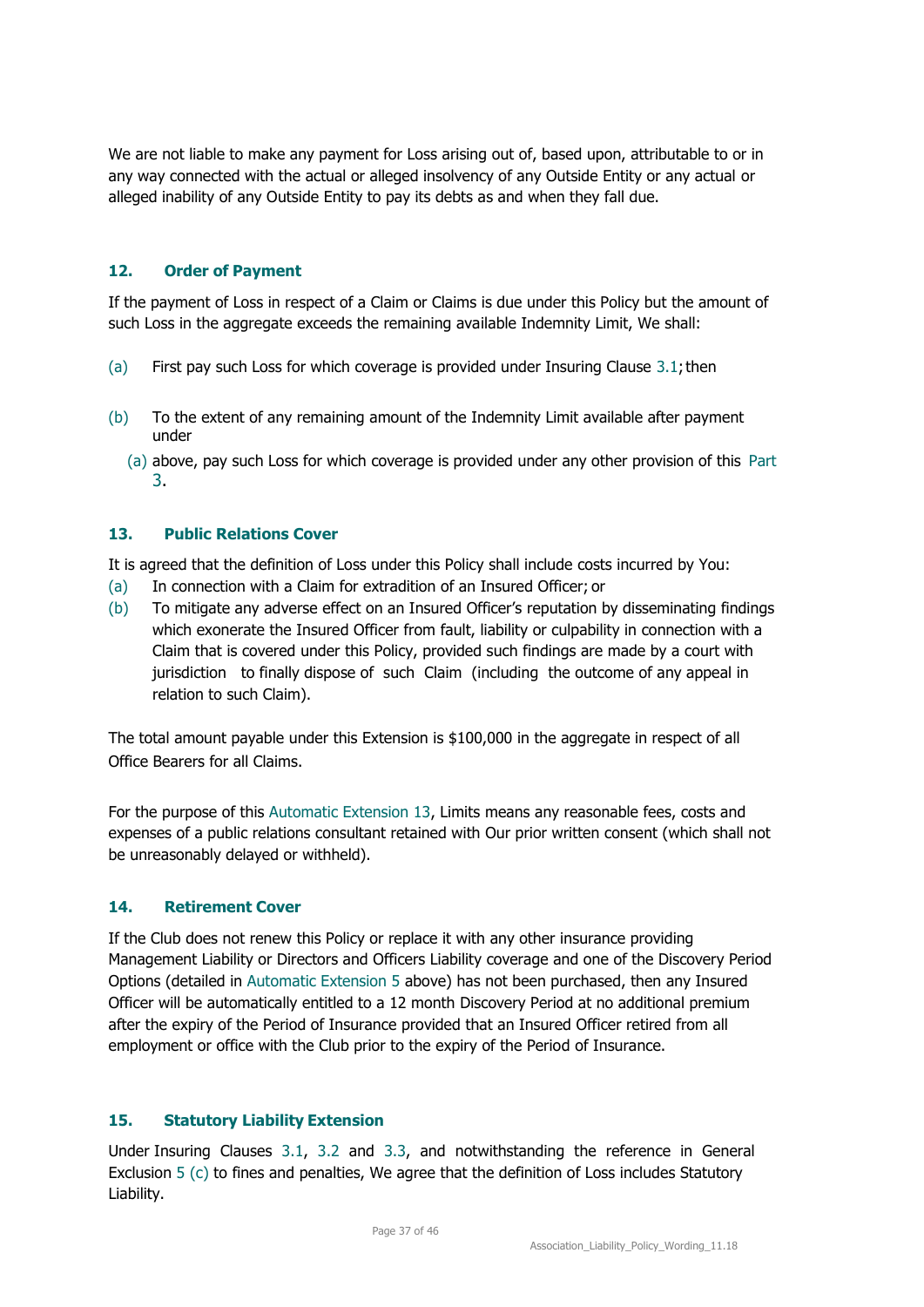With respect to the cover under this Extension, We agree that for any Claim brought in the jurisdiction and under the laws of Australia or New Zealand against the Club and/or an Insured Officer in connection with:

- (a) A breach of occupational health and safety law or regulation ("OH&S"), the Bodily Injury/Property Damage Additional Exclusion 1 under this Part 3 does not apply, including in respect of Defence Costs;
- (b) The discharge, dispersal, release or escape of Pollutants, General Exclusion 10 of the Policy does not apply, including in respect of Defence Costs.

However, We are not liable to make payment under the Policy in connection with any Statutory Liability directly or indirectly based on, arising out of or attributable to any reckless or grossly negligent conduct by the Club and/or an Insured Officer or any known or intentional breach or violation of law by the Club and/or an Insured Officer. This exclusion shall only apply if it is established through a judgment or other final adjudication adverse to the Club and/or an Insured Officer or any

admission by the Club and/or an Insured Officer that such conduct did in fact occur.

We are not liable to make any payment under the Policy in connection with any alleged violation of any law in relation to vehicle, air or marine traffic.

The sub-limit for all cover under this Statutory Liability Extension is \$250,000 in the aggregate for all Claims inclusive of all Defence Costs.

### <span id="page-37-0"></span>**Additional Exclusions for Part3**

In addition to the General Exclusions the following exclusions are applicable to Part 3 of the Policy. This Policy does not indemnify the Club and/or an Insured Officer against any Claim or Claims:

#### **1. Bodily Injury / Property Damage**

Any Claim made against the Club and/or an Insured Officer for or in connection with bodily injury, sickness, mental anguish or emotional distress or disturbance, disease or death of any person howsoever caused or damage to or destruction of any tangible property, including Loss of use thereof. However, this exclusion shall not apply to any Claim in respect of mental anguish or emotional distress or disturbance alleging an Employment Practice Breach.

#### **2. Breach of Professional Duty**

Any Claim based upon, attributable to or in consequence of any breach of professional duty. For the sake of clarity, this exclusion does not apply to Wrongful Acts by an Insured Officer while acting in the course of his or her duties.

#### **3. Direct Financial Loss**

We will not cover the Club and/or an Insured Officer for or in connection with: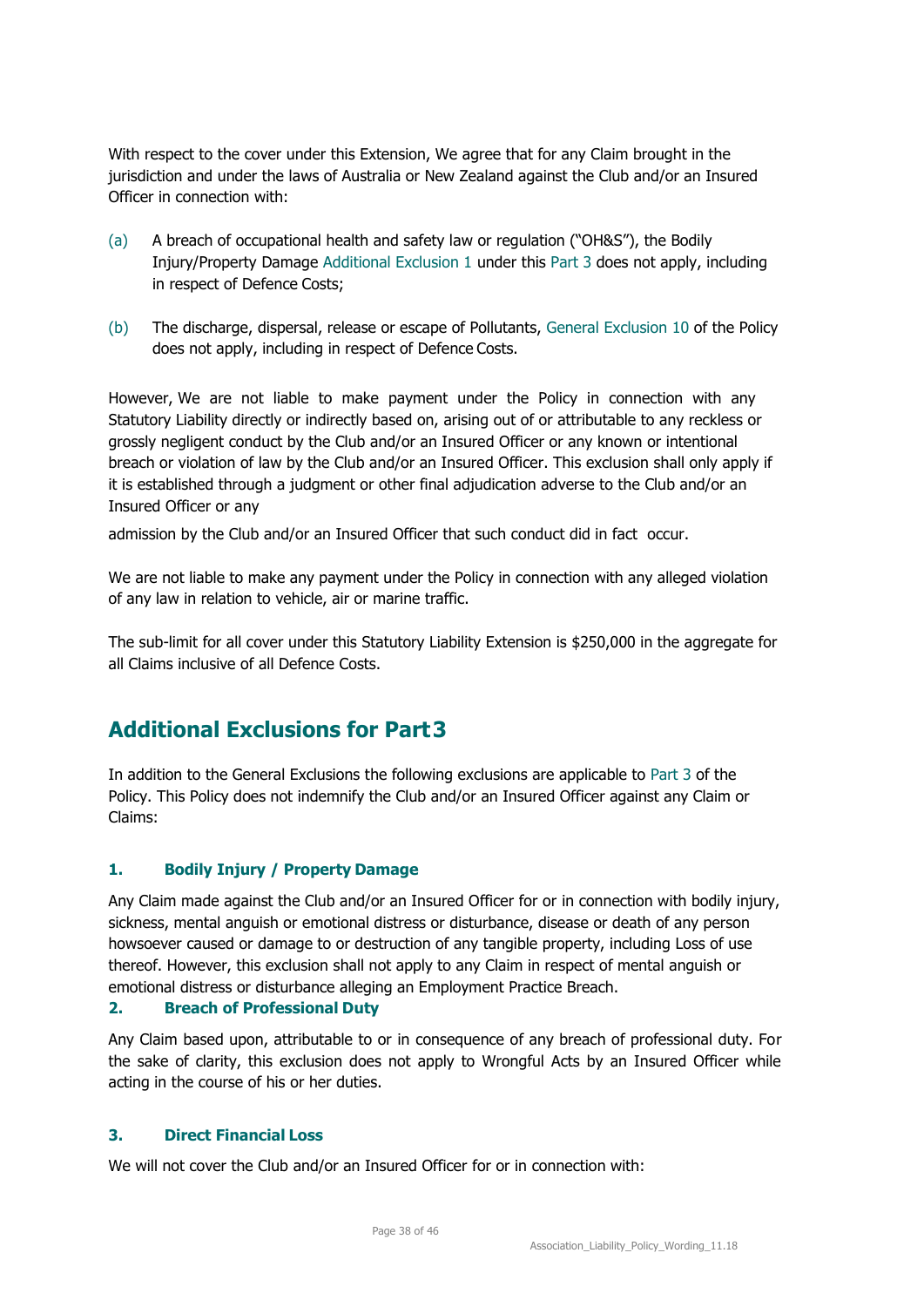- (a) Direct Financial Loss arising out of or in any way connected with any Dishonest Acts committed, in whole or in part, outside of Australia or New Zealand.
- (b) Direct Financial Loss:
	- i. First Discovered prior to the commencement of the Period of Insurance; or
	- ii. First Discovered after the end of the Period of Insurance, or the Discovery Period if applicable; or
	- iii. In any way connected with any Employee from the time any director or officer (who is not in collusion with such Employee) had actual knowledge that the Employee had committed or was suspected of having committed any fraudulent or Dishonest Act, even if it does not constitute a Dishonest Act as defined.
- (c) Direct Financial Loss arising out of or in any way connected with any fraudulent or Dishonest Activities, or involving collusion by or complicity, of:
	- i. An Office Bearer; or
	- ii. Any shareholder who, at the time of committing such acts, had direct or indirect ownership of or control over more than 5% of the Club or any of the Subsidiaries of the Club or any of the Club's Associated Entity's voting share capital.
- (d) Any indirect or consequential loss of any nature, including but not limited to:
	- i. Any loss of income (such as interest and dividends) not realised by the Club and/or an Insured Officer or any other person or organisation;
	- ii. Any costs incurred by the Club and/or an Insured Officer in re-writing or amending the software programs or systems of the Club where such re-writing or amending is necessary to correct the programs or systems;
	- iii. Any contractual penalties incurred by the Club and/or an Insured Officer;
	- iv. Any liability to a third party;
	- v. Any costs, fees or other expenses incurred by the Club and/or an Insured Officer in establishing a right under this Policy.
	- vi. Any costs, fees or other expenses incurred by the Club and/or an Insured Officer in prosecuting or defending any demand, Claim or legal proceeding resulting from a Direct Financial Loss which is covered under this Policy.
- (e) Direct Financial Loss the proof of which is dependent solely upon:
	- i. A profit and Loss computation; or
	- ii. A comparison of inventory records with an actual physical count.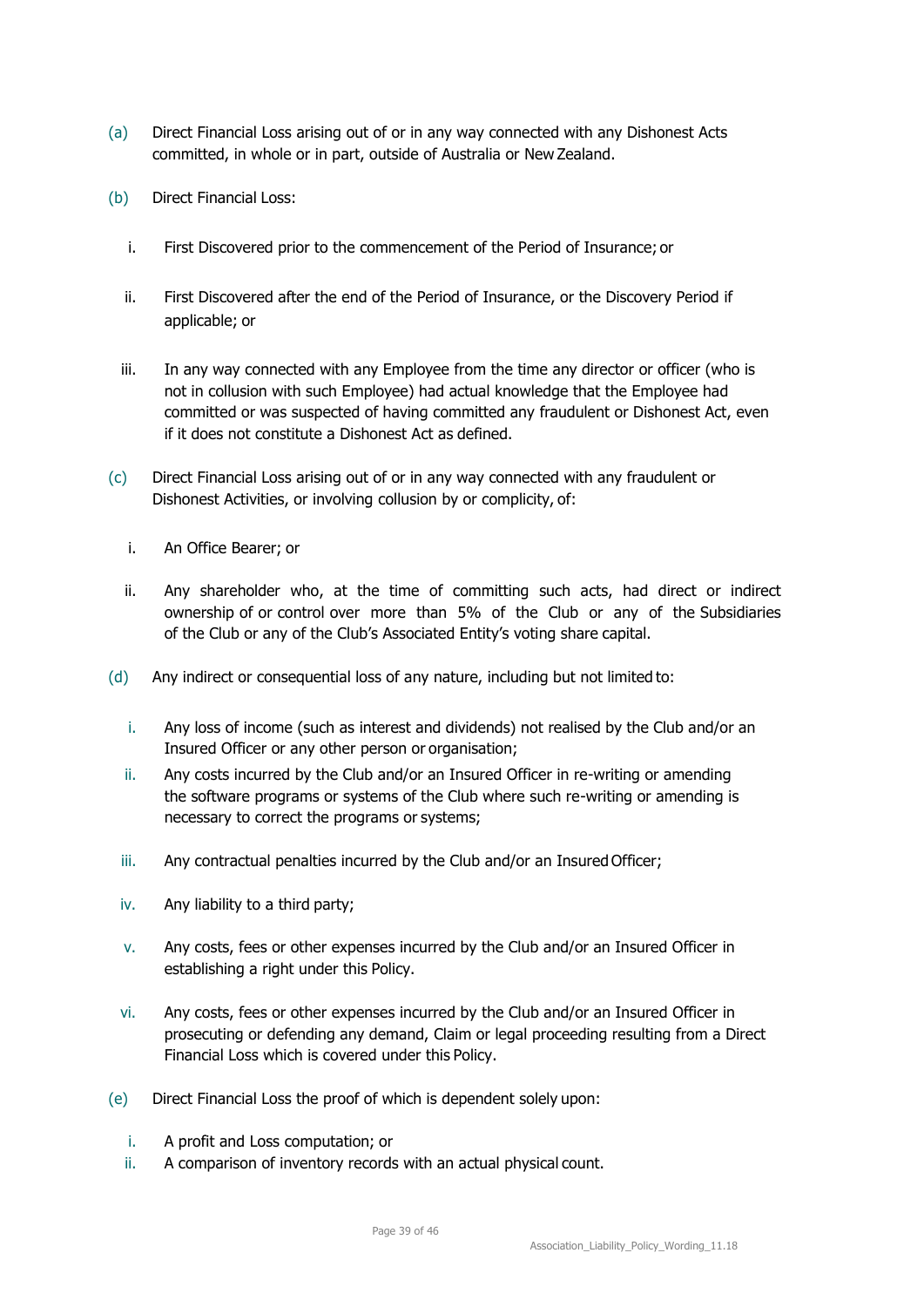If, however, an Employee is identified as having caused a Direct Financial Loss, then inventory records and actual physical count of inventory can be submitted as partial evidence in support of proof of the Direct Financial Loss as required by Additional Condition 3 under Part 3.

- (f) Direct Financial Loss arising out of or in any way connected with the accessing, use or dissemination of any confidential information including, but not limited to, trade secrets, computer programs, customer information, patents, trademarks, copyrights or processing methods.
- (g) Direct Financial Loss arising out of or in any way connected with:
	- i. The voluntary giving or surrendering of Money, Securities or other tangible property in any exchange or purchase, unless such Direct Financial Loss is directly caused by Dishonest Acts committed.
	- ii. The complete or partial non-payment or default under any Credit Arrangement including any payments made or withdrawals from any customer account involving items which are not finally paid for any reason.
	- iii. Any trading, whether or not in the name of the Club and/or an Insured Officer and whether or not in a genuine or fictitious account.
	- iv. The issuing of cheques exceeding \$5,000 that are not countersigned; (v) Any bank transfers that are not properly authorised; or
	- v. Employees responsible for cheque orders that also have cheque signing authority.

#### **4. Employment Practices**

- (a) Breaches of intellectual property rights, including but not limited to any actual or alleged plagiarism, misappropriation, infringement or violation of copyright, patent, trademark or trade secret;
- (b) Any actual or alleged breach of any law, whether statutory, regulatory or common law, relating to anti-trust, business competition, price fixing, unfair or restrictive trade practices, or tortious interference in any other party's business or contractual relationships;
- (c) Any actual or alleged contractual liability of the Club and/or an Insured Officer under any express or implied contract or agreement. However, this exclusion shall not apply to a Claim for an Employment Practice Breach to the extent the Club and/or an Insured Officer would have had such liability in the absence of such contract or agreement;
- (d) Fines or penalties or non-monetary relief;
- (e) Any obligation, or breach of an obligation, under any law or regulation providing for paid or unpaid leave of any kind or any Industrial Instrument; or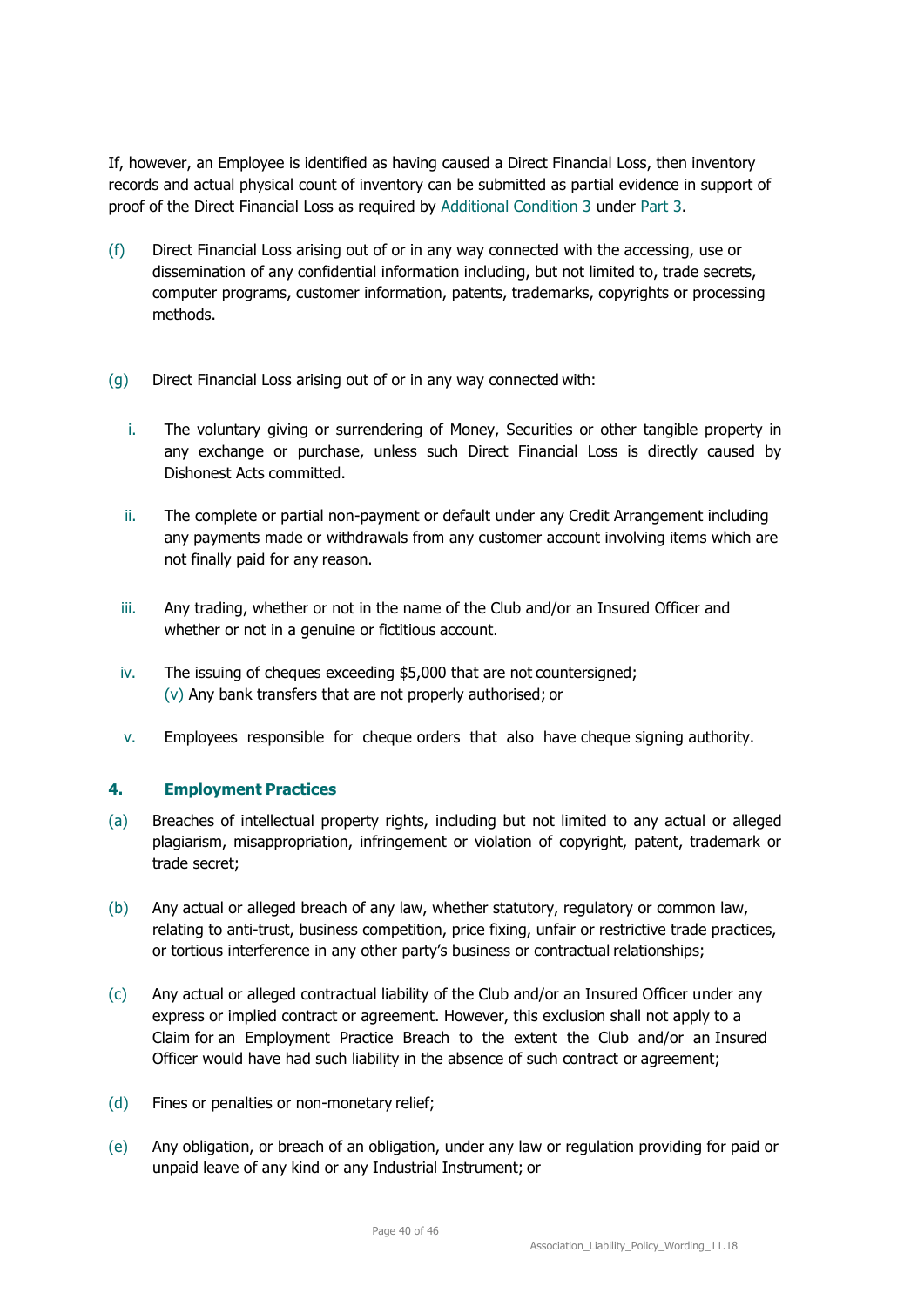Any obligation pursuant to any law, regulation, or Industrial Instrument in respect of workers' compensation, occupational or workplace health and safety, disability benefits, unemployment benefits or compensation, unemployment insurance, retirement benefits, social security benefits or any similar law, regulation or Industrial Instrument whatsoever.

#### **5. Investment Performance**

Any Claim or liability directly or indirectly arising from, attributable to or in consequence of:

- (a) Any actual or alleged dealings of any nature by which it is sought to affect the price of, or market in, any shares or debentures of any Insured Officer or commodity or currency or of any negotiable instrument, other than dealings carried out in accordance with the laws, rules and regulations applicable to such dealings;
- (b) Any Claim arising from any financial or investment advice provided by an Insured Officer including but not limited to any advice or recommendation as to the valuation, tax implications or performance of any investment;
- (c) A failure by an Insured Officer to warn of the risks of market fluctuation of any investment.

#### **6. Liability as Occupier, Motor, Marine**

Any Claim or liability arising from or incurred or alleged to have been incurred:

- (a) In connection with the use, occupation, ownership or lease of any real estate or personal property, by the Club and/or an Insured Officer or on behalf of the Club and/or an Insured Officer; or
- (b) As an owner or operator of any aircraft, marine craft or motor vehicles of any kind.

#### **7. Major Shareholder**

Any Claim brought by any shareholder owning, directly or indirectly, more than or equal to 15% of the voting share capital of the Club or any of its Subsidiaries or any Associated Entity and/or by any shareholder that has or had any Board representation on the Club or any of their Subsidiaries or any associated Club.

#### **8. Prospectus Liability**

Any Claim made against You arising out of or in any way connected with:

- (a) Any Disclosure Document which contains an offer for the issue, sale, purchase or transfer of Securities;
- (b) The making of any written or verbal representations in connection with a Disclosure Document or the offer referred to in (a);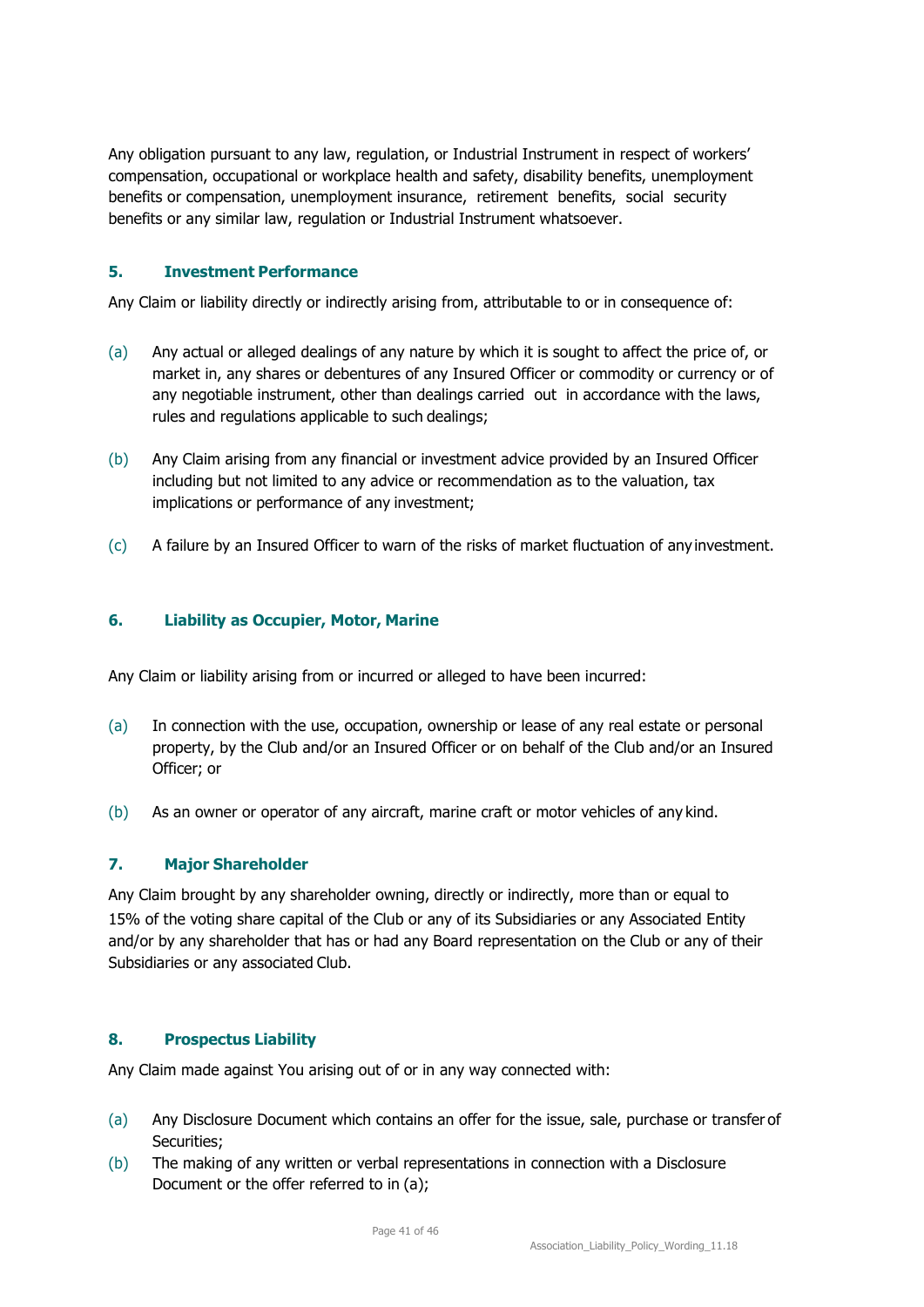for the purpose of raising or restructuring capital for the Club and/or an Insured Officer or any Outside Entity.

#### **9. Superannuation Liabilities**

Any Claim:

- (a) Arising out of or in any way connected with Your failure and/or the failure of an Insured Officer to pay into, or collect contributions for, a superannuation fund as required by law and/or a Fund trust deed;
- (b) For or in respect of Benefits of whatsoever nature and howsoever may be described allegedly due or owing by You and/or an Insured Officer to any party(s).

#### **10. Tax Audit Costs**

We will not cover You and/or an Insured Officer for or in respect of any Tax Audit Costs in connection with:

- (a) Any improper, unwarranted or unjustified delay, refusal or failure to comply with any request made by or on behalf of the Australian Taxation Office, for the production of documents or the provision of information by You and/or an Insured Officer.
- (b) Inquiries from the Australian Taxation Office which are not related to an identified intention

to conduct an audit or likely future audit.

- (c) Any audit or investigation concerning income earned or where the source of income is outside Australia and its external territories or protectorates, or where the services giving rise to the audit are performed by persons or any corporate entity outside of Australia and its external territories or protectors.
- (d) Matters arising under customs legislation.
- (e) Any audit or investigation, where notice or information as to their likely conduct was received by You and/or an Insured Officer prior to the Period of Insurance. Receipt of such communication will have occurred when the Australian Taxation Office makes communication with You and/or an Insured Officer or any other person acting on its behalf.
- (f) Any fraudulent act, error, omission or misrepresentation committed by You or on Your behalf and/or by or on behalf of an Insured Officer.
- $(q)$  The imposition of, or seeking to impose, any tax, penalty tax, costs, interest, fine or any fees or expenses in connection with any criminal prosecution.
- (h) An audit or investigation of a return of income that has not been prepared or reviewed by the Accountant or Registered Tax Agent, except where the return is a prescribed sales tax return or a prescribed payroll tax return.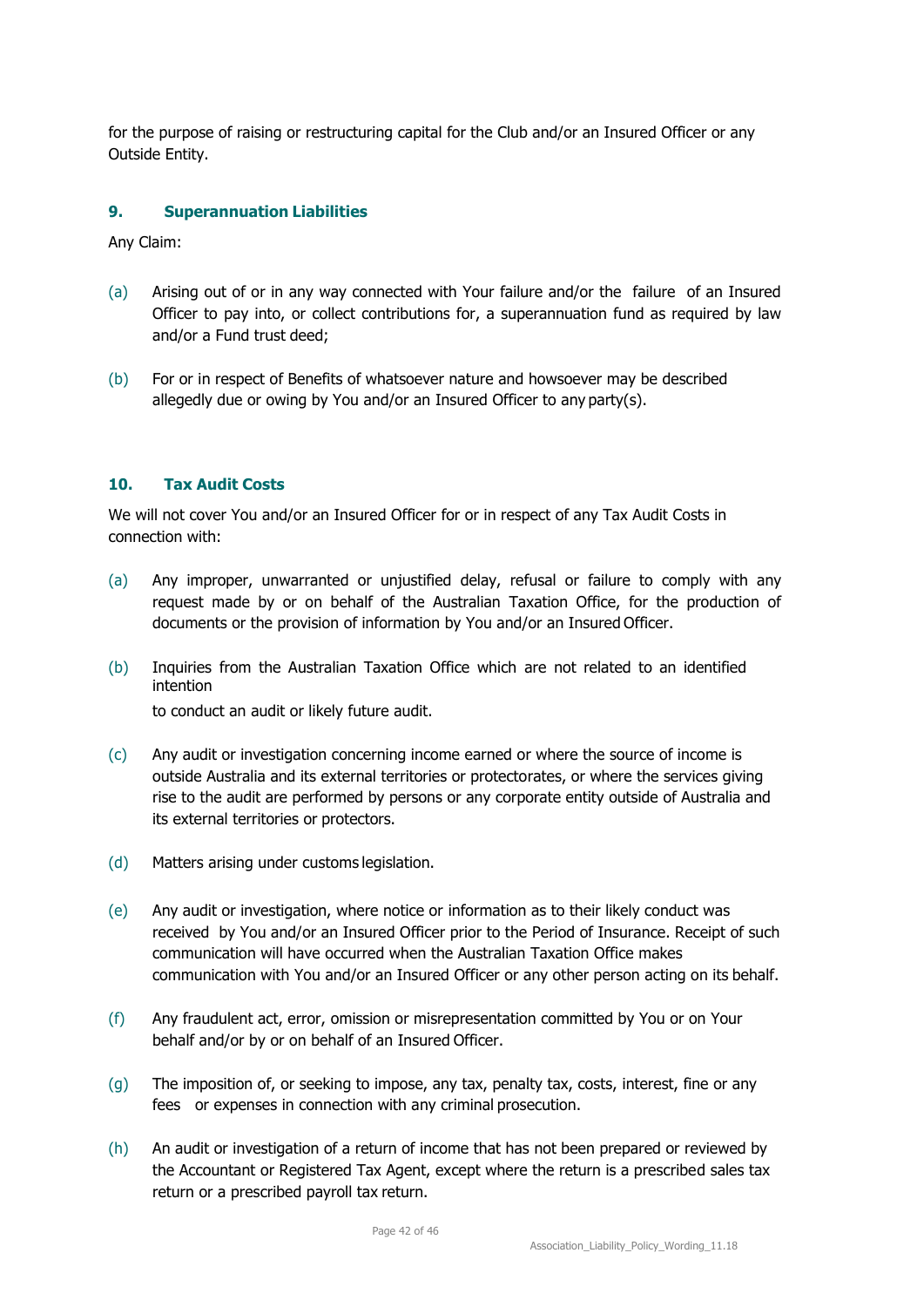- (i) Tax Audit Costs incurred after the audit or investigation has been completed.
- (j) Any request for any form of tax audit by You and/or by an Insured Officer.

#### **11. Trading Debt**

Any Claim arising from or directly or indirectly attributable to any of Your and/or the Insured Officer's trading debts or business liabilities or any guarantee given by You and/or by an Insured Officer for a debt.

# <span id="page-42-0"></span>**Additional Conditions for Part3**

#### **1. Allocation**

(a) Where a Claim involves matters and/or parties which give rise to Loss covered by this Policy and matters and/or parties which do not, then We will use Our best efforts to agree upon a fair and proper allocation of the proportion covered under this Policy, having regard to the relative legal and financial exposures attributable to covered and uncovered matters and/or parties. Only Loss incurred by the Insured (if applicable), and in the case of Defence Costs those

which are directly attributable to (where applicable) the Insured's defence of such Claim, is covered, subject always to the terms and conditions of this Policy.

- (b) If an allocation cannot be agreed then it shall be referred to mediation by a Senior Counsel, mutually agreed upon by each party or, in default of agreement, the Senior Counsel to be nominated by the relevant Law Institute. The parties will have the opportunity to put to the Senior Counsel written and oral submissions based on the relative legal and financial exposures attributable to covered and uncovered matters. The outcome of such mediation shall be binding on the parties to the mediation. Pending the outcome of the mediation, We may, at Our sole discretion, meet the Loss on an interim basis. Subject to the outcome of the mediation, if that outcome is favourable to Us, the Insured will refund to Us any amount which We have paid that exceeds the amount We and the Insured agreed at mediation that is payable (if any) under this Policy. The costs of any mediation under this clause shall be borne equally by Us and the Insured.
- $(c)$  If the Deductible applicable to Insuring Clause 3.1 under this Part 3 applies to part of a Loss and the Deductible applicable to any other Insuring Clause applies to Part 3, then We and the Insured must use our best efforts to reach an agreement of a fair allocation of such Loss between Insuring Clause 3.1 and other Insuring Clauses under this Part 3. If no agreement can be reached, the dispute will be referred to Senior Counsel using the mechanism in (b) above for resolution of the issue.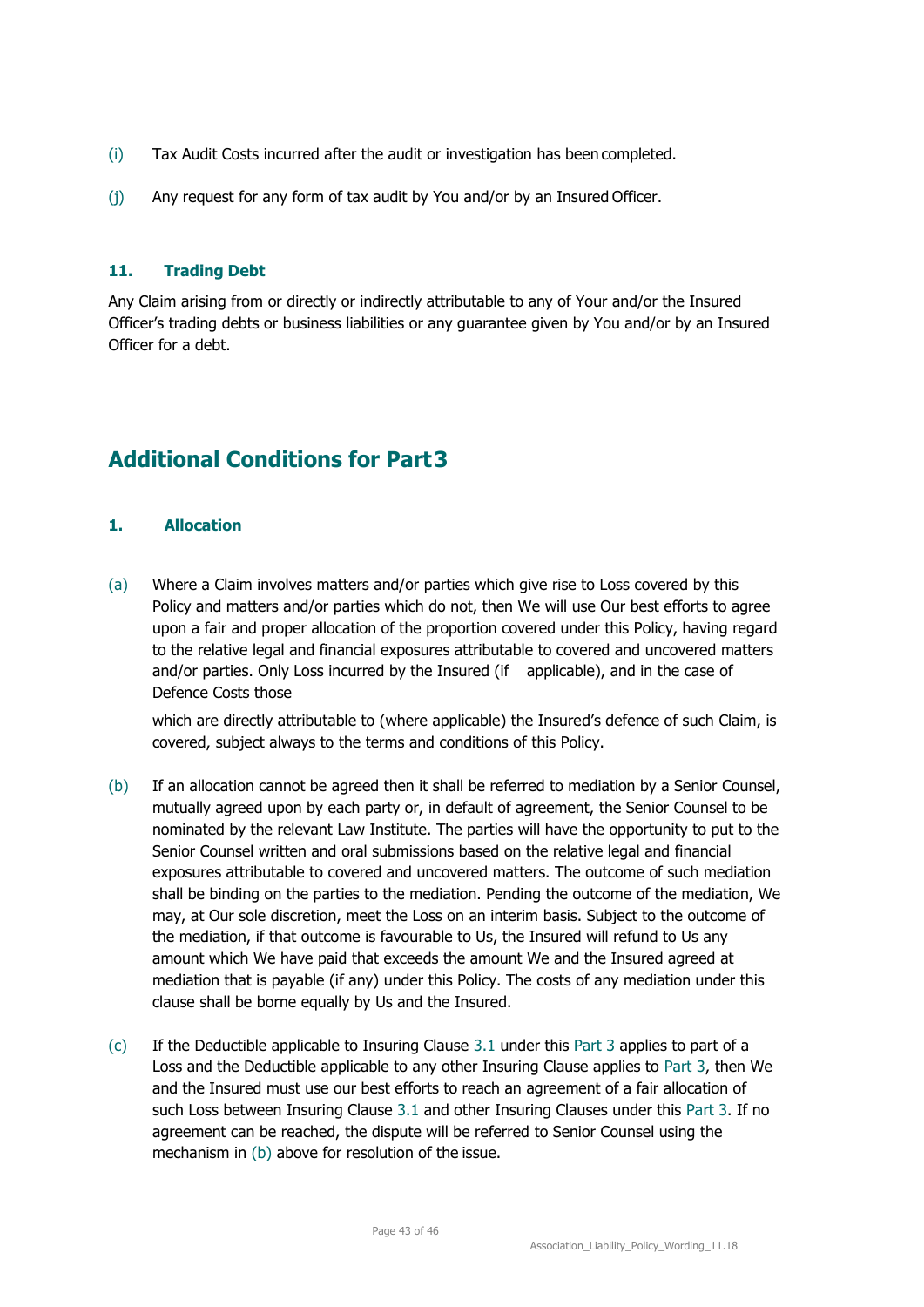#### **2. Alteration to Risk**

If during the Period of Insurance a Transaction takes place, then the cover provided under Part 3 applies only to Wrongful Acts, Employment Practice Breaches, Trustee Breaches and Dishonest Acts committed prior to the effective date of the Transaction.

The Insured shall give Us written notice of the Transaction as soon as practicable but not later than 30 days after the effective date of the Transaction.

If, during the Period of Insurance, the Insured decides to make an offering of its Securities in any jurisdiction, whether its Securities are already traded or not, by any means, public or private, then as soon as the information is publicly available, the Insured shall provide Us with any prospectus or offering statement for Our evaluation and assessment of the Insured's increased exposure, and We shall be entitled to amend the terms and conditions of this Policy and/or charge a reasonable additional premium reflecting the increase in exposure.

At the Insured's request, prior to the public announcement of such Securities offering, We shall evaluate and assess the increased exposure and advise of all necessary amendments to the terms and conditions of this Policy and additional premium. In this event and at the request of the Insured, We will enter into a confidentiality agreement with the Insured relating to any information provided regarding the proposed Securities offering.

#### **3. Basis of Valuation**

With respect to any Direct Financial Loss which is covered under this Policy, We are not liable for more than:

- (a) The actual market value of Securities, Money or precious metals at the close ofbusiness on the day the Direct Financial Loss was first Discovered (determined by the value published in the Australian Financial Review), or the actual cost of replacing the Securities, Money or precious metals, whichever is less.
- (b) The actual cash value of other tangible property (not referred to in (a) above) at the close of business on the day the Direct Financial Loss was first Discovered, or the actual cost of replacing the property with property of like quality or value, whichever is less.
- (c) The cost of blank books, blank pages or other materials plus the cost of labour and computer time for the actual transcription or copying of data furnished by the Insured in order to reproduce books of account and other records.
- (d) The cost of labour for the actual transcription or copying of electronic data furnished by the Insured in order to reproduce such electronic data.

#### **4. Confidentiality**

The Insured must not disclose, either personally or through any person or entity acting on the Insured's behalf or at the Insured's direction, to any third party: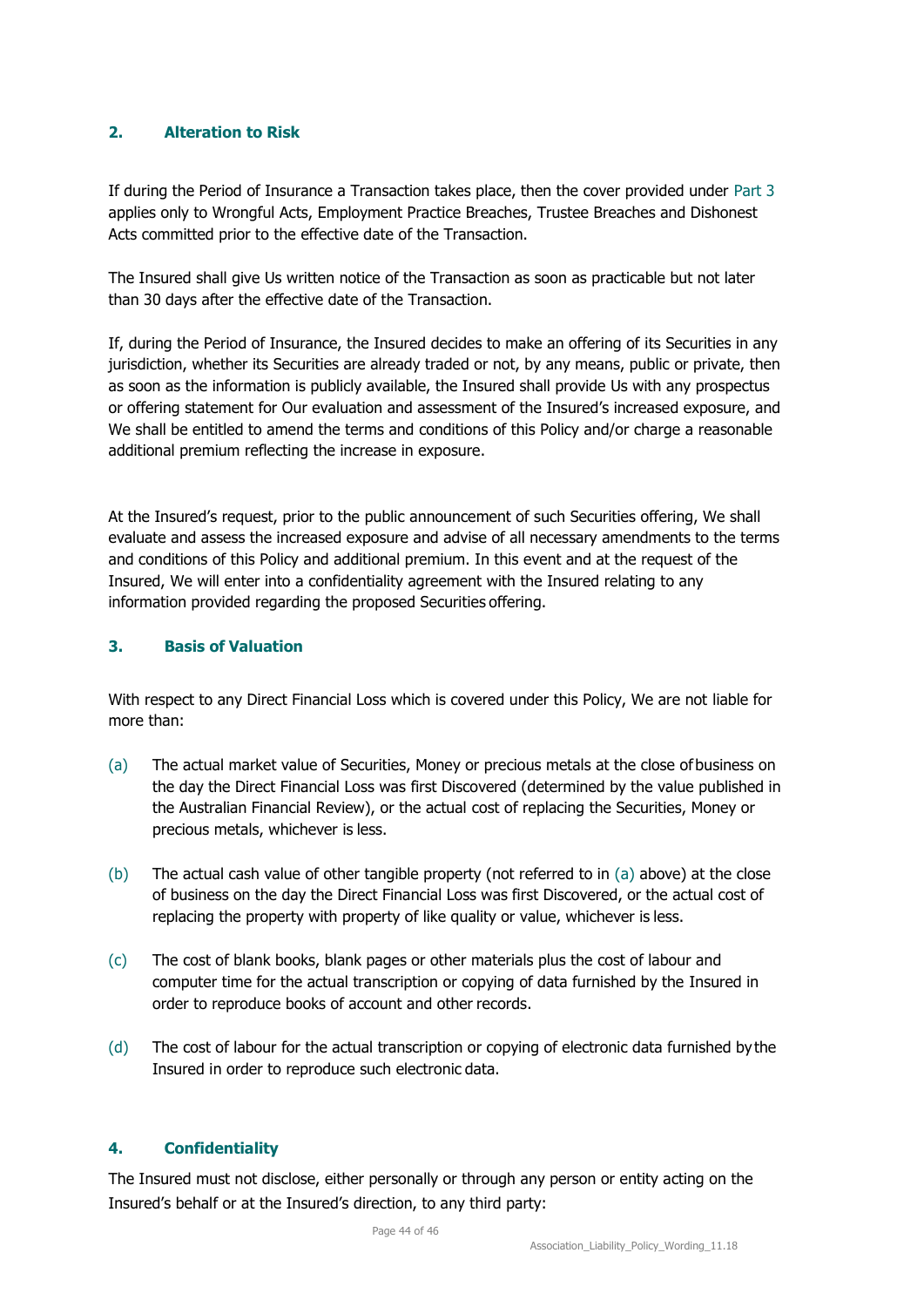- (a) The existence of this Policy; or
- (b) The nature of the indemnity provided; or
- (c) The Indemnity Limit; or
- (d) The amount of premium paid.

However, the Insured may disclose the above matters to the extent that:

- i. The Insured is required to do so by law; or
- ii. We consent to the disclosure in writing.

#### **5. Non-Imputation**

Except as provided for under Insuring Clause 3.4, which includes reference to the definition of Discovered under this Part 3, no state of mind or knowledge possessed by any one Office Bearer will be imputed to any other Office Bearer for the purpose of determining whether any provision in this Policy applies. However, any state of mind or knowledge possessed by any past or present chairman of the board or management committee, chief executive officer, director, chief operating officer or chief financial officer of the Insured will be imputed to the Insured.

#### **6. Notification of Direct Financial Loss**

The Insured shall, as a condition precedent to Our obligations under this Policy, give written notice to Us of any Direct Financial Loss as soon as practicable within the Period of Insurance, or within the Discovery Period if applicable, but in any event not later than 60 days after any Direct Financial Loss is first Discovered.

The Insured must, at its own cost, also:

- (a) Provide Us with affirmative proof of the Direct Financial Loss with full particulars within 6 months of the Direct Financial Loss being first Discovered; and
- (b) Provide Us with all requested information and documents and co-operate with Us in all matters pertaining to the Direct Financial Loss.

#### **7. Settlement of Direct Financial Loss**

If the Insured notifies Us of a Direct Financial Loss and We accept the notification under this Policy, subject to the Insured's compliance with Additional Condition 2 under this Part 3, an appropriate fraud investigator will be nominated by the Insured, and approved in writing by Us, to establish proof of any element or part of the Direct Financial Loss not yet accepted by Us. The fraud investigator shall:

- (a) Investigate the facts behind such unproven Direct Financial Loss; and
- (b) Determine the quantum of such unproven Direct Financial Loss; and
- (c) Advise when and how the Insured's controls were or may have been breached; and
- (d) Provide recommendations which may prevent future similar Direct Financial Loss; and
- (e) Issue their findings in a report format approved by Us; and
- (f) Provide a copy of the report to the Insured and to Us.